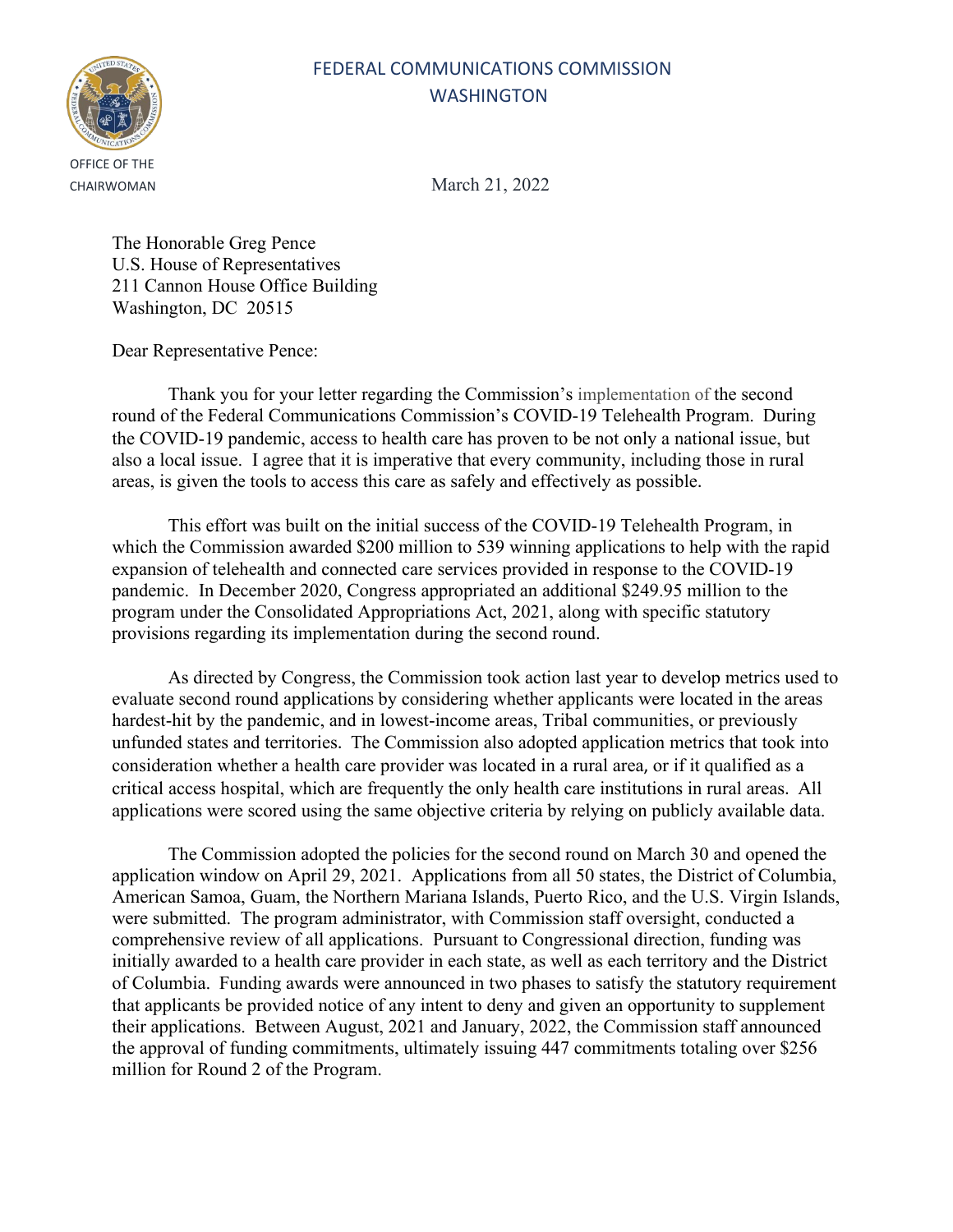Page 2—The Honorable Greg Pence

I hope this information is helpful. Please let me know if I can be of any further assistance.

Jum Remmune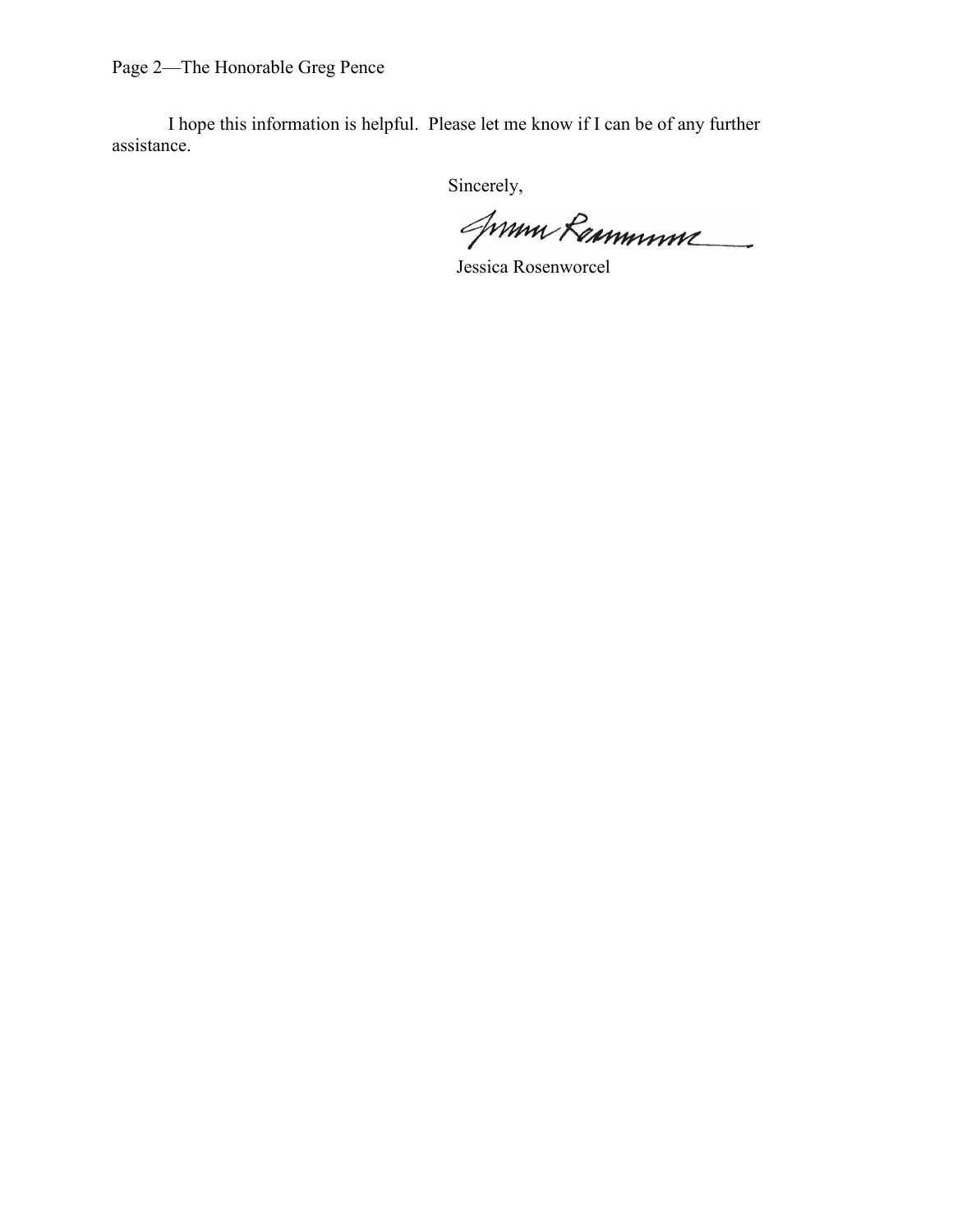

CHAIRWOMAN March 21, 2022

The Honorable Angie Craig U.S. House of Representatives 2442 Rayburn House Office Building Washington, DC 20515

Dear Representative Craig:

Thank you for your letter regarding the Commission's implementation of the second round of the Federal Communications Commission's COVID-19 Telehealth Program. During the COVID-19 pandemic, access to health care has proven to be not only a national issue, but also a local issue. I agree that it is imperative that every community, including those in rural areas, is given the tools to access this care as safely and effectively as possible.

This effort was built on the initial success of the COVID-19 Telehealth Program, in which the Commission awarded \$200 million to 539 winning applications to help with the rapid expansion of telehealth and connected care services provided in response to the COVID-19 pandemic. In December 2020, Congress appropriated an additional \$249.95 million to the program under the Consolidated Appropriations Act, 2021, along with specific statutory provisions regarding its implementation during the second round.

As directed by Congress, the Commission took action last year to develop metrics used to evaluate second round applications by considering whether applicants were located in the areas hardest-hit by the pandemic, and in lowest-income areas, Tribal communities, or previously unfunded states and territories. The Commission also adopted application metrics that took into consideration whether a health care provider was located in a rural area, or if it qualified as a critical access hospital, which are frequently the only health care institutions in rural areas. All applications were scored using the same objective criteria by relying on publicly available data.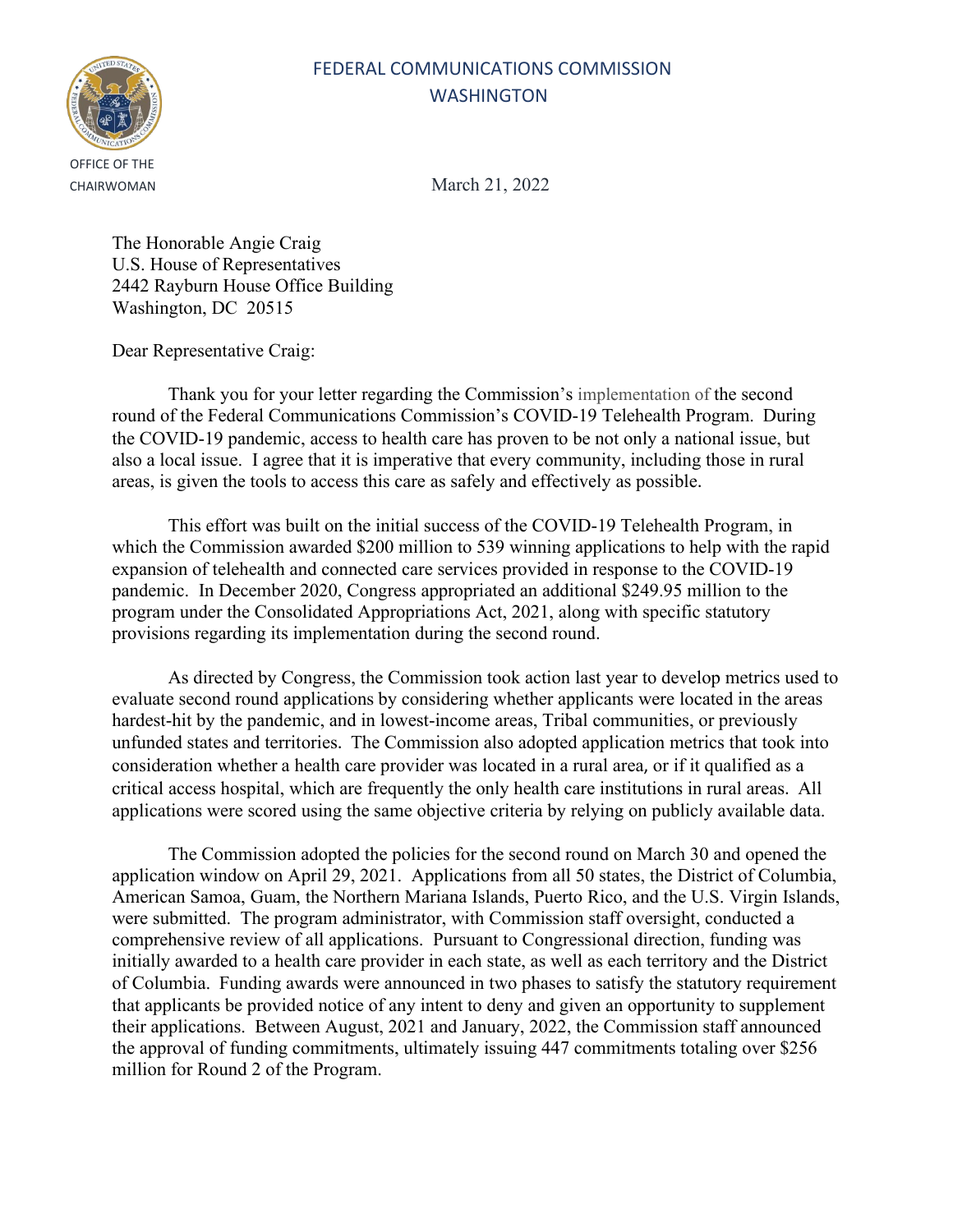Page 2—The Honorable Angie Craig

I hope this information is helpful. Please let me know if I can be of any further assistance.

Jum Remmune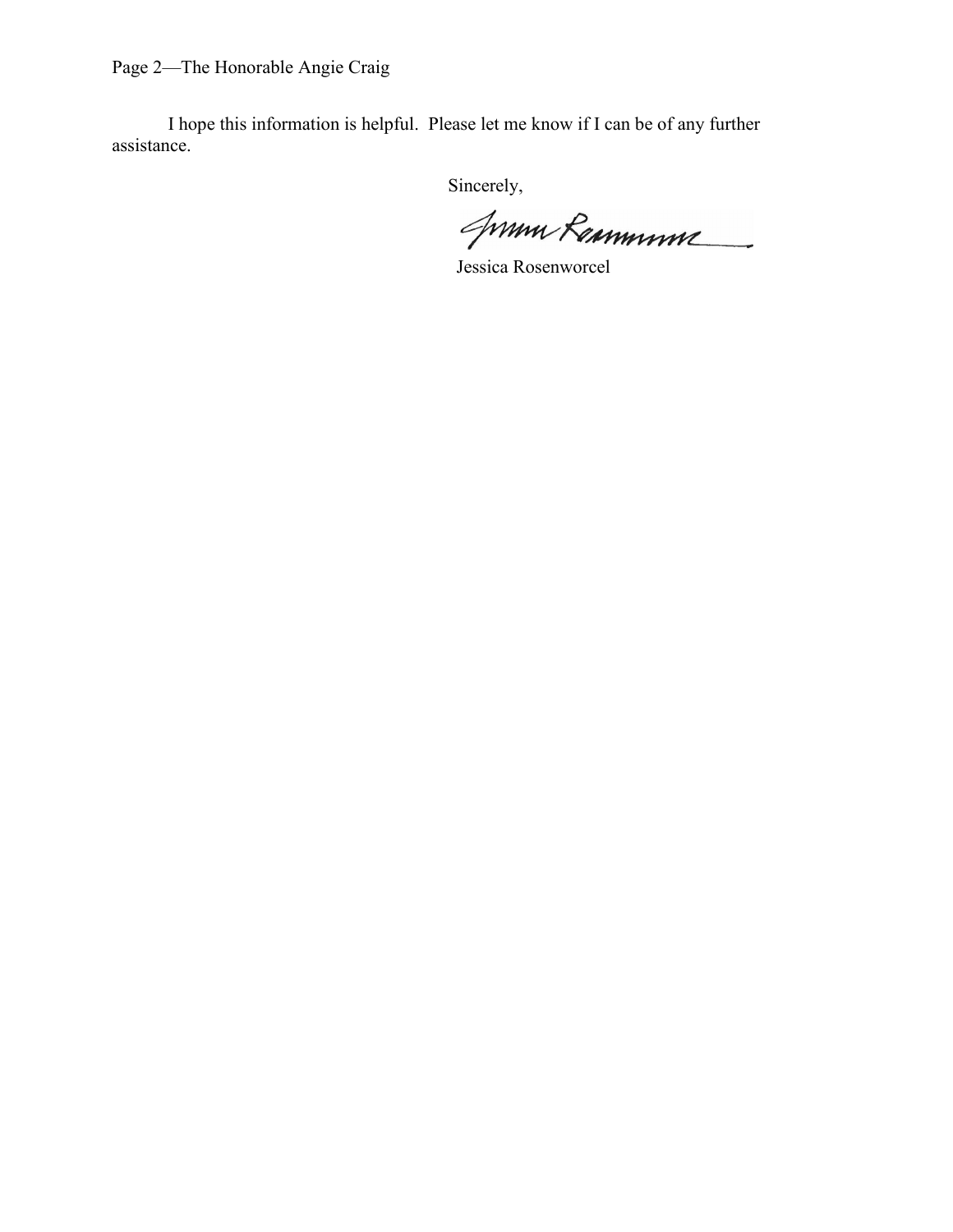

CHAIRWOMAN March 21, 2022

The Honorable Earl L. Carter U.S. House of Representatives 2432 Rayburn House Office Building Washington, DC 20515

Dear Representative Carter:

Thank you for your letter regarding the Commission's implementation of the second round of the Federal Communications Commission's COVID-19 Telehealth Program. During the COVID-19 pandemic, access to health care has proven to be not only a national issue, but also a local issue. I agree that it is imperative that every community, including those in rural areas, is given the tools to access this care as safely and effectively as possible.

This effort was built on the initial success of the COVID-19 Telehealth Program, in which the Commission awarded \$200 million to 539 winning applications to help with the rapid expansion of telehealth and connected care services provided in response to the COVID-19 pandemic. In December 2020, Congress appropriated an additional \$249.95 million to the program under the Consolidated Appropriations Act, 2021, along with specific statutory provisions regarding its implementation during the second round.

As directed by Congress, the Commission took action last year to develop metrics used to evaluate second round applications by considering whether applicants were located in the areas hardest-hit by the pandemic, and in lowest-income areas, Tribal communities, or previously unfunded states and territories. The Commission also adopted application metrics that took into consideration whether a health care provider was located in a rural area, or if it qualified as a critical access hospital, which are frequently the only health care institutions in rural areas. All applications were scored using the same objective criteria by relying on publicly available data.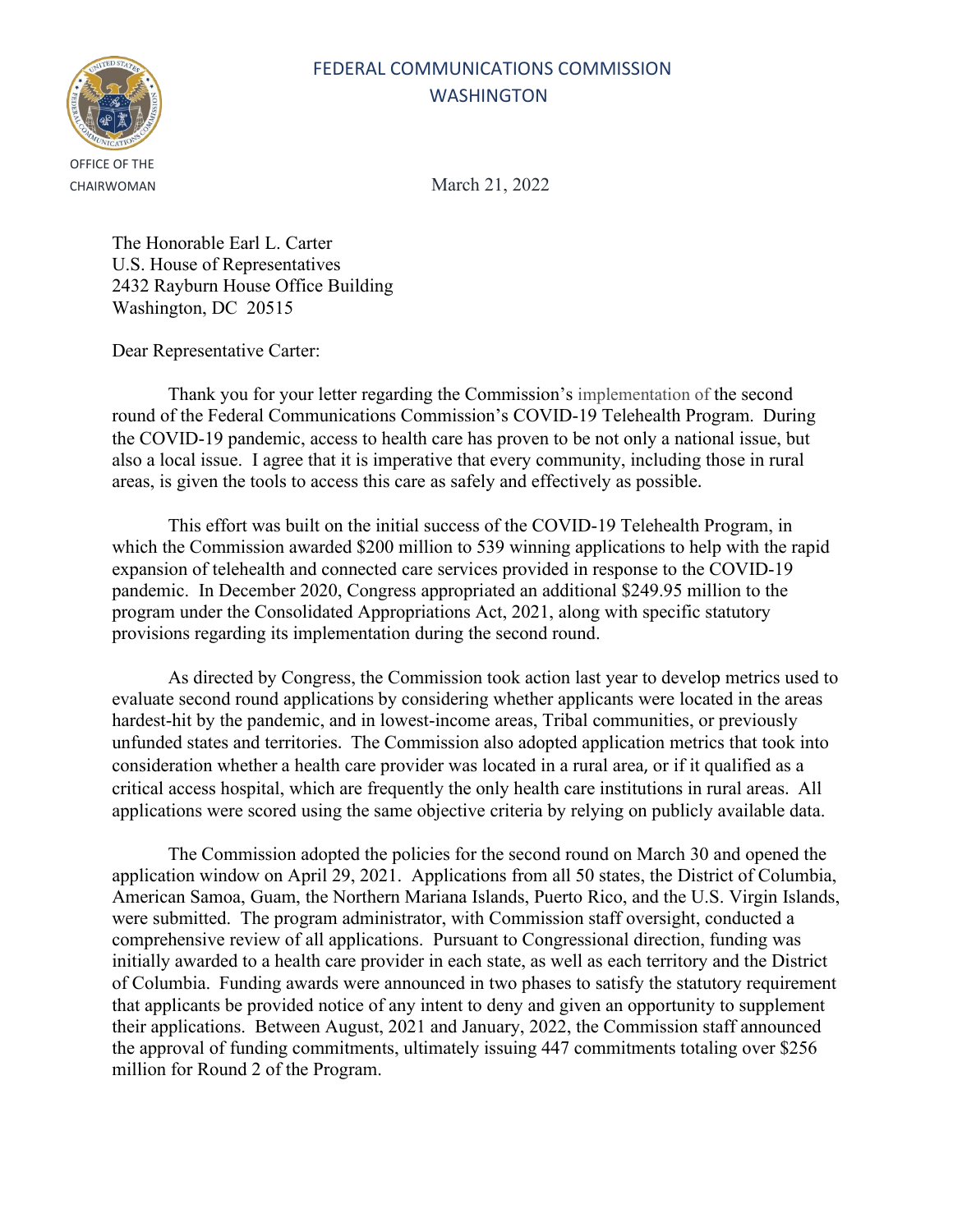Page 2—The Honorable Earl L. Carter

I hope this information is helpful. Please let me know if I can be of any further assistance.

Jum Remmune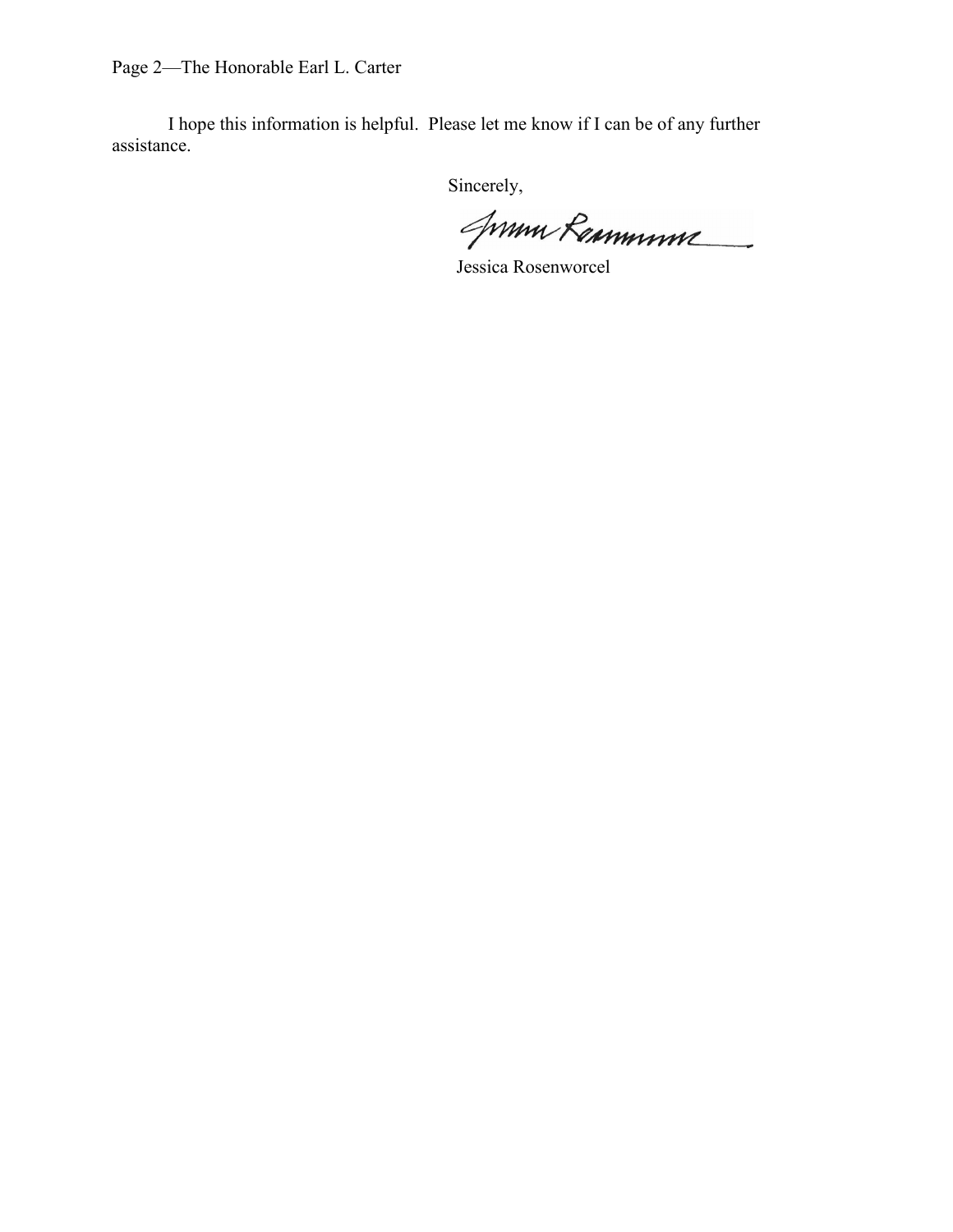

CHAIRWOMAN March 21, 2022

The Honorable David B. McKinley U.S. House of Representatives 2239 Rayburn House Office Building Washington, DC 20515

Dear Representative McKinley:

Thank you for your letter regarding the Commission's implementation of the second round of the Federal Communications Commission's COVID-19 Telehealth Program. During the COVID-19 pandemic, access to health care has proven to be not only a national issue, but also a local issue. I agree that it is imperative that every community, including those in rural areas, is given the tools to access this care as safely and effectively as possible.

This effort was built on the initial success of the COVID-19 Telehealth Program, in which the Commission awarded \$200 million to 539 winning applications to help with the rapid expansion of telehealth and connected care services provided in response to the COVID-19 pandemic. In December 2020, Congress appropriated an additional \$249.95 million to the program under the Consolidated Appropriations Act, 2021, along with specific statutory provisions regarding its implementation during the second round.

As directed by Congress, the Commission took action last year to develop metrics used to evaluate second round applications by considering whether applicants were located in the areas hardest-hit by the pandemic, and in lowest-income areas, Tribal communities, or previously unfunded states and territories. The Commission also adopted application metrics that took into consideration whether a health care provider was located in a rural area, or if it qualified as a critical access hospital, which are frequently the only health care institutions in rural areas. All applications were scored using the same objective criteria by relying on publicly available data.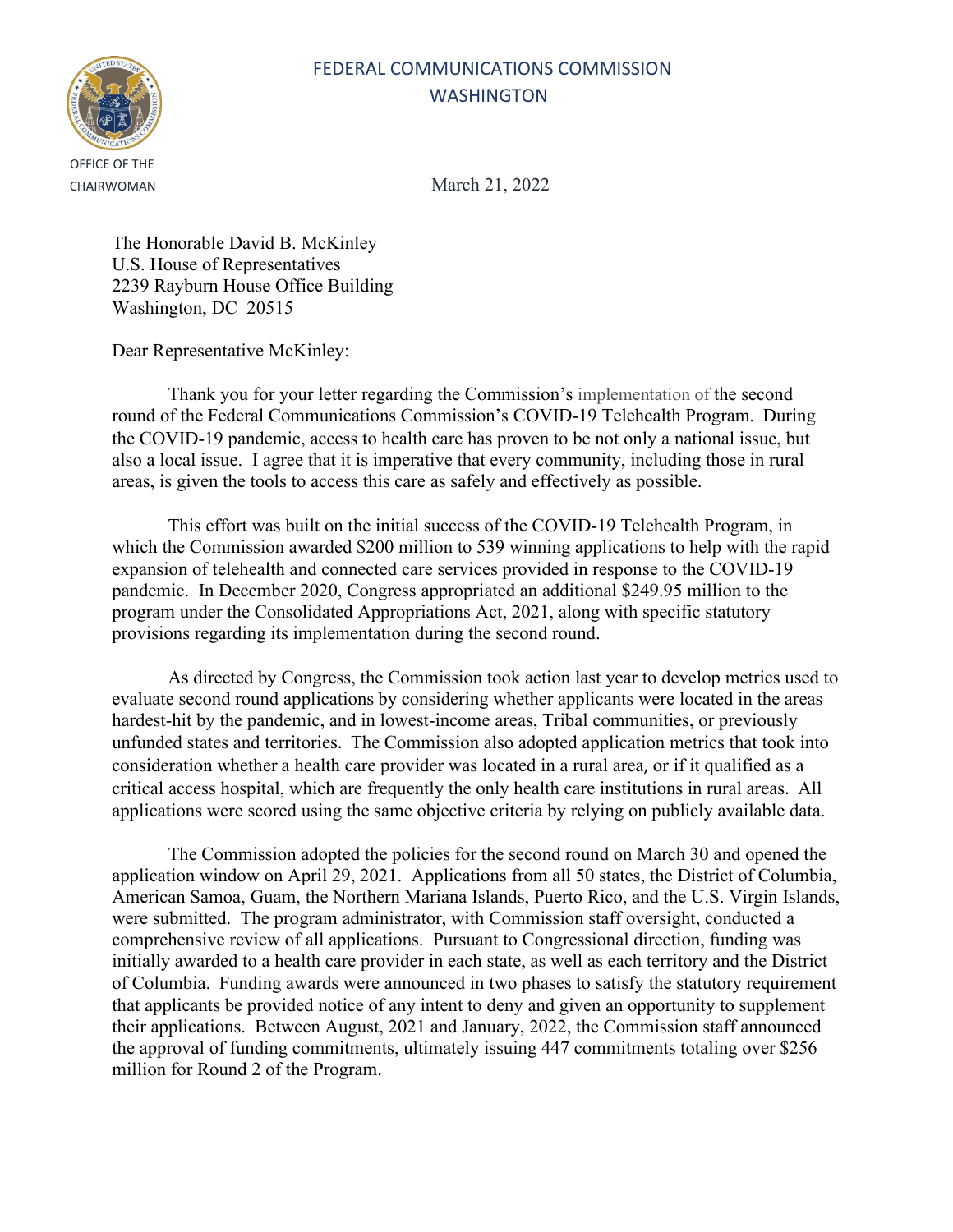Page 2—The Honorable David B. McKinley

I hope this information is helpful. Please let me know if I can be of any further assistance.

Jum Remmune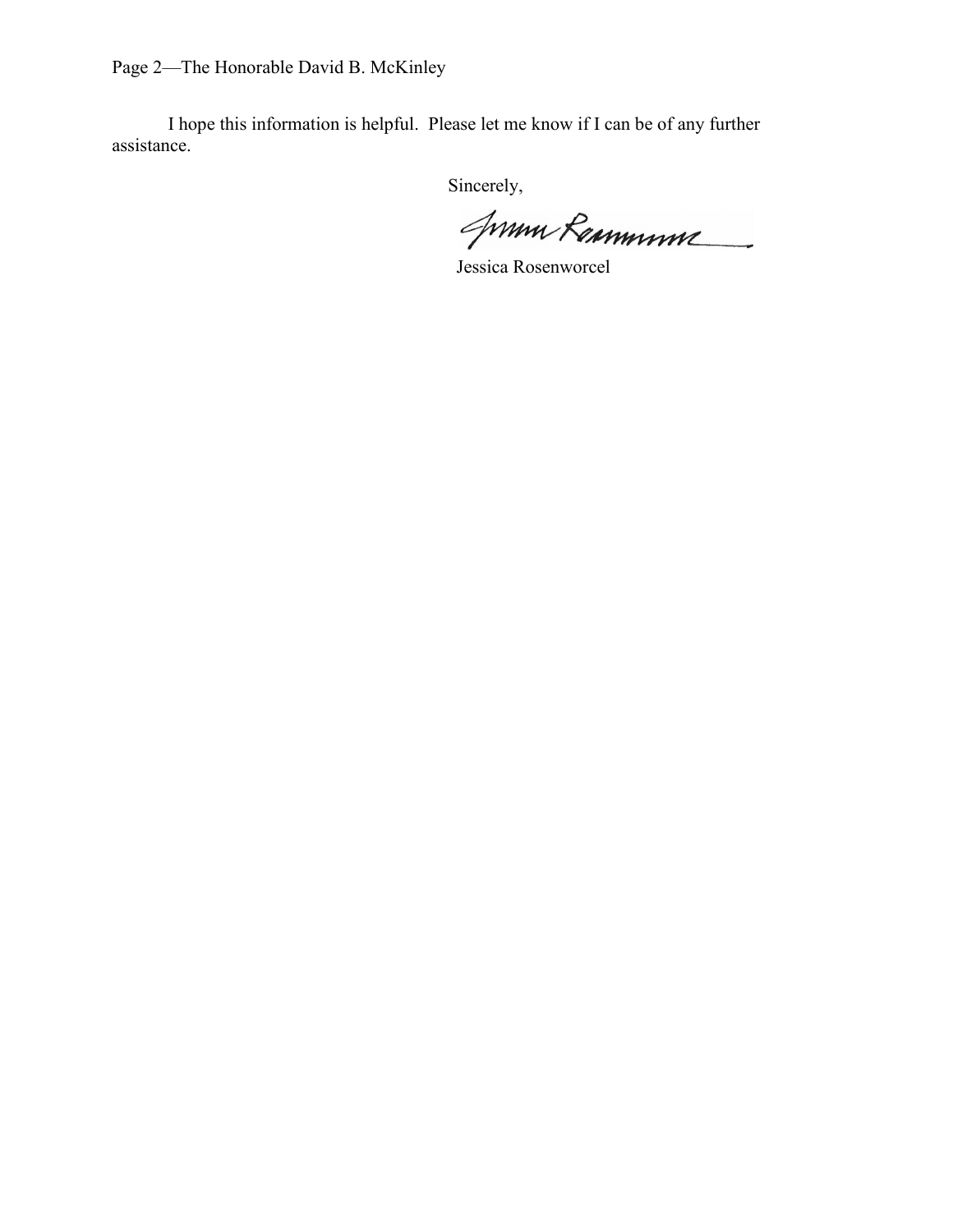

CHAIRWOMAN March 21, 2022

The Honorable Cindy Axne U.S. House of Representatives 1034 Longworth House Office Building Washington, DC 20515

Dear Representative Axne:

Thank you for your letter regarding the Commission's implementation of the second round of the Federal Communications Commission's COVID-19 Telehealth Program. During the COVID-19 pandemic, access to health care has proven to be not only a national issue, but also a local issue. I agree that it is imperative that every community, including those in rural areas, is given the tools to access this care as safely and effectively as possible.

This effort was built on the initial success of the COVID-19 Telehealth Program, in which the Commission awarded \$200 million to 539 winning applications to help with the rapid expansion of telehealth and connected care services provided in response to the COVID-19 pandemic. In December 2020, Congress appropriated an additional \$249.95 million to the program under the Consolidated Appropriations Act, 2021, along with specific statutory provisions regarding its implementation during the second round.

As directed by Congress, the Commission took action last year to develop metrics used to evaluate second round applications by considering whether applicants were located in the areas hardest-hit by the pandemic, and in lowest-income areas, Tribal communities, or previously unfunded states and territories. The Commission also adopted application metrics that took into consideration whether a health care provider was located in a rural area, or if it qualified as a critical access hospital, which are frequently the only health care institutions in rural areas. All applications were scored using the same objective criteria by relying on publicly available data.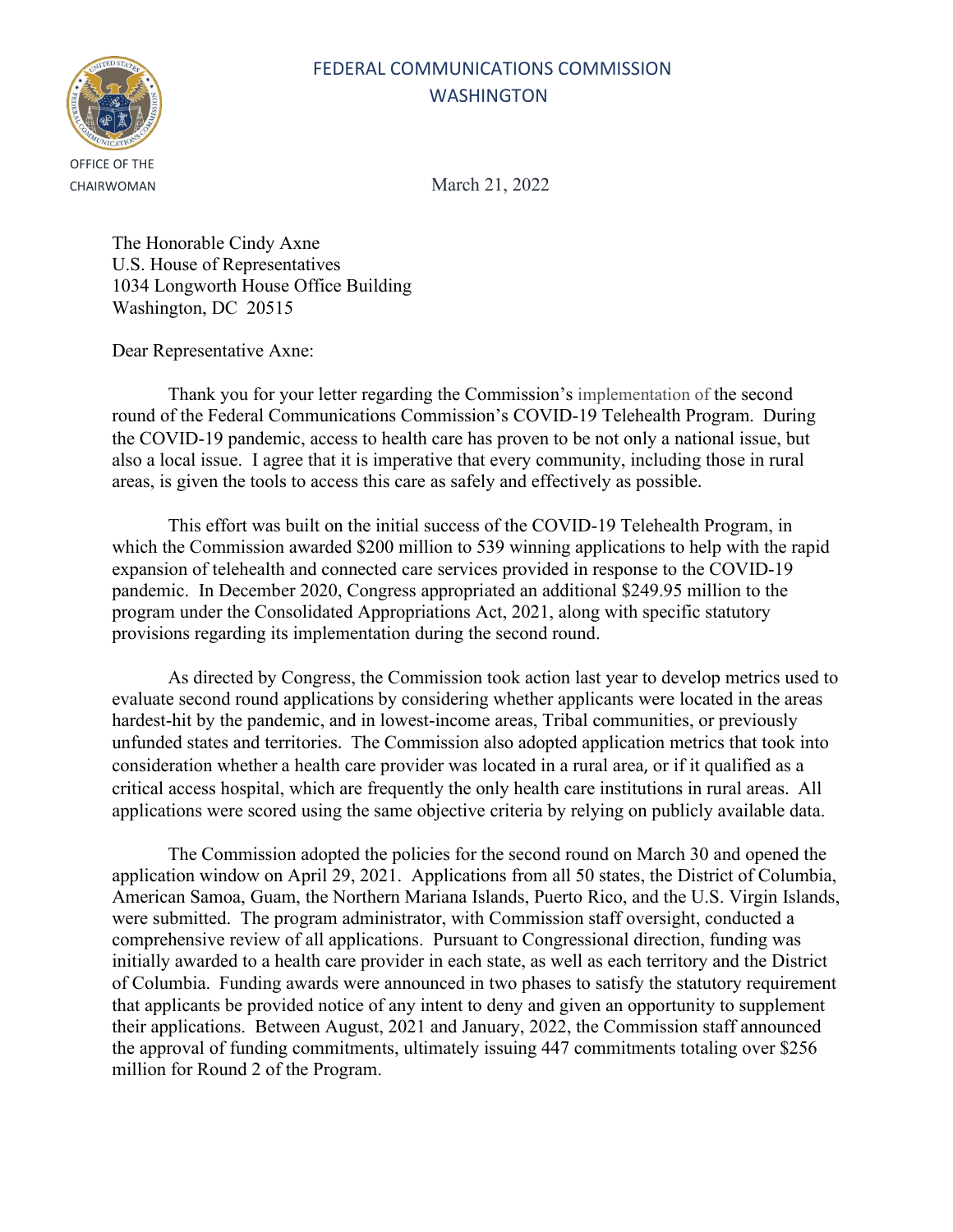Page 2—The Honorable Cindy Axne

I hope this information is helpful. Please let me know if I can be of any further assistance.

Jum Remmune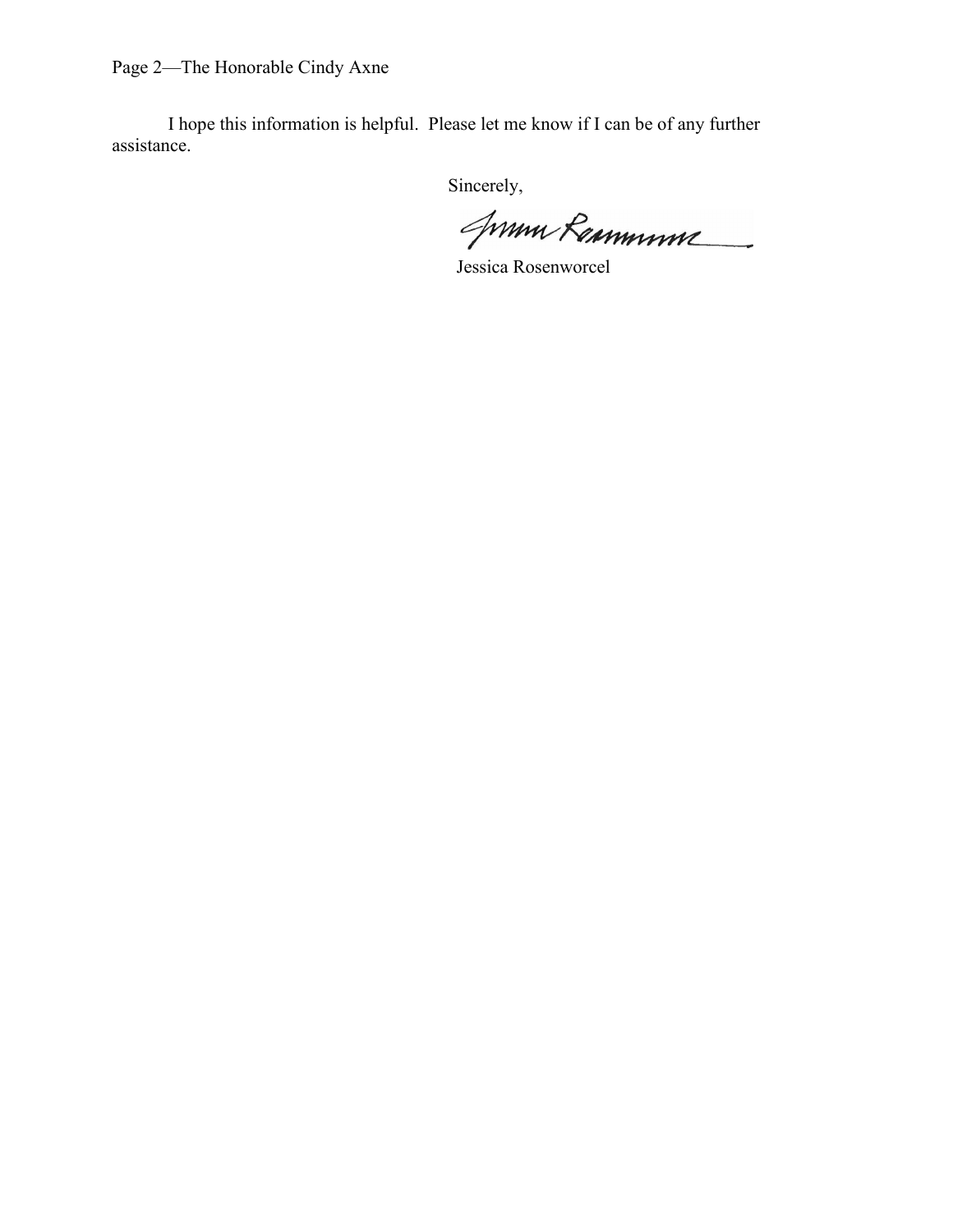

CHAIRWOMAN March 21, 2022

The Honorable Bob Latta U.S. House of Representatives 2467 Rayburn House Office Building Washington, DC 20515

Dear Representative Latta:

Thank you for your letter regarding the Commission's implementation of the second round of the Federal Communications Commission's COVID-19 Telehealth Program. During the COVID-19 pandemic, access to health care has proven to be not only a national issue, but also a local issue. I agree that it is imperative that every community, including those in rural areas, is given the tools to access this care as safely and effectively as possible.

This effort was built on the initial success of the COVID-19 Telehealth Program, in which the Commission awarded \$200 million to 539 winning applications to help with the rapid expansion of telehealth and connected care services provided in response to the COVID-19 pandemic. In December 2020, Congress appropriated an additional \$249.95 million to the program under the Consolidated Appropriations Act, 2021, along with specific statutory provisions regarding its implementation during the second round.

As directed by Congress, the Commission took action last year to develop metrics used to evaluate second round applications by considering whether applicants were located in the areas hardest-hit by the pandemic, and in lowest-income areas, Tribal communities, or previously unfunded states and territories. The Commission also adopted application metrics that took into consideration whether a health care provider was located in a rural area, or if it qualified as a critical access hospital, which are frequently the only health care institutions in rural areas. All applications were scored using the same objective criteria by relying on publicly available data.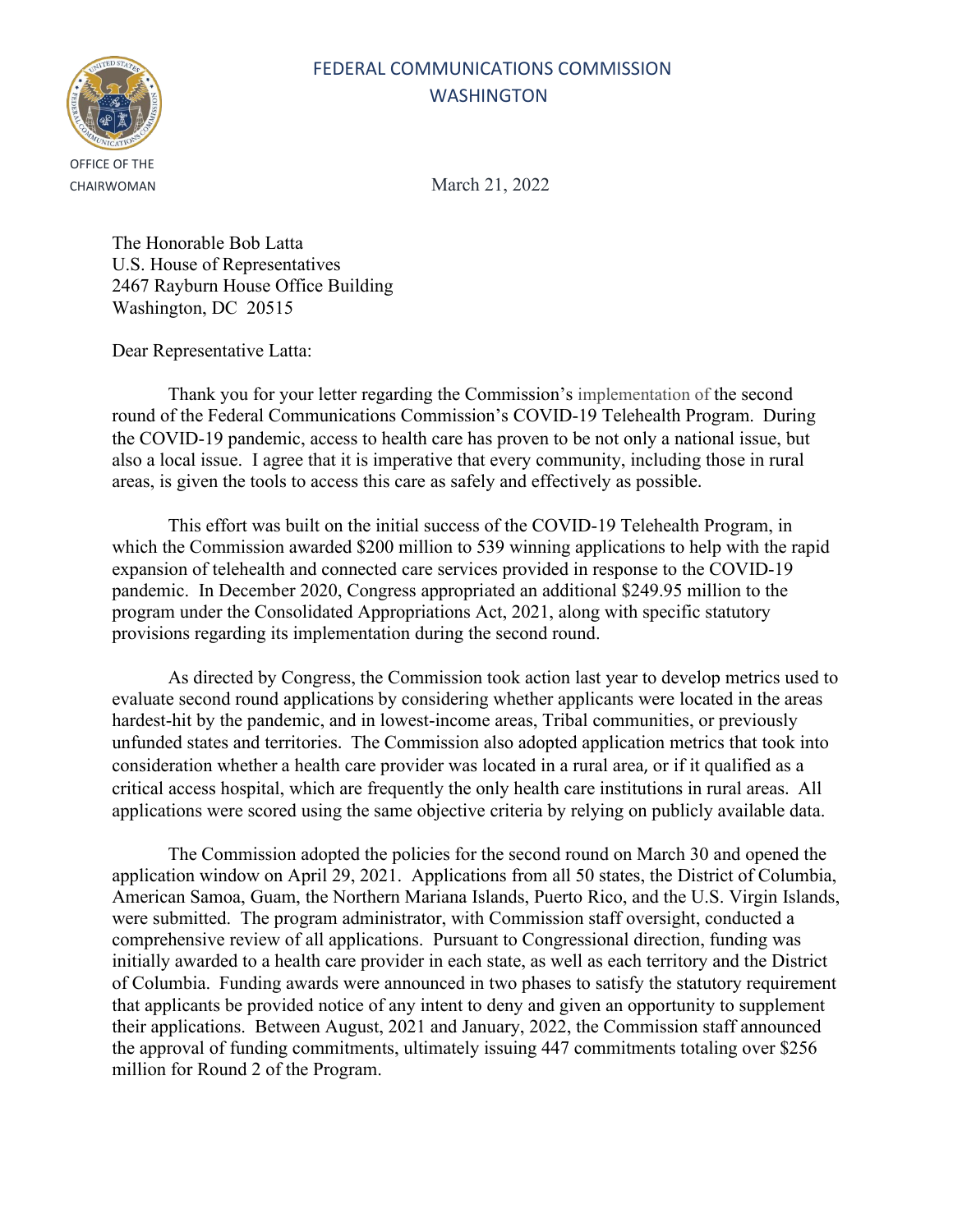Page 2—The Honorable Bob Latta

I hope this information is helpful. Please let me know if I can be of any further assistance.

Jum Remmune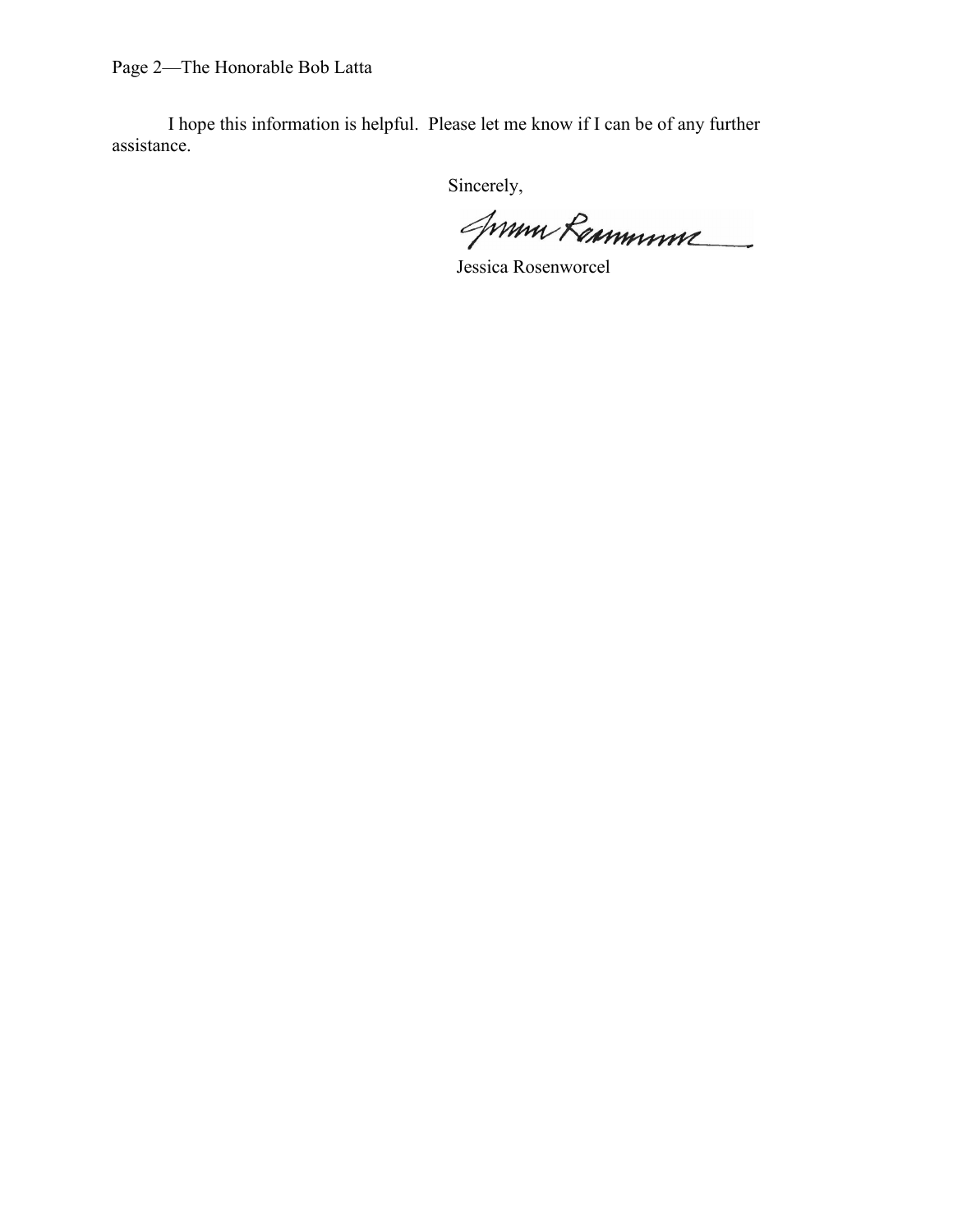

CHAIRWOMAN March 21, 2022

The Honorable Tom O'Halleran U.S. House of Representatives 318 Cannon House Office Building Washington, DC 20515

Dear Representative O'Halleran:

Thank you for your letter regarding the Commission's implementation of the second round of the Federal Communications Commission's COVID-19 Telehealth Program. During the COVID-19 pandemic, access to health care has proven to be not only a national issue, but also a local issue. I agree that it is imperative that every community, including those in rural areas, is given the tools to access this care as safely and effectively as possible.

This effort was built on the initial success of the COVID-19 Telehealth Program, in which the Commission awarded \$200 million to 539 winning applications to help with the rapid expansion of telehealth and connected care services provided in response to the COVID-19 pandemic. In December 2020, Congress appropriated an additional \$249.95 million to the program under the Consolidated Appropriations Act, 2021, along with specific statutory provisions regarding its implementation during the second round.

As directed by Congress, the Commission took action last year to develop metrics used to evaluate second round applications by considering whether applicants were located in the areas hardest-hit by the pandemic, and in lowest-income areas, Tribal communities, or previously unfunded states and territories. The Commission also adopted application metrics that took into consideration whether a health care provider was located in a rural area, or if it qualified as a critical access hospital, which are frequently the only health care institutions in rural areas. All applications were scored using the same objective criteria by relying on publicly available data.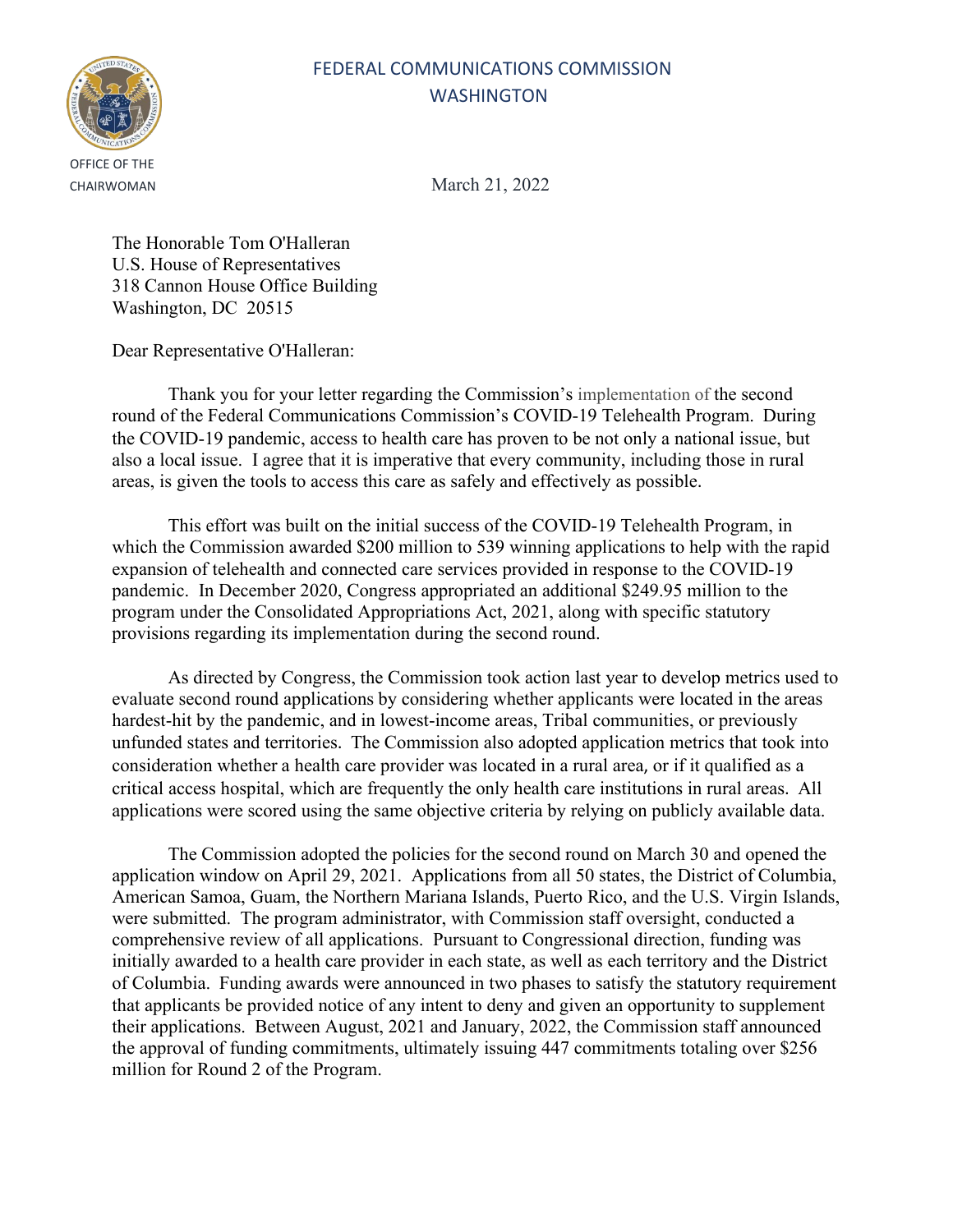Page 2—The Honorable Tom O'Halleran

I hope this information is helpful. Please let me know if I can be of any further assistance.

Jum Remmune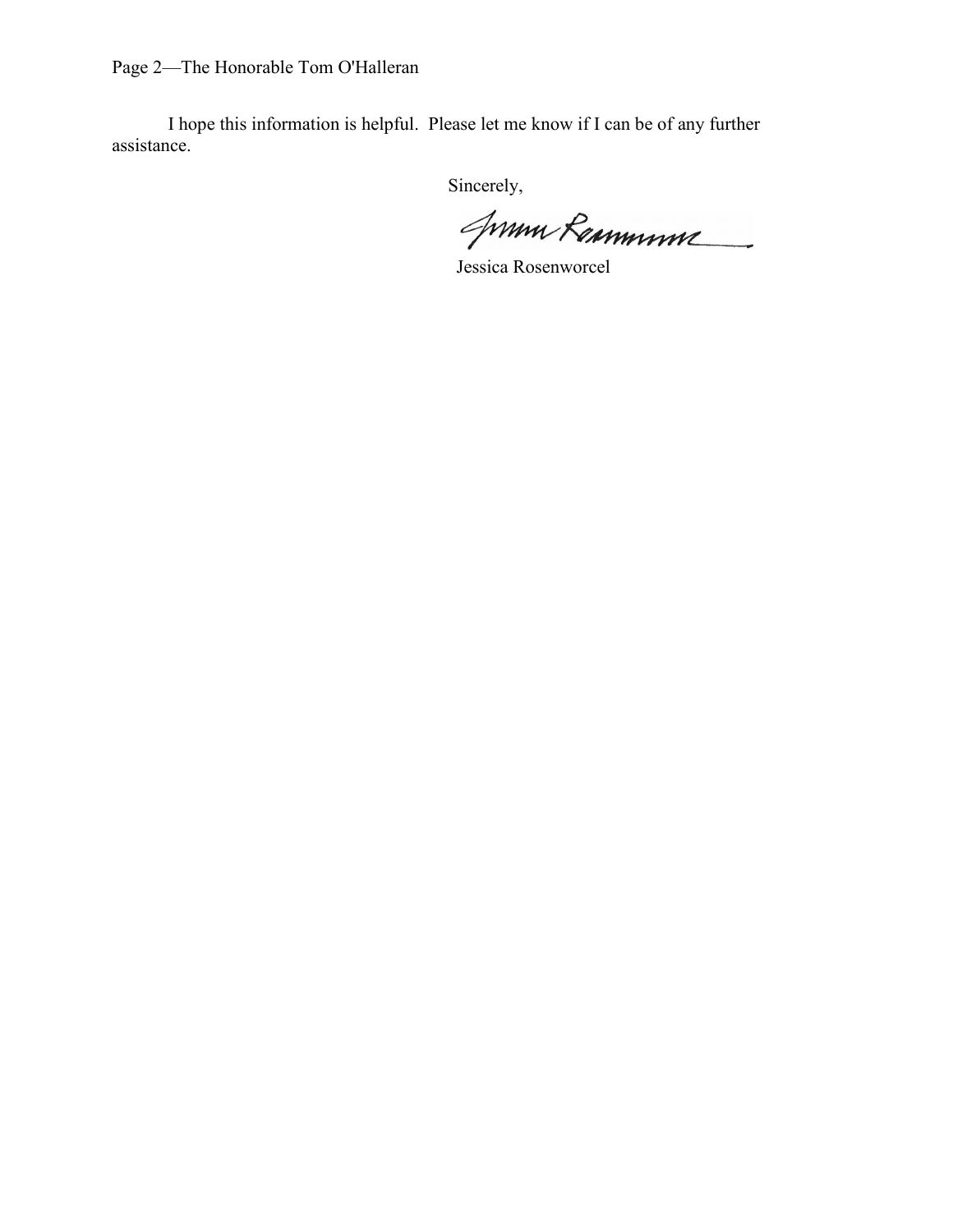

CHAIRWOMAN March 21, 2022

The Honorable Neal Patrick Dunn U.S. House of Representatives 316 Cannon House Office Building Washington, DC 20515

Dear Representative Dunn:

Thank you for your letter regarding the Commission's implementation of the second round of the Federal Communications Commission's COVID-19 Telehealth Program. During the COVID-19 pandemic, access to health care has proven to be not only a national issue, but also a local issue. I agree that it is imperative that every community, including those in rural areas, is given the tools to access this care as safely and effectively as possible.

This effort was built on the initial success of the COVID-19 Telehealth Program, in which the Commission awarded \$200 million to 539 winning applications to help with the rapid expansion of telehealth and connected care services provided in response to the COVID-19 pandemic. In December 2020, Congress appropriated an additional \$249.95 million to the program under the Consolidated Appropriations Act, 2021, along with specific statutory provisions regarding its implementation during the second round.

As directed by Congress, the Commission took action last year to develop metrics used to evaluate second round applications by considering whether applicants were located in the areas hardest-hit by the pandemic, and in lowest-income areas, Tribal communities, or previously unfunded states and territories. The Commission also adopted application metrics that took into consideration whether a health care provider was located in a rural area, or if it qualified as a critical access hospital, which are frequently the only health care institutions in rural areas. All applications were scored using the same objective criteria by relying on publicly available data.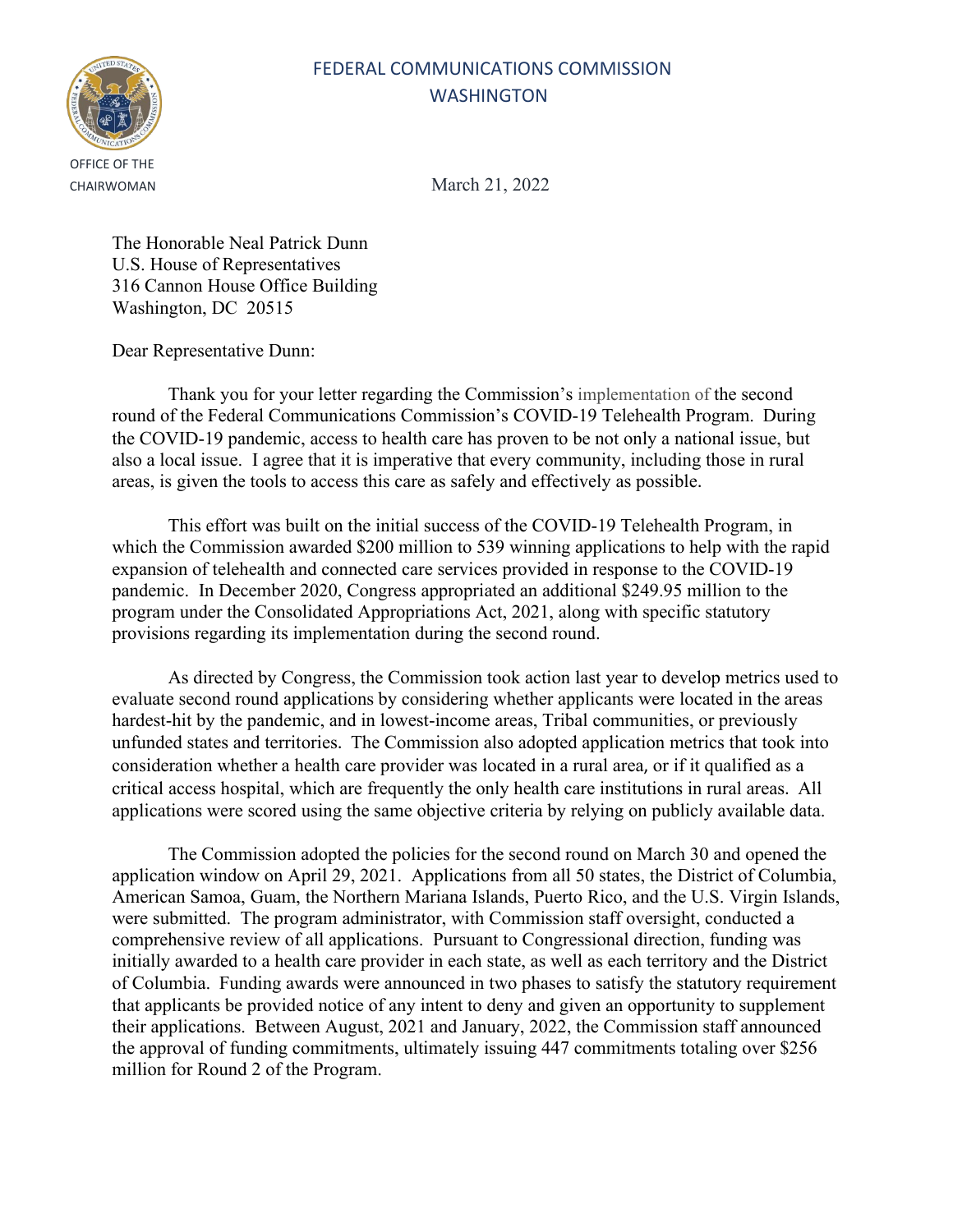Page 2—The Honorable Neal Patrick Dunn

I hope this information is helpful. Please let me know if I can be of any further assistance.

Jum Remmune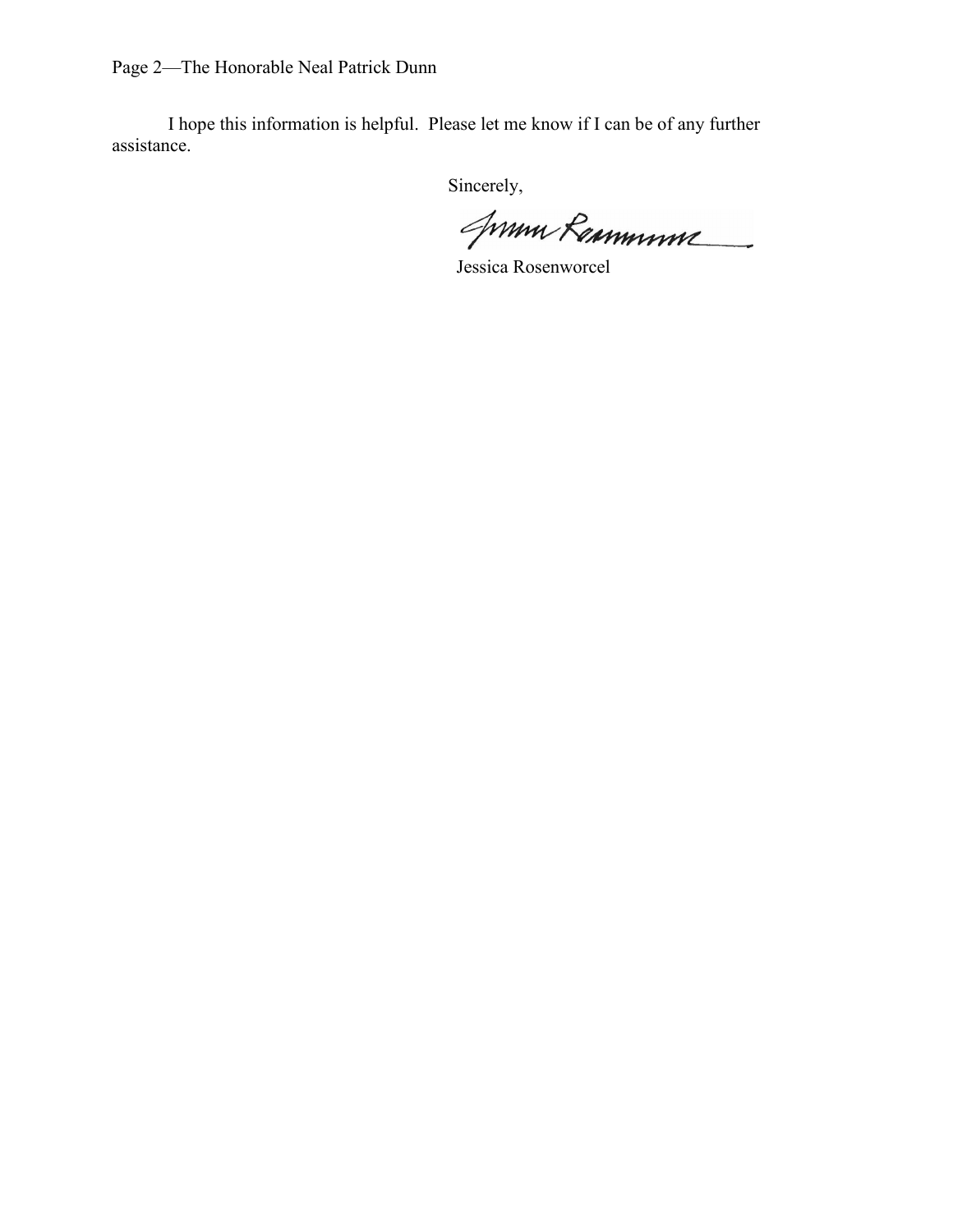

CHAIRWOMAN March 21, 2022

The Honorable Terri A. Sewell U.S. House of Representatives 2201 Rayburn House Office Building Washington, DC 20515

Dear Representative Sewell:

Thank you for your letter regarding the Commission's implementation of the second round of the Federal Communications Commission's COVID-19 Telehealth Program. During the COVID-19 pandemic, access to health care has proven to be not only a national issue, but also a local issue. I agree that it is imperative that every community, including those in rural areas, is given the tools to access this care as safely and effectively as possible.

This effort was built on the initial success of the COVID-19 Telehealth Program, in which the Commission awarded \$200 million to 539 winning applications to help with the rapid expansion of telehealth and connected care services provided in response to the COVID-19 pandemic. In December 2020, Congress appropriated an additional \$249.95 million to the program under the Consolidated Appropriations Act, 2021, along with specific statutory provisions regarding its implementation during the second round.

As directed by Congress, the Commission took action last year to develop metrics used to evaluate second round applications by considering whether applicants were located in the areas hardest-hit by the pandemic, and in lowest-income areas, Tribal communities, or previously unfunded states and territories. The Commission also adopted application metrics that took into consideration whether a health care provider was located in a rural area, or if it qualified as a critical access hospital, which are frequently the only health care institutions in rural areas. All applications were scored using the same objective criteria by relying on publicly available data.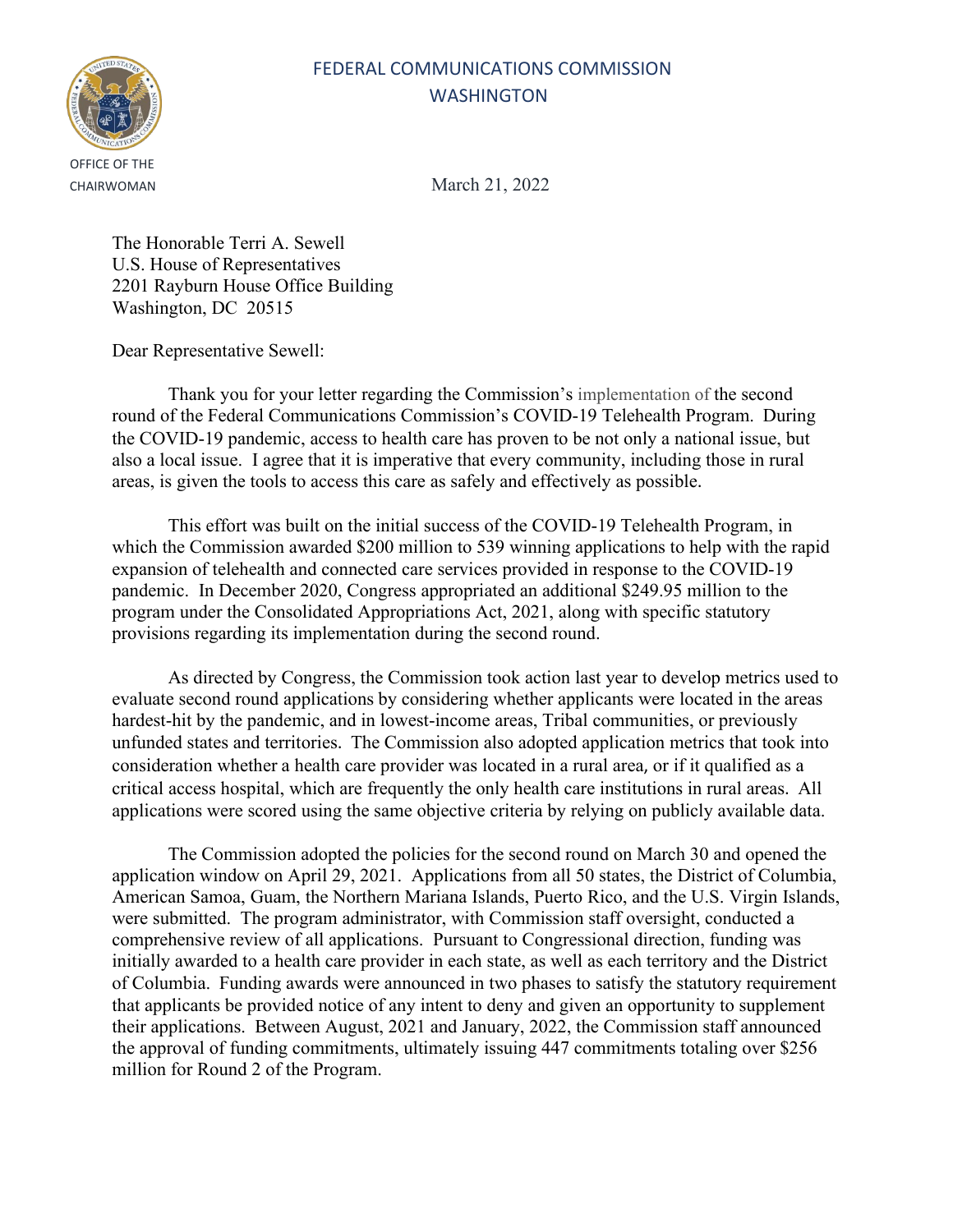Page 2—The Honorable Terri A. Sewell

I hope this information is helpful. Please let me know if I can be of any further assistance.

Jum Remmune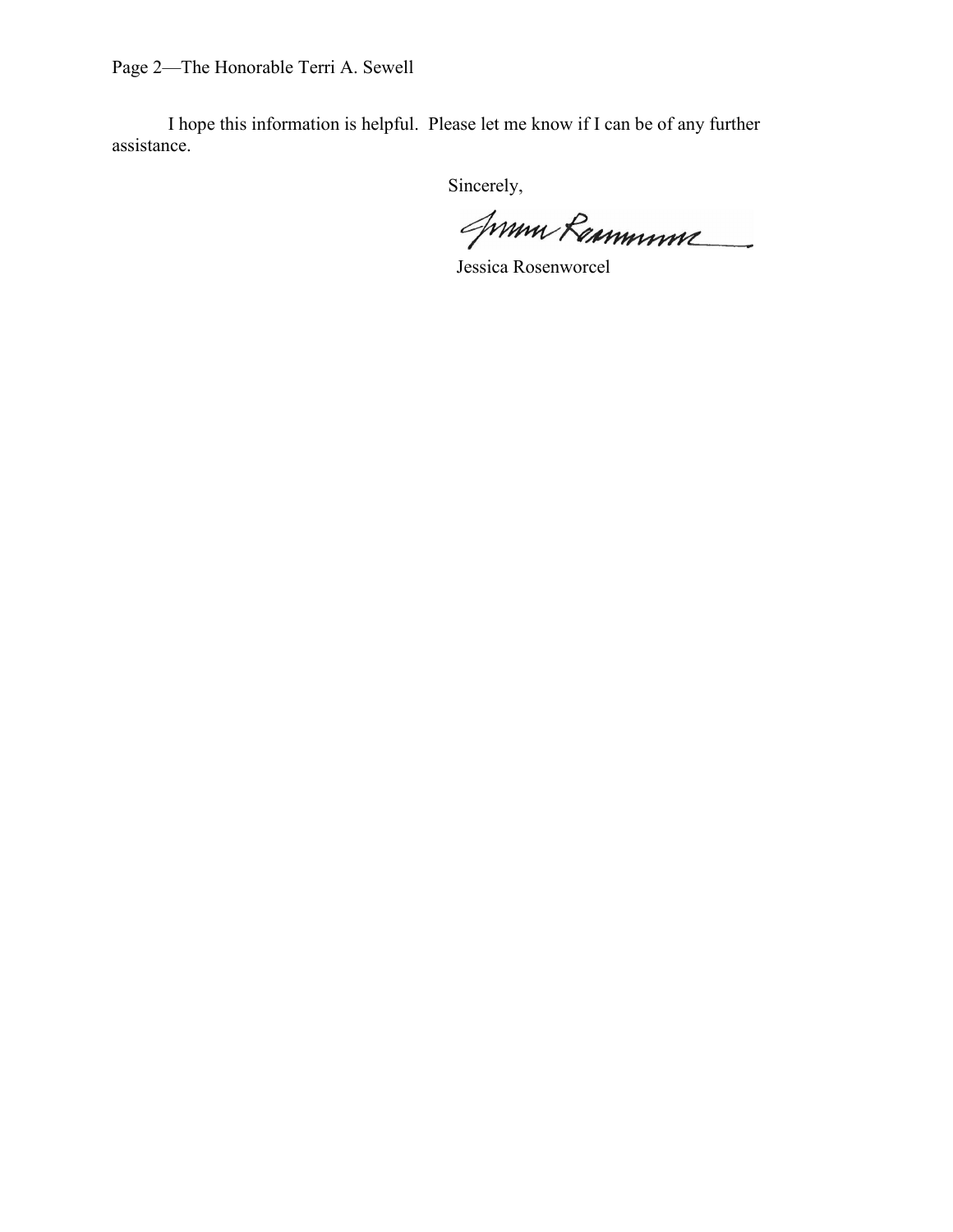

CHAIRWOMAN March 21, 2022

The Honorable Tim Walberg U.S. House of Representatives 2266 Rayburn House Office Building Washington, DC 20515

Dear Representative Walberg:

Thank you for your letter regarding the Commission's implementation of the second round of the Federal Communications Commission's COVID-19 Telehealth Program. During the COVID-19 pandemic, access to health care has proven to be not only a national issue, but also a local issue. I agree that it is imperative that every community, including those in rural areas, is given the tools to access this care as safely and effectively as possible.

This effort was built on the initial success of the COVID-19 Telehealth Program, in which the Commission awarded \$200 million to 539 winning applications to help with the rapid expansion of telehealth and connected care services provided in response to the COVID-19 pandemic. In December 2020, Congress appropriated an additional \$249.95 million to the program under the Consolidated Appropriations Act, 2021, along with specific statutory provisions regarding its implementation during the second round.

As directed by Congress, the Commission took action last year to develop metrics used to evaluate second round applications by considering whether applicants were located in the areas hardest-hit by the pandemic, and in lowest-income areas, Tribal communities, or previously unfunded states and territories. The Commission also adopted application metrics that took into consideration whether a health care provider was located in a rural area, or if it qualified as a critical access hospital, which are frequently the only health care institutions in rural areas. All applications were scored using the same objective criteria by relying on publicly available data.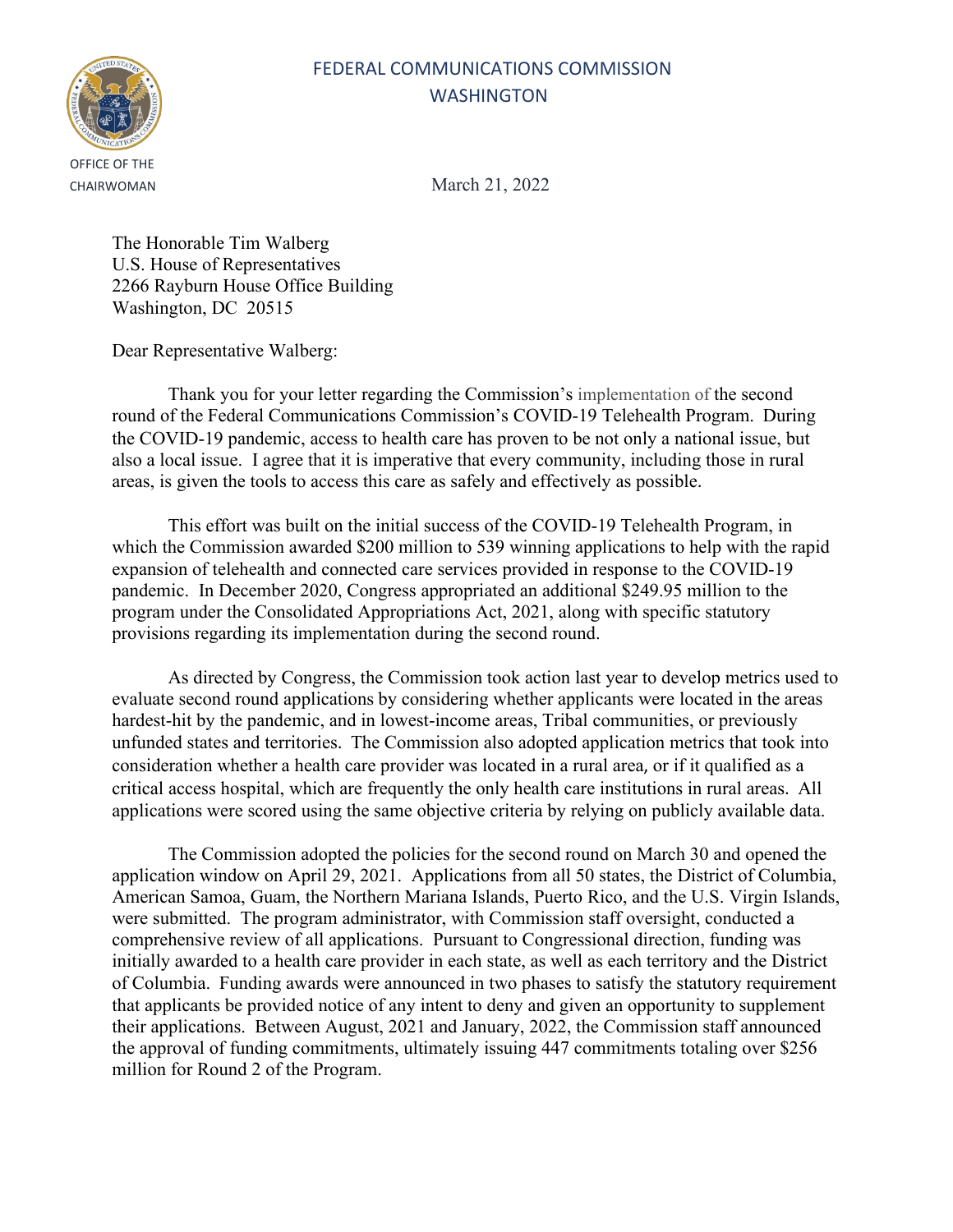Page 2—The Honorable Tim Walberg

I hope this information is helpful. Please let me know if I can be of any further assistance.

Jum Remmune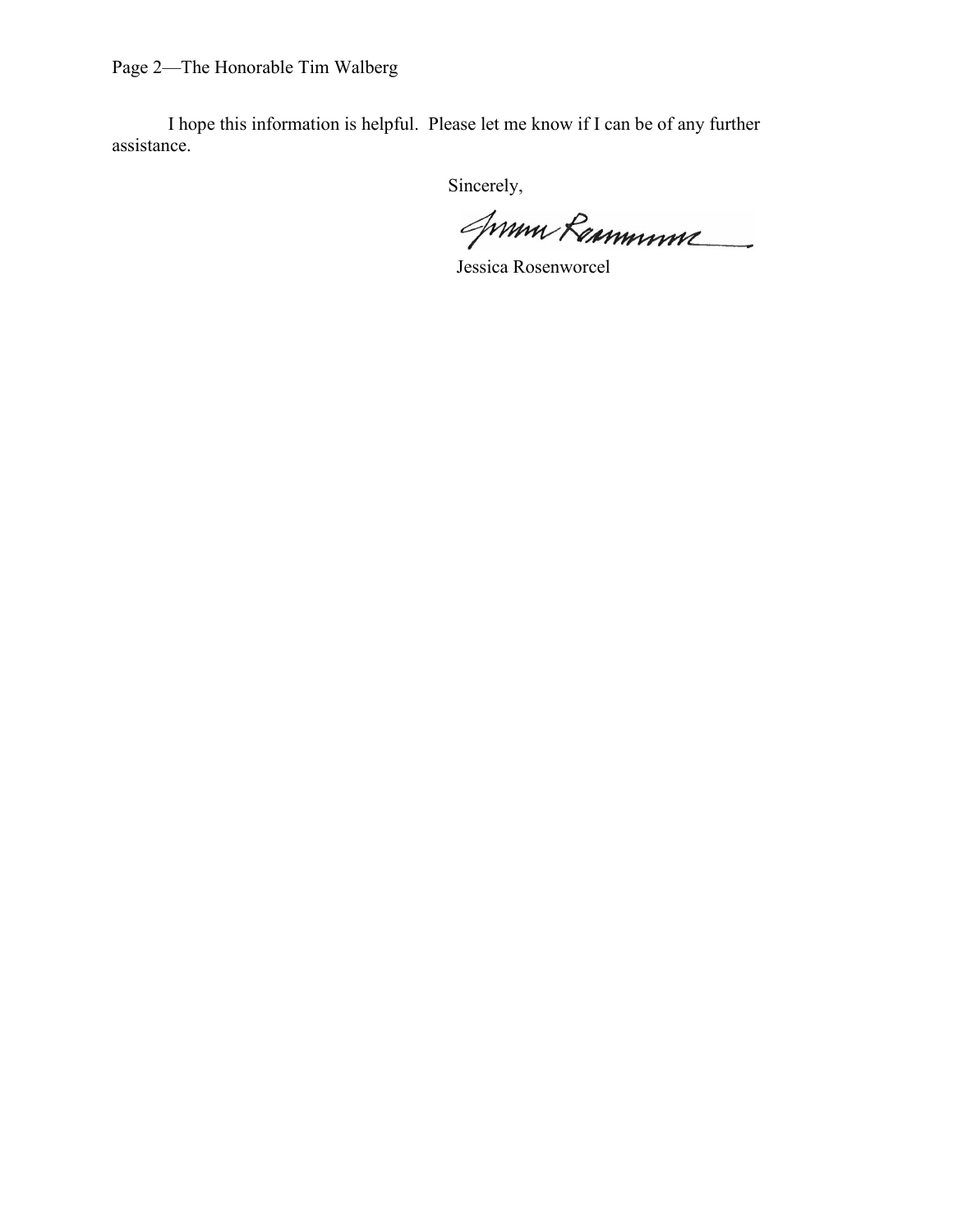

CHAIRWOMAN March 21, 2022

The Honorable Kim Schrier U.S. House of Representatives 1123 Longworth House Office Building Washington, DC 20515

Dear Representative Schrier:

Thank you for your letter regarding the Commission's implementation of the second round of the Federal Communications Commission's COVID-19 Telehealth Program. During the COVID-19 pandemic, access to health care has proven to be not only a national issue, but also a local issue. I agree that it is imperative that every community, including those in rural areas, is given the tools to access this care as safely and effectively as possible.

This effort was built on the initial success of the COVID-19 Telehealth Program, in which the Commission awarded \$200 million to 539 winning applications to help with the rapid expansion of telehealth and connected care services provided in response to the COVID-19 pandemic. In December 2020, Congress appropriated an additional \$249.95 million to the program under the Consolidated Appropriations Act, 2021, along with specific statutory provisions regarding its implementation during the second round.

As directed by Congress, the Commission took action last year to develop metrics used to evaluate second round applications by considering whether applicants were located in the areas hardest-hit by the pandemic, and in lowest-income areas, Tribal communities, or previously unfunded states and territories. The Commission also adopted application metrics that took into consideration whether a health care provider was located in a rural area, or if it qualified as a critical access hospital, which are frequently the only health care institutions in rural areas. All applications were scored using the same objective criteria by relying on publicly available data.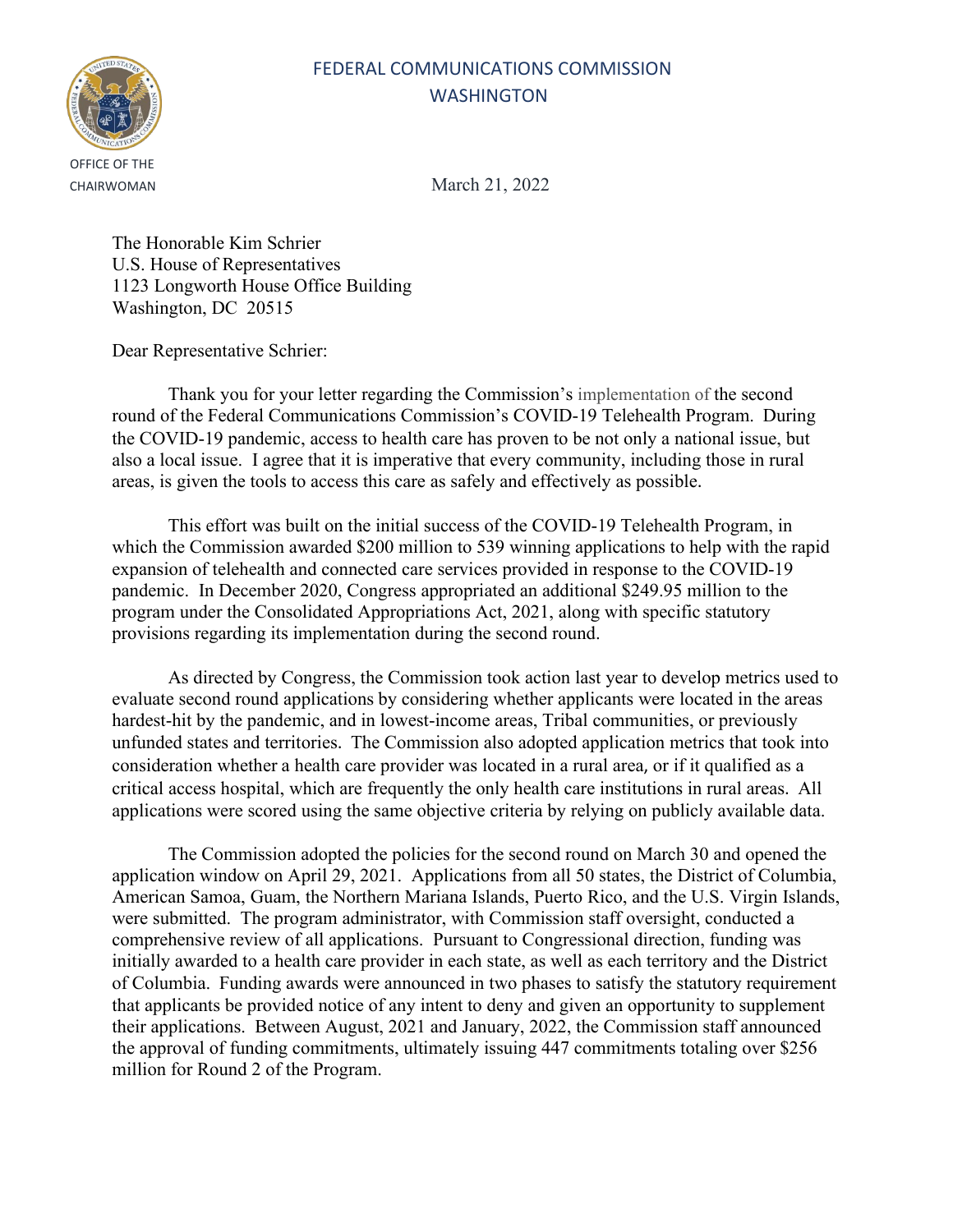Page 2—The Honorable Kim Schrier

I hope this information is helpful. Please let me know if I can be of any further assistance.

Jum Remmune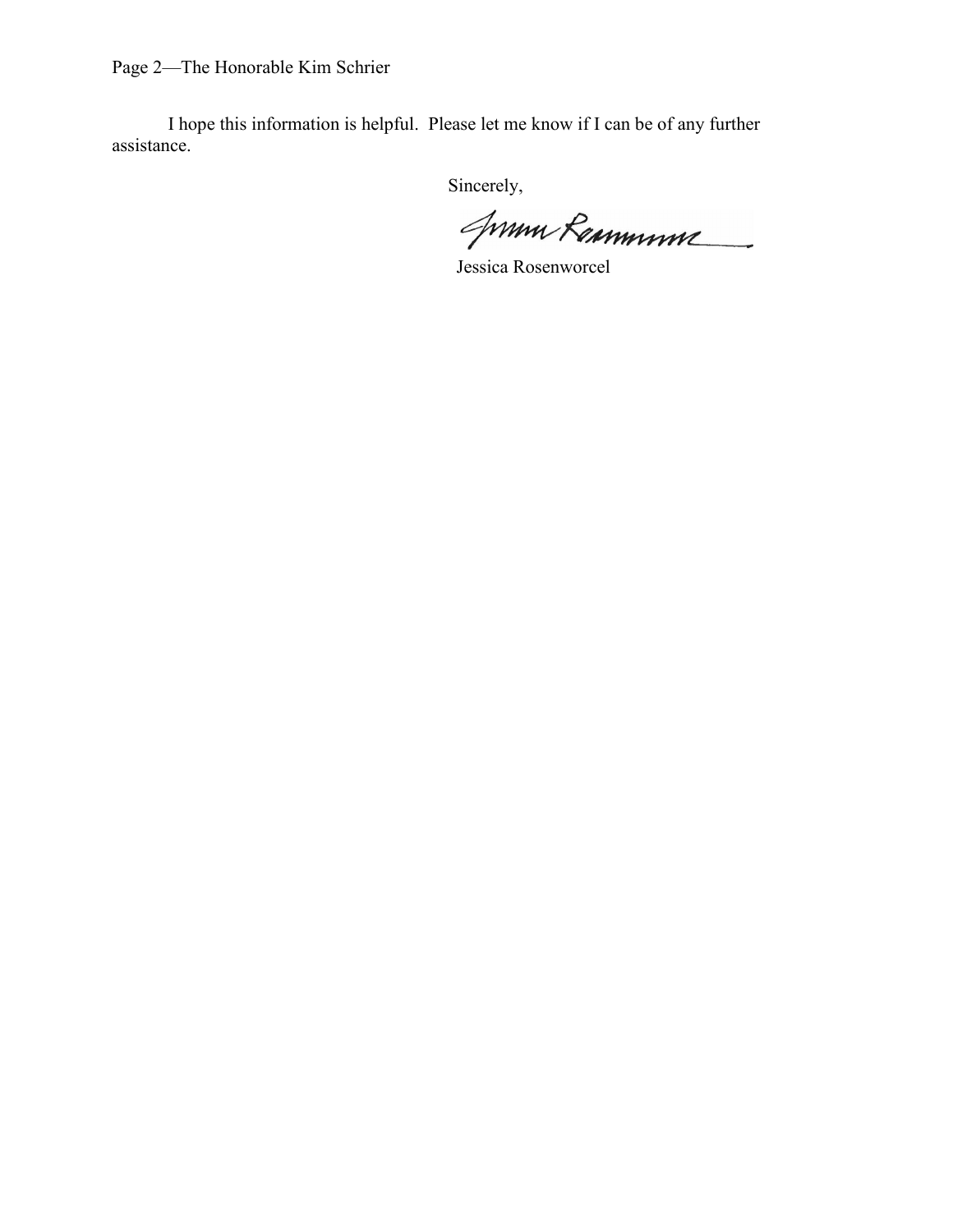

CHAIRWOMAN March 21, 2022

The Honorable Ron Kind U.S. House of Representatives 1502 Longworth House Office Building Washington, DC 20515

Dear Representative Kind:

Thank you for your letter regarding the Commission's implementation of the second round of the Federal Communications Commission's COVID-19 Telehealth Program. During the COVID-19 pandemic, access to health care has proven to be not only a national issue, but also a local issue. I agree that it is imperative that every community, including those in rural areas, is given the tools to access this care as safely and effectively as possible.

This effort was built on the initial success of the COVID-19 Telehealth Program, in which the Commission awarded \$200 million to 539 winning applications to help with the rapid expansion of telehealth and connected care services provided in response to the COVID-19 pandemic. In December 2020, Congress appropriated an additional \$249.95 million to the program under the Consolidated Appropriations Act, 2021, along with specific statutory provisions regarding its implementation during the second round.

As directed by Congress, the Commission took action last year to develop metrics used to evaluate second round applications by considering whether applicants were located in the areas hardest-hit by the pandemic, and in lowest-income areas, Tribal communities, or previously unfunded states and territories. The Commission also adopted application metrics that took into consideration whether a health care provider was located in a rural area, or if it qualified as a critical access hospital, which are frequently the only health care institutions in rural areas. All applications were scored using the same objective criteria by relying on publicly available data.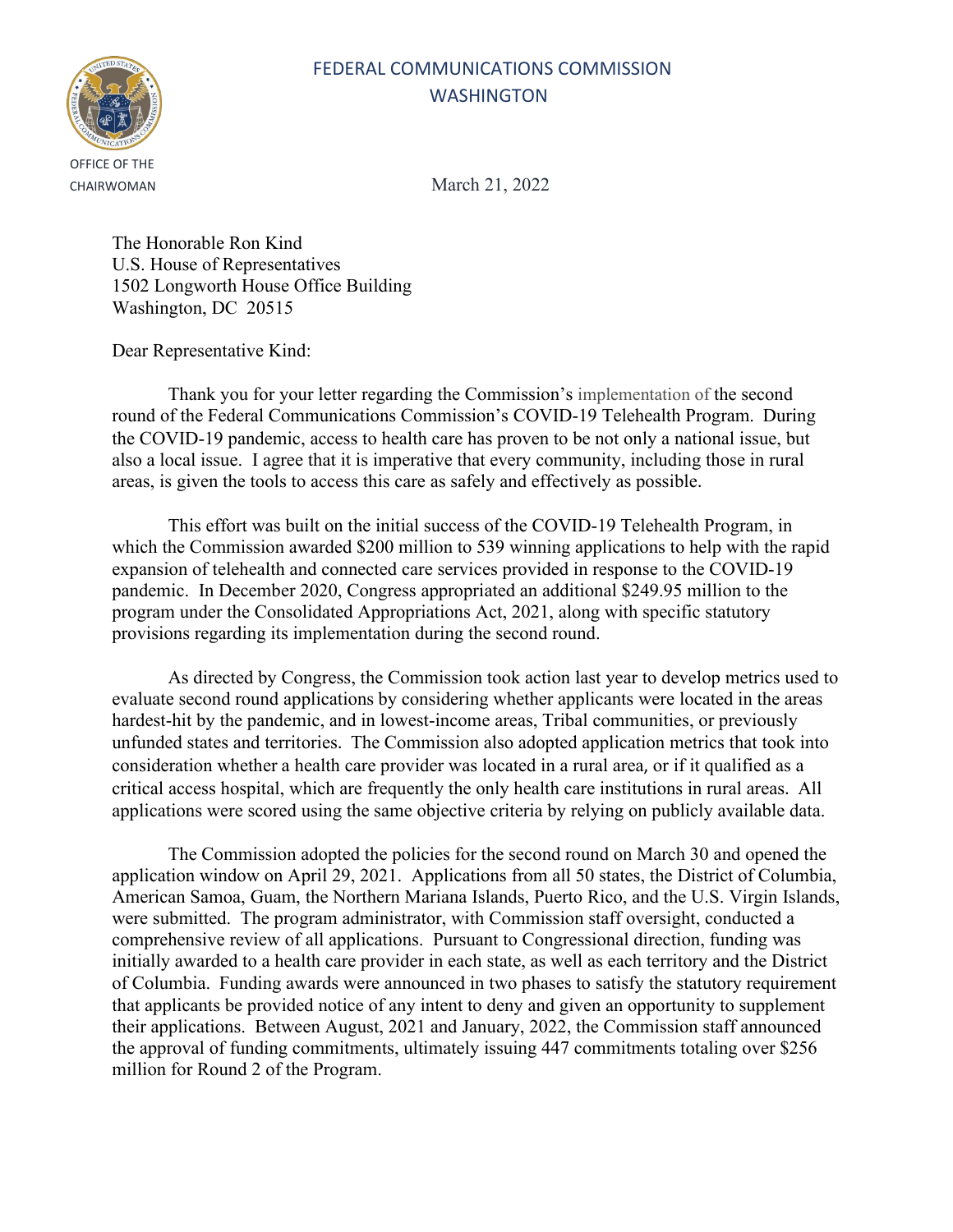Page 2—The Honorable Ron Kind

I hope this information is helpful. Please let me know if I can be of any further assistance.

Jum Remmune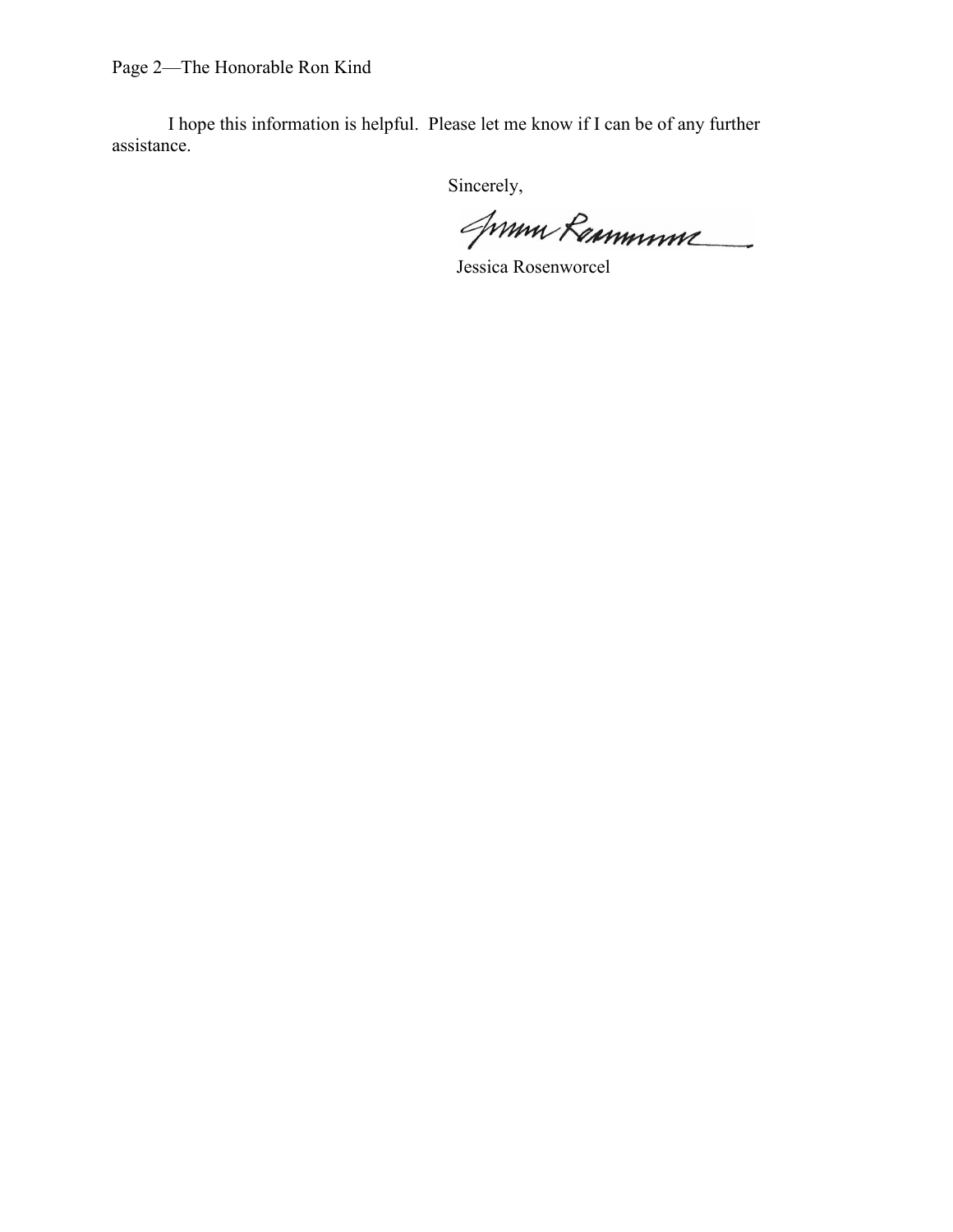

CHAIRWOMAN March 21, 2022

The Honorable Markwayne Mullin U.S. House of Representatives 2421 Rayburn House Office Building Washington, DC 20515

Dear Representative Mullin:

Thank you for your letter regarding the Commission's implementation of the second round of the Federal Communications Commission's COVID-19 Telehealth Program. During the COVID-19 pandemic, access to health care has proven to be not only a national issue, but also a local issue. I agree that it is imperative that every community, including those in rural areas, is given the tools to access this care as safely and effectively as possible.

This effort was built on the initial success of the COVID-19 Telehealth Program, in which the Commission awarded \$200 million to 539 winning applications to help with the rapid expansion of telehealth and connected care services provided in response to the COVID-19 pandemic. In December 2020, Congress appropriated an additional \$249.95 million to the program under the Consolidated Appropriations Act, 2021, along with specific statutory provisions regarding its implementation during the second round.

As directed by Congress, the Commission took action last year to develop metrics used to evaluate second round applications by considering whether applicants were located in the areas hardest-hit by the pandemic, and in lowest-income areas, Tribal communities, or previously unfunded states and territories. The Commission also adopted application metrics that took into consideration whether a health care provider was located in a rural area, or if it qualified as a critical access hospital, which are frequently the only health care institutions in rural areas. All applications were scored using the same objective criteria by relying on publicly available data.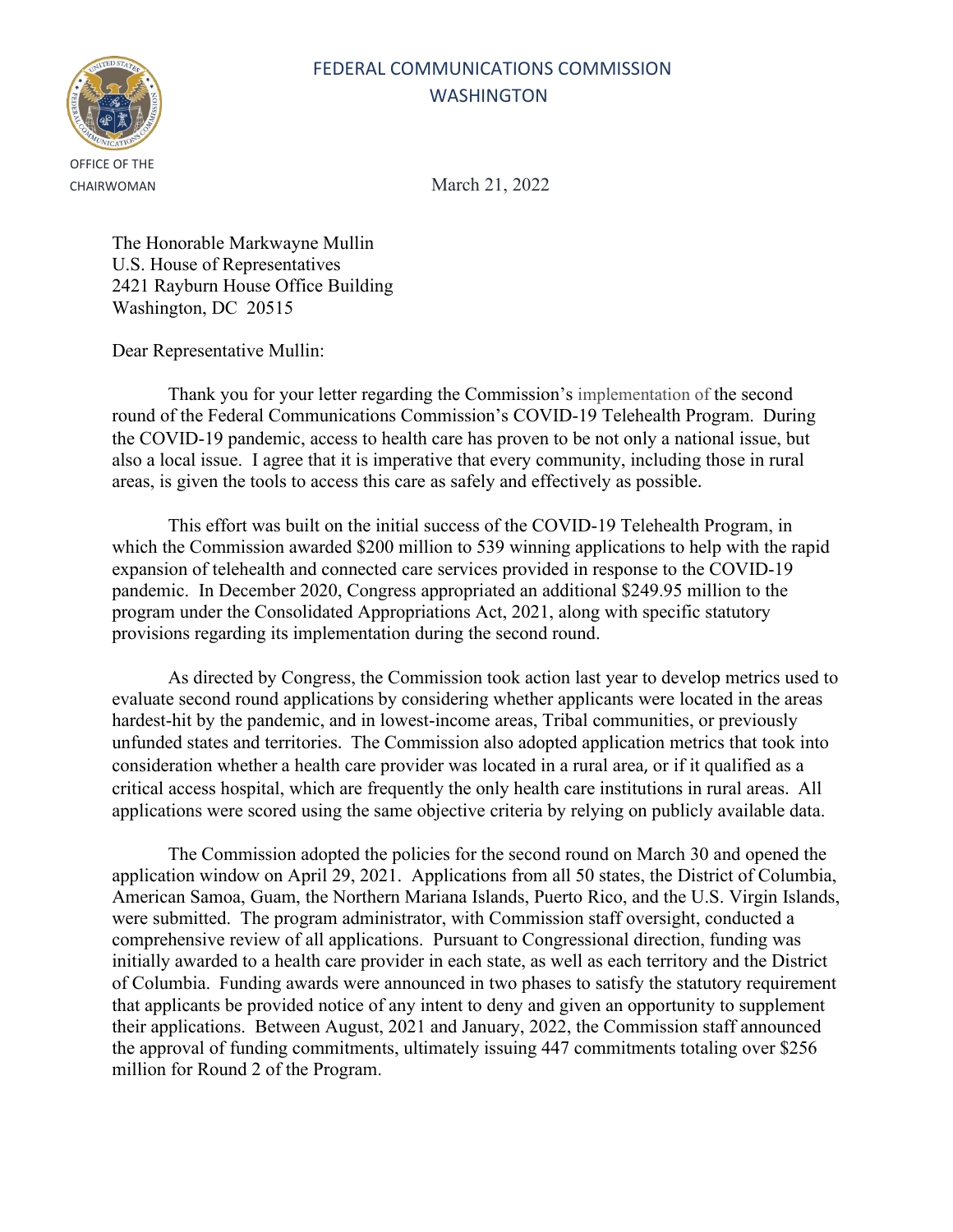Page 2—The Honorable Markwayne Mullin

I hope this information is helpful. Please let me know if I can be of any further assistance.

Jum Remmune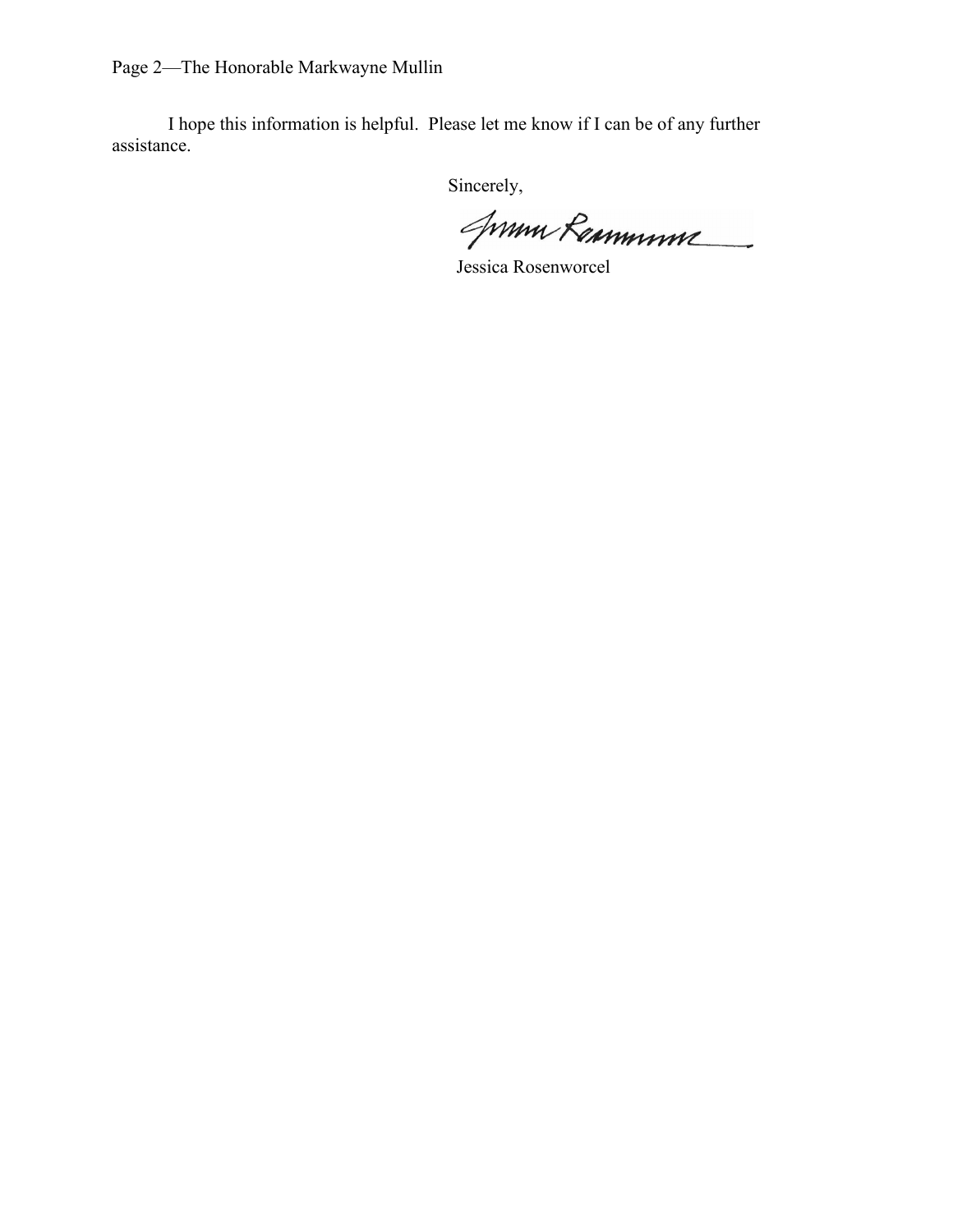

CHAIRWOMAN March 21, 2022

The Honorable Larry Bucshon U.S. House of Representatives 2313 Rayburn House Office Building Washington, DC 20515

Dear Representative Bucshon:

Thank you for your letter regarding the Commission's implementation of the second round of the Federal Communications Commission's COVID-19 Telehealth Program. During the COVID-19 pandemic, access to health care has proven to be not only a national issue, but also a local issue. I agree that it is imperative that every community, including those in rural areas, is given the tools to access this care as safely and effectively as possible.

This effort was built on the initial success of the COVID-19 Telehealth Program, in which the Commission awarded \$200 million to 539 winning applications to help with the rapid expansion of telehealth and connected care services provided in response to the COVID-19 pandemic. In December 2020, Congress appropriated an additional \$249.95 million to the program under the Consolidated Appropriations Act, 2021, along with specific statutory provisions regarding its implementation during the second round.

As directed by Congress, the Commission took action last year to develop metrics used to evaluate second round applications by considering whether applicants were located in the areas hardest-hit by the pandemic, and in lowest-income areas, Tribal communities, or previously unfunded states and territories. The Commission also adopted application metrics that took into consideration whether a health care provider was located in a rural area, or if it qualified as a critical access hospital, which are frequently the only health care institutions in rural areas. All applications were scored using the same objective criteria by relying on publicly available data.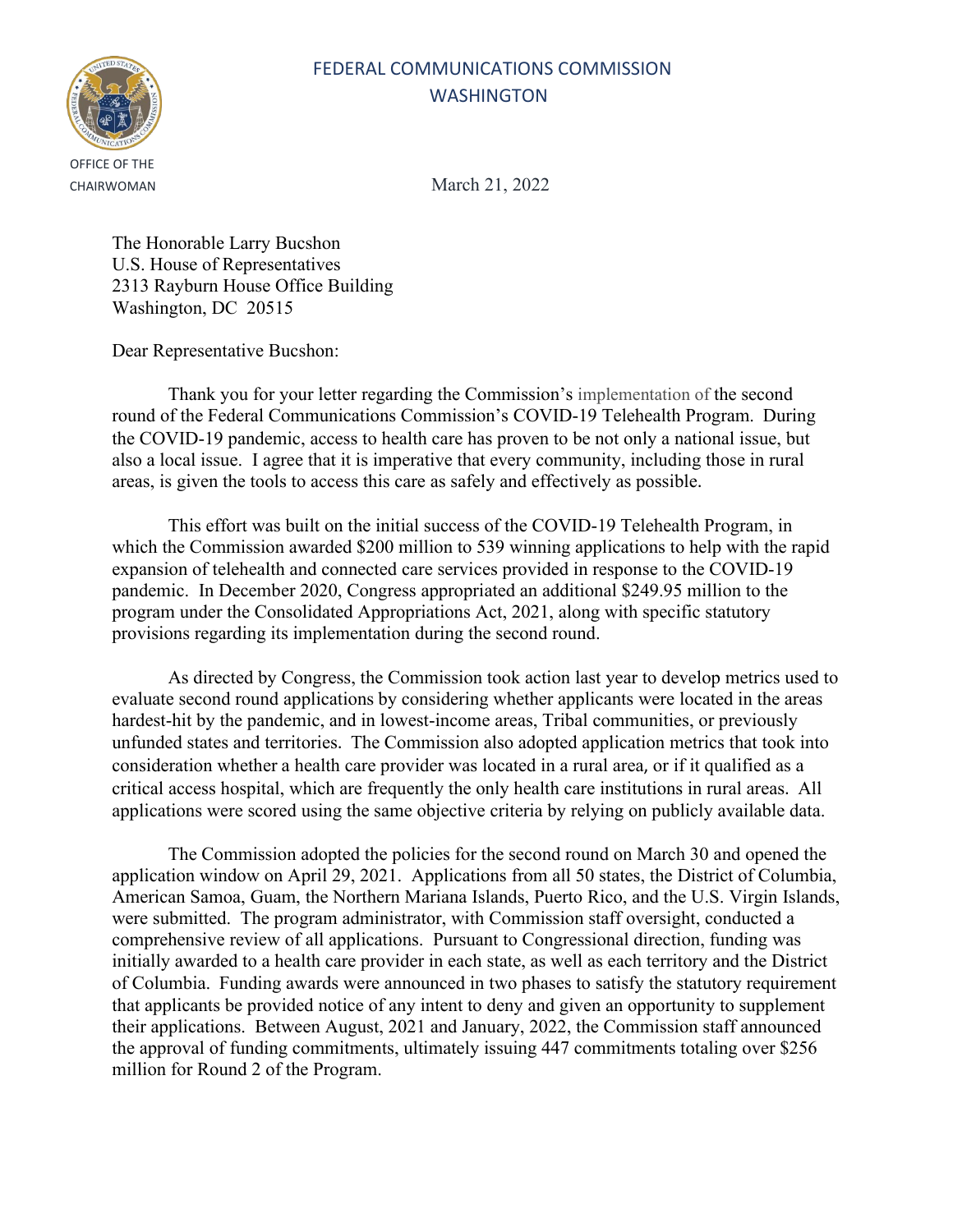Page 2—The Honorable Larry Bucshon

I hope this information is helpful. Please let me know if I can be of any further assistance.

Jum Remmune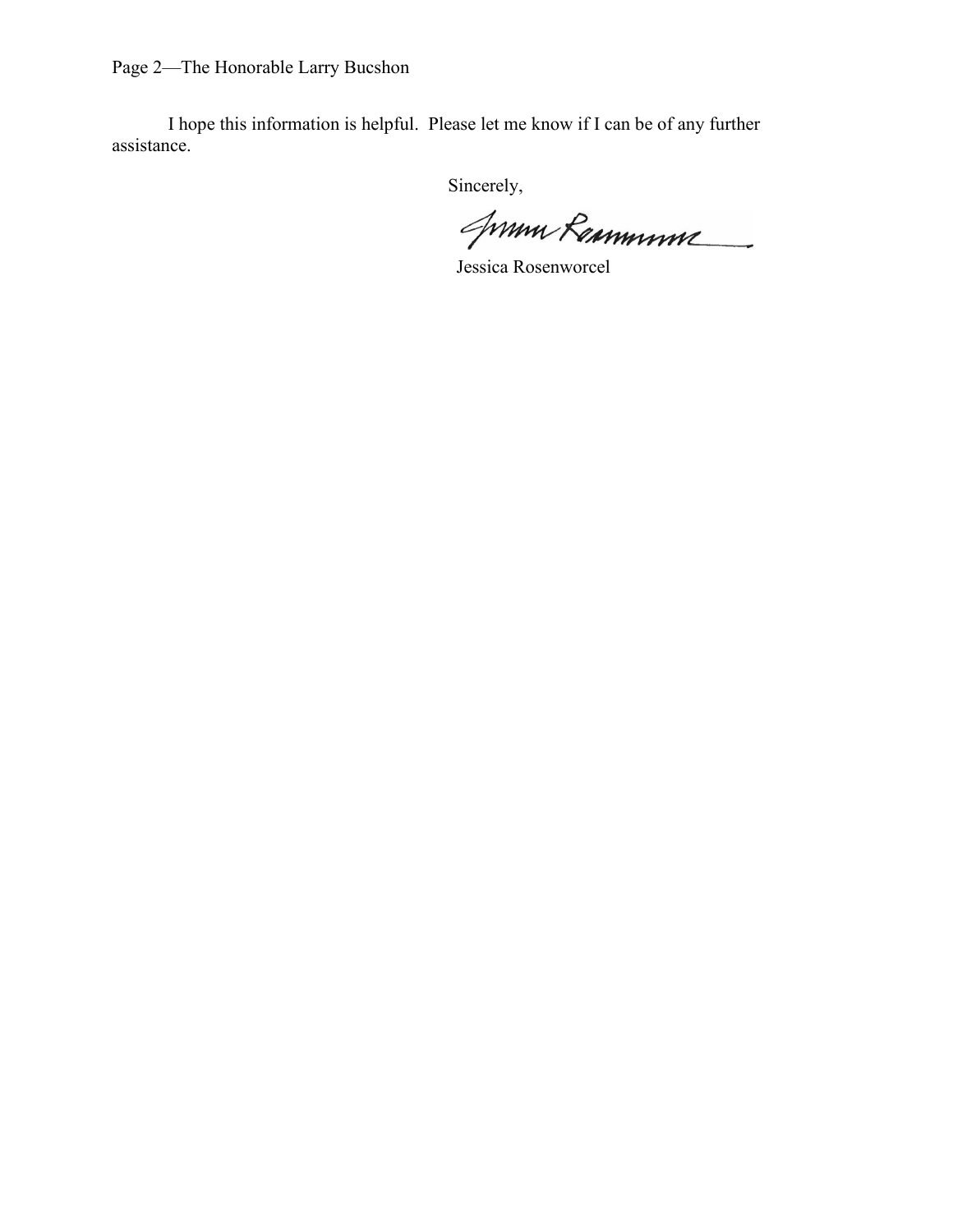

CHAIRWOMAN March 21, 2022

The Honorable Michael C. Burgess U.S. House of Representatives 2161 Rayburn House Office Building Washington, DC 20515

Dear Representative Burgess:

Thank you for your letter regarding the Commission's implementation of the second round of the Federal Communications Commission's COVID-19 Telehealth Program. During the COVID-19 pandemic, access to health care has proven to be not only a national issue, but also a local issue. I agree that it is imperative that every community, including those in rural areas, is given the tools to access this care as safely and effectively as possible.

This effort was built on the initial success of the COVID-19 Telehealth Program, in which the Commission awarded \$200 million to 539 winning applications to help with the rapid expansion of telehealth and connected care services provided in response to the COVID-19 pandemic. In December 2020, Congress appropriated an additional \$249.95 million to the program under the Consolidated Appropriations Act, 2021, along with specific statutory provisions regarding its implementation during the second round.

As directed by Congress, the Commission took action last year to develop metrics used to evaluate second round applications by considering whether applicants were located in the areas hardest-hit by the pandemic, and in lowest-income areas, Tribal communities, or previously unfunded states and territories. The Commission also adopted application metrics that took into consideration whether a health care provider was located in a rural area, or if it qualified as a critical access hospital, which are frequently the only health care institutions in rural areas. All applications were scored using the same objective criteria by relying on publicly available data.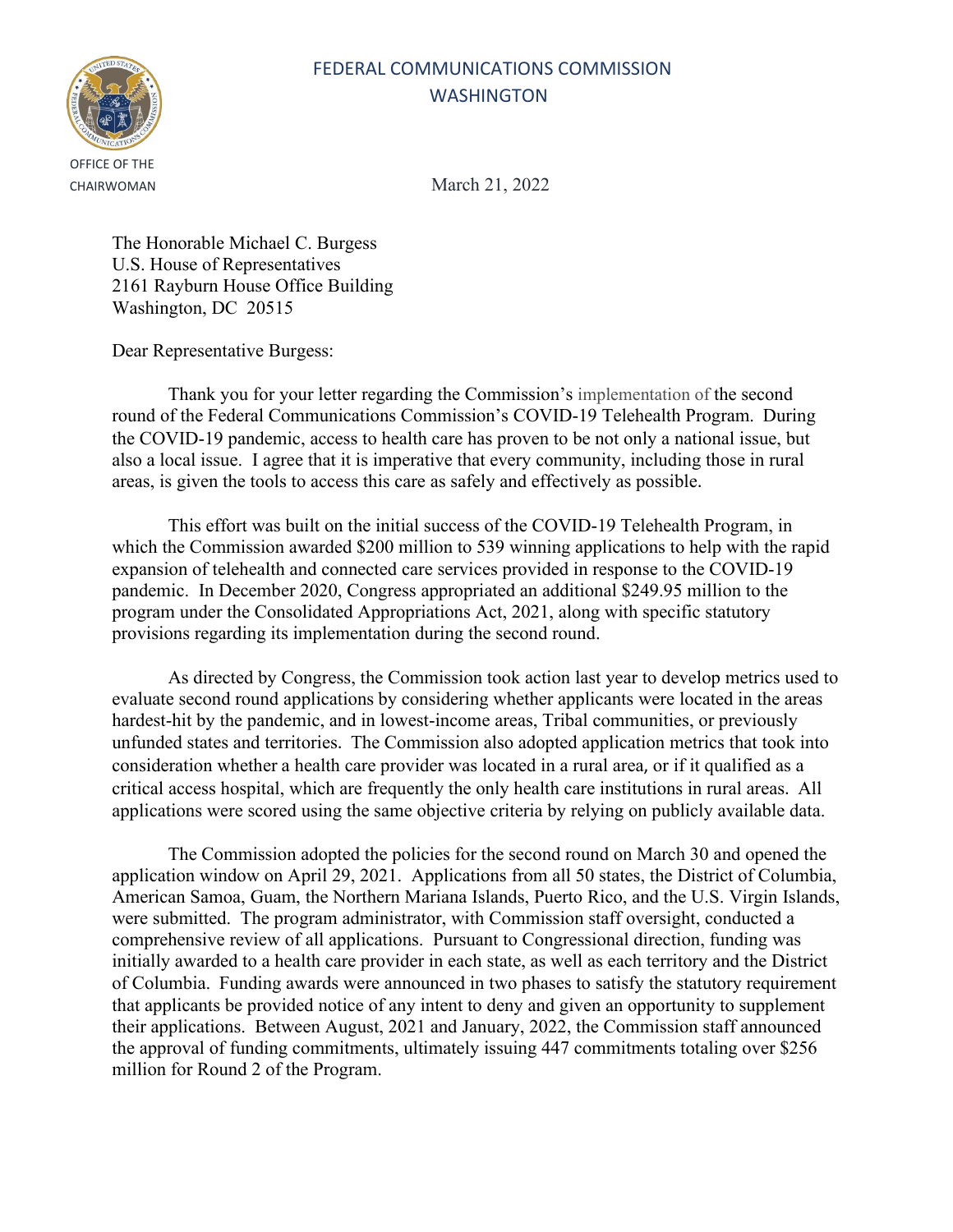Page 2—The Honorable Michael C. Burgess

I hope this information is helpful. Please let me know if I can be of any further assistance.

Jum Remmune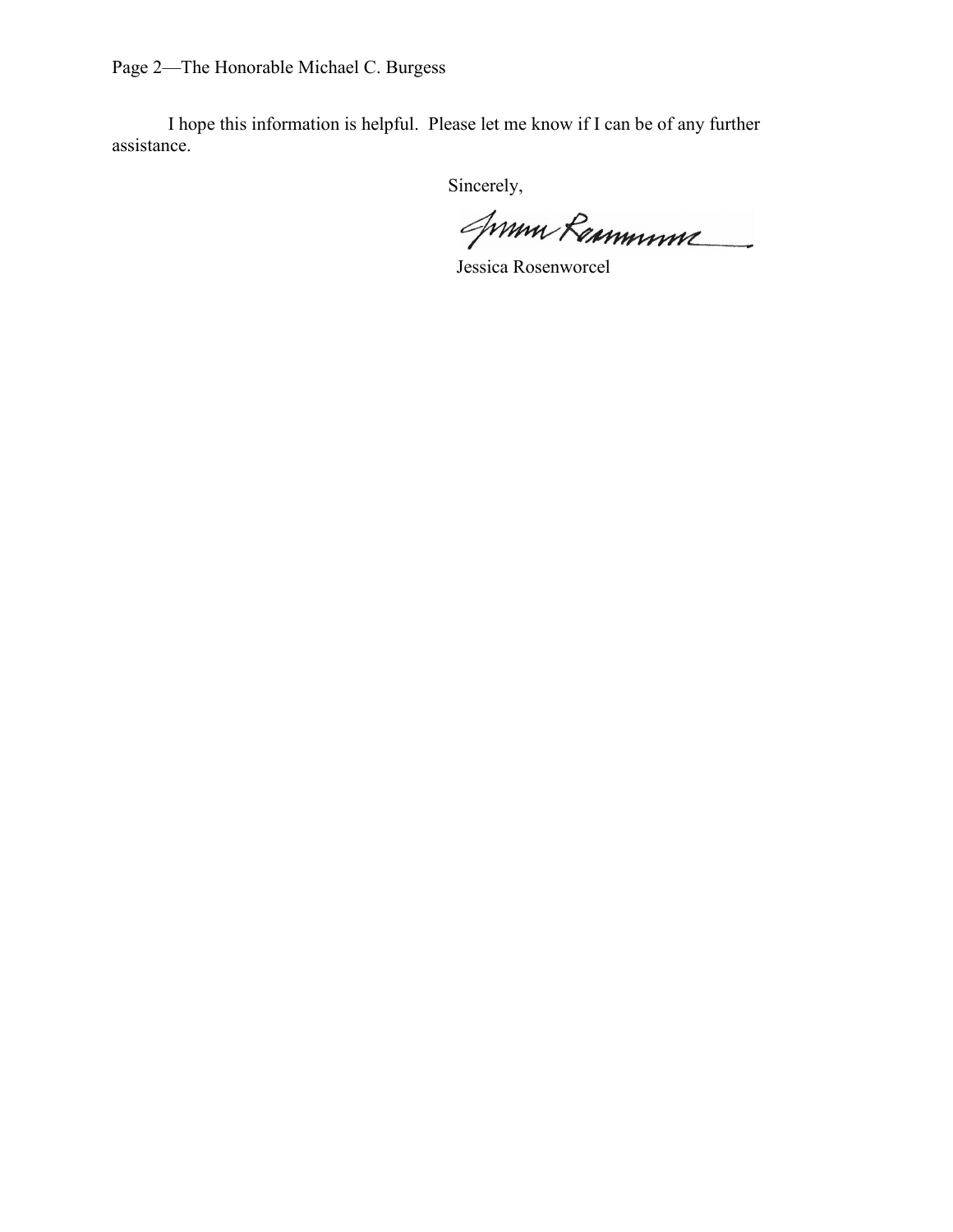

CHAIRWOMAN March 21, 2022

The Honorable Gus Bilirakis U.S. House of Representatives 2354 Rayburn House Office Building Washington, DC 20515

Dear Representative Bilirakis:

Thank you for your letter regarding the Commission's implementation of the second round of the Federal Communications Commission's COVID-19 Telehealth Program. During the COVID-19 pandemic, access to health care has proven to be not only a national issue, but also a local issue. I agree that it is imperative that every community, including those in rural areas, is given the tools to access this care as safely and effectively as possible.

This effort was built on the initial success of the COVID-19 Telehealth Program, in which the Commission awarded \$200 million to 539 winning applications to help with the rapid expansion of telehealth and connected care services provided in response to the COVID-19 pandemic. In December 2020, Congress appropriated an additional \$249.95 million to the program under the Consolidated Appropriations Act, 2021, along with specific statutory provisions regarding its implementation during the second round.

As directed by Congress, the Commission took action last year to develop metrics used to evaluate second round applications by considering whether applicants were located in the areas hardest-hit by the pandemic, and in lowest-income areas, Tribal communities, or previously unfunded states and territories. The Commission also adopted application metrics that took into consideration whether a health care provider was located in a rural area, or if it qualified as a critical access hospital, which are frequently the only health care institutions in rural areas. All applications were scored using the same objective criteria by relying on publicly available data.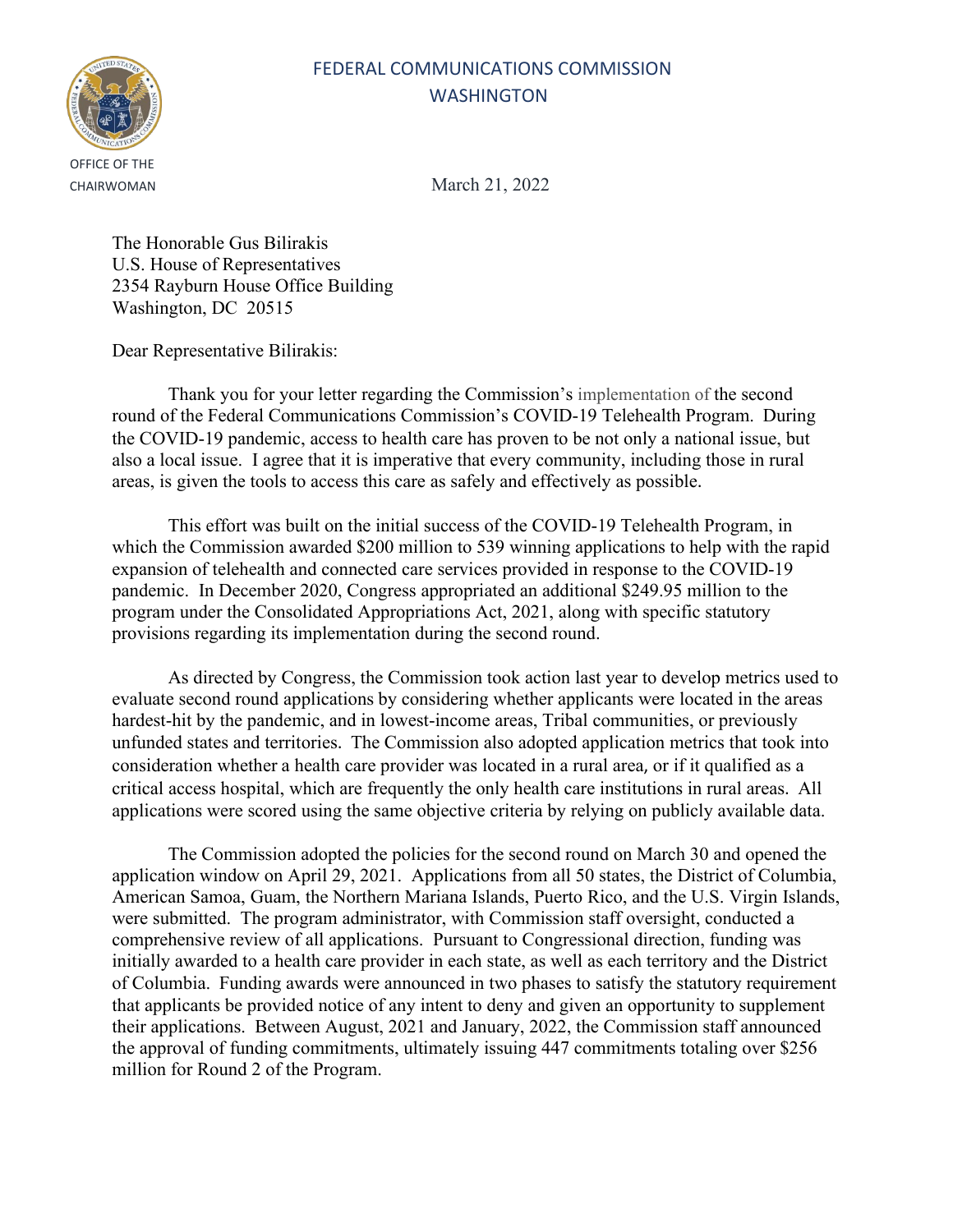Page 2—The Honorable Gus Bilirakis

I hope this information is helpful. Please let me know if I can be of any further assistance.

Jum Remmune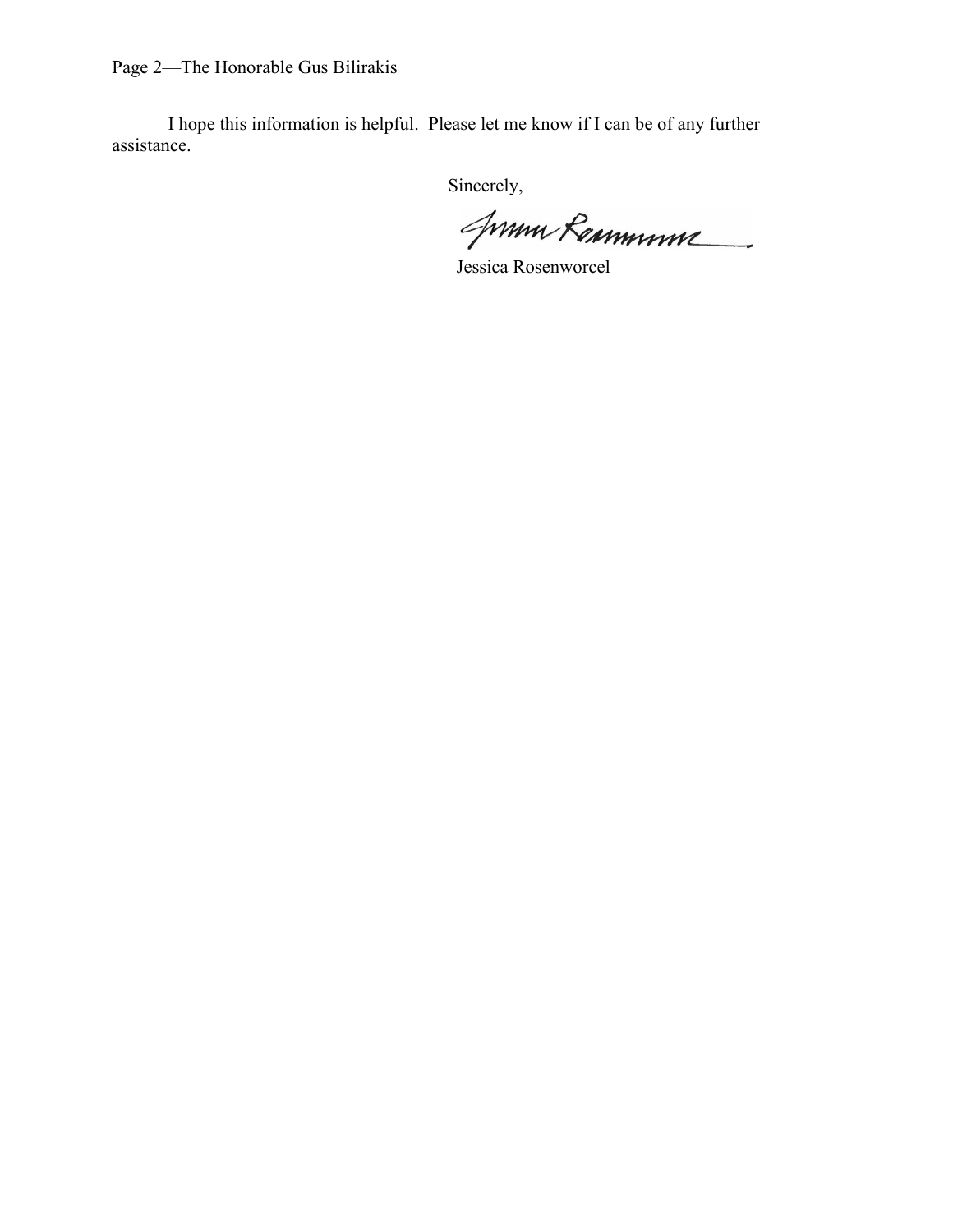

CHAIRWOMAN March 21, 2022

The Honorable Jefferson Van Drew U.S. House of Representatives 2447 Rayburn House Office Building Washington, DC 20515

Dear Representative Van Drew:

Thank you for your letter regarding the Commission's implementation of the second round of the Federal Communications Commission's COVID-19 Telehealth Program. During the COVID-19 pandemic, access to health care has proven to be not only a national issue, but also a local issue. I agree that it is imperative that every community, including those in rural areas, is given the tools to access this care as safely and effectively as possible.

This effort was built on the initial success of the COVID-19 Telehealth Program, in which the Commission awarded \$200 million to 539 winning applications to help with the rapid expansion of telehealth and connected care services provided in response to the COVID-19 pandemic. In December 2020, Congress appropriated an additional \$249.95 million to the program under the Consolidated Appropriations Act, 2021, along with specific statutory provisions regarding its implementation during the second round.

As directed by Congress, the Commission took action last year to develop metrics used to evaluate second round applications by considering whether applicants were located in the areas hardest-hit by the pandemic, and in lowest-income areas, Tribal communities, or previously unfunded states and territories. The Commission also adopted application metrics that took into consideration whether a health care provider was located in a rural area, or if it qualified as a critical access hospital, which are frequently the only health care institutions in rural areas. All applications were scored using the same objective criteria by relying on publicly available data.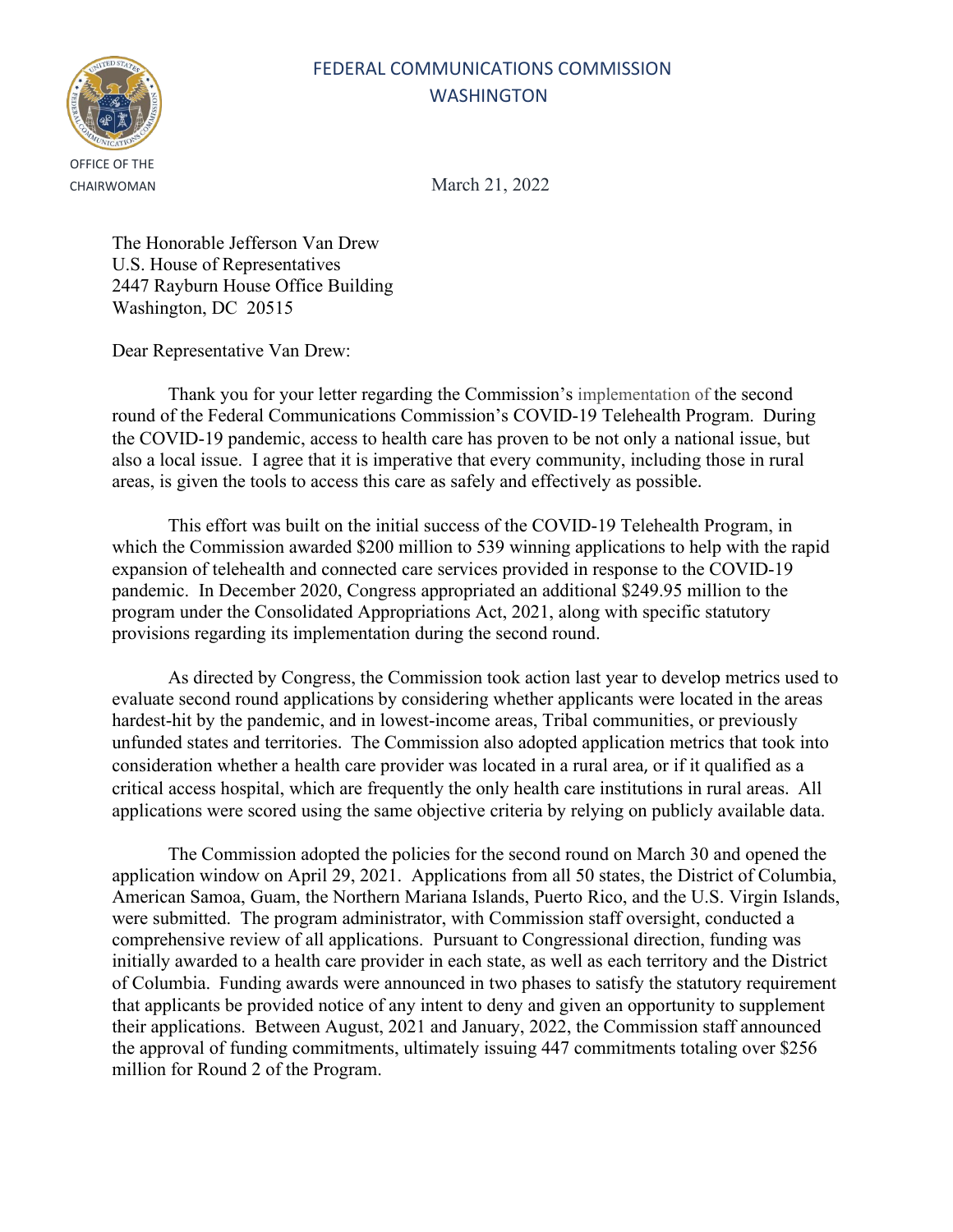Page 2—The Honorable Jefferson Van Drew

I hope this information is helpful. Please let me know if I can be of any further assistance.

Jum Remmune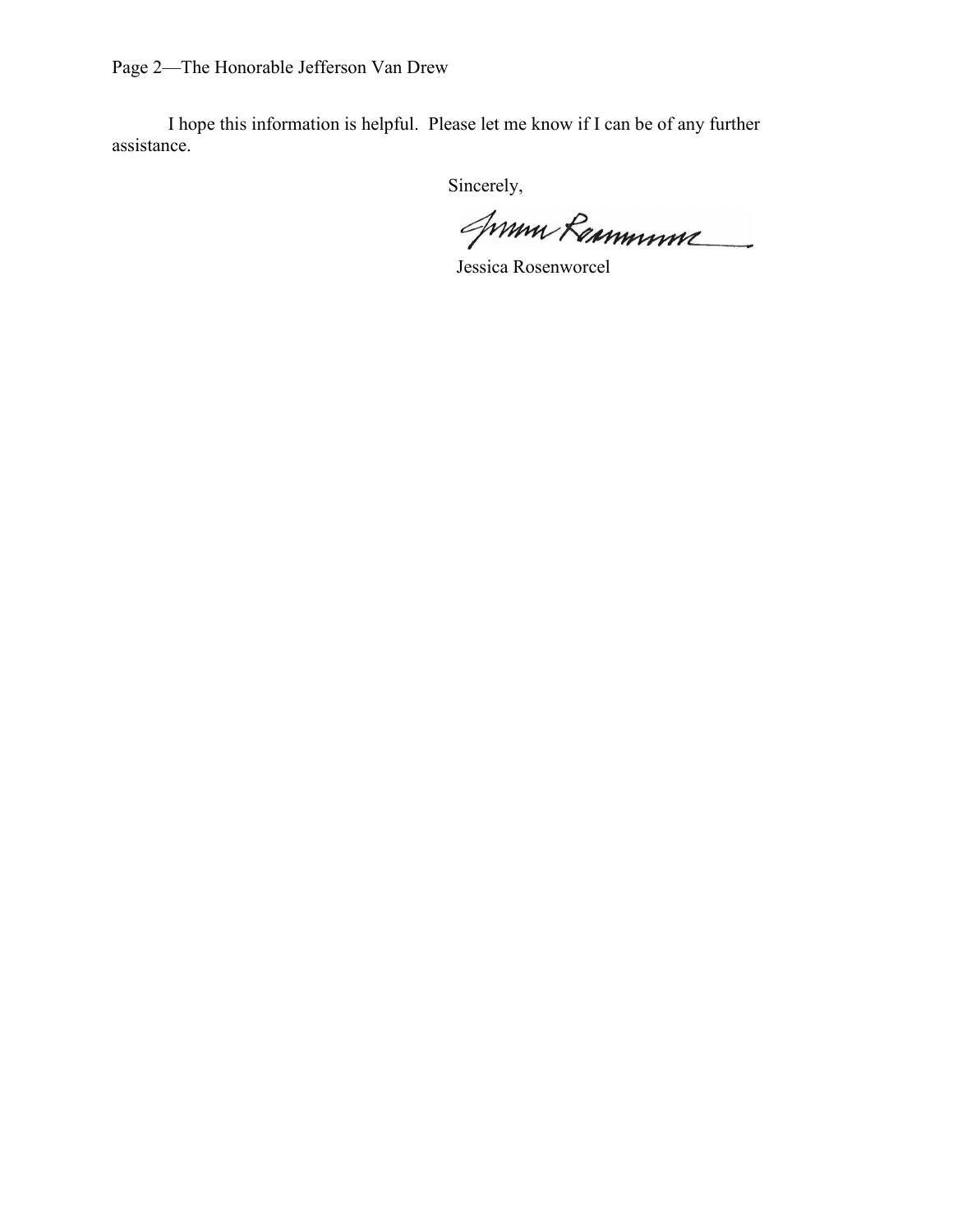

CHAIRWOMAN March 21, 2022

The Honorable Diana Harshbarger U.S. House of Representatives 167 Cannon House Office Building Washington, DC 20515

Dear Representative Harshbarger:

Thank you for your letter regarding the Commission's implementation of the second round of the Federal Communications Commission's COVID-19 Telehealth Program. During the COVID-19 pandemic, access to health care has proven to be not only a national issue, but also a local issue. I agree that it is imperative that every community, including those in rural areas, is given the tools to access this care as safely and effectively as possible.

This effort was built on the initial success of the COVID-19 Telehealth Program, in which the Commission awarded \$200 million to 539 winning applications to help with the rapid expansion of telehealth and connected care services provided in response to the COVID-19 pandemic. In December 2020, Congress appropriated an additional \$249.95 million to the program under the Consolidated Appropriations Act, 2021, along with specific statutory provisions regarding its implementation during the second round.

As directed by Congress, the Commission took action last year to develop metrics used to evaluate second round applications by considering whether applicants were located in the areas hardest-hit by the pandemic, and in lowest-income areas, Tribal communities, or previously unfunded states and territories. The Commission also adopted application metrics that took into consideration whether a health care provider was located in a rural area, or if it qualified as a critical access hospital, which are frequently the only health care institutions in rural areas. All applications were scored using the same objective criteria by relying on publicly available data.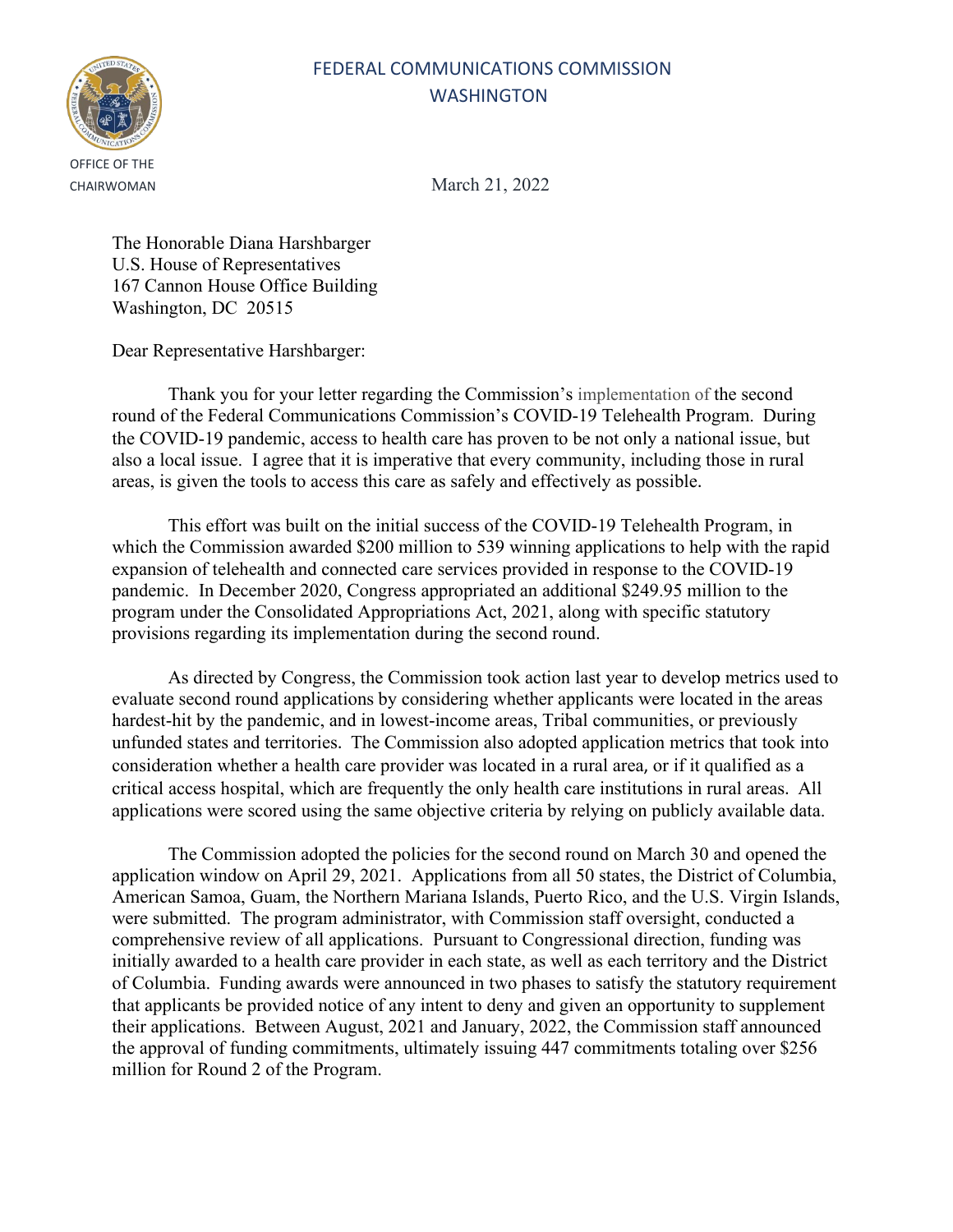Page 2—The Honorable Diana Harshbarger

I hope this information is helpful. Please let me know if I can be of any further assistance.

Jum Remmune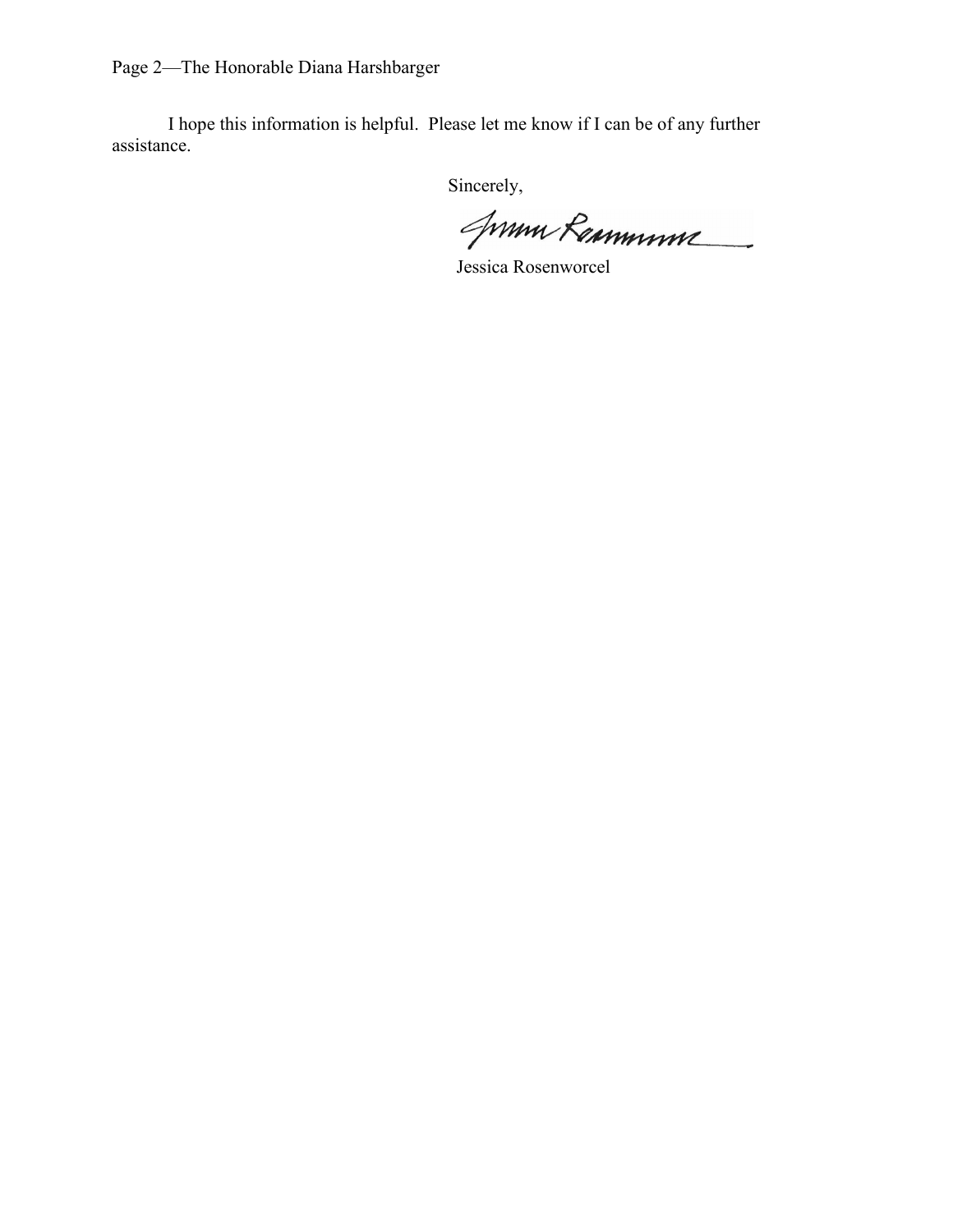

CHAIRWOMAN March 21, 2022

The Honorable Jim Banks U.S. House of Representatives 1713 Longworth House Office Building Washington, DC 20515

Dear Representative Banks:

Thank you for your letter regarding the Commission's implementation of the second round of the Federal Communications Commission's COVID-19 Telehealth Program. During the COVID-19 pandemic, access to health care has proven to be not only a national issue, but also a local issue. I agree that it is imperative that every community, including those in rural areas, is given the tools to access this care as safely and effectively as possible.

This effort was built on the initial success of the COVID-19 Telehealth Program, in which the Commission awarded \$200 million to 539 winning applications to help with the rapid expansion of telehealth and connected care services provided in response to the COVID-19 pandemic. In December 2020, Congress appropriated an additional \$249.95 million to the program under the Consolidated Appropriations Act, 2021, along with specific statutory provisions regarding its implementation during the second round.

As directed by Congress, the Commission took action last year to develop metrics used to evaluate second round applications by considering whether applicants were located in the areas hardest-hit by the pandemic, and in lowest-income areas, Tribal communities, or previously unfunded states and territories. The Commission also adopted application metrics that took into consideration whether a health care provider was located in a rural area, or if it qualified as a critical access hospital, which are frequently the only health care institutions in rural areas. All applications were scored using the same objective criteria by relying on publicly available data.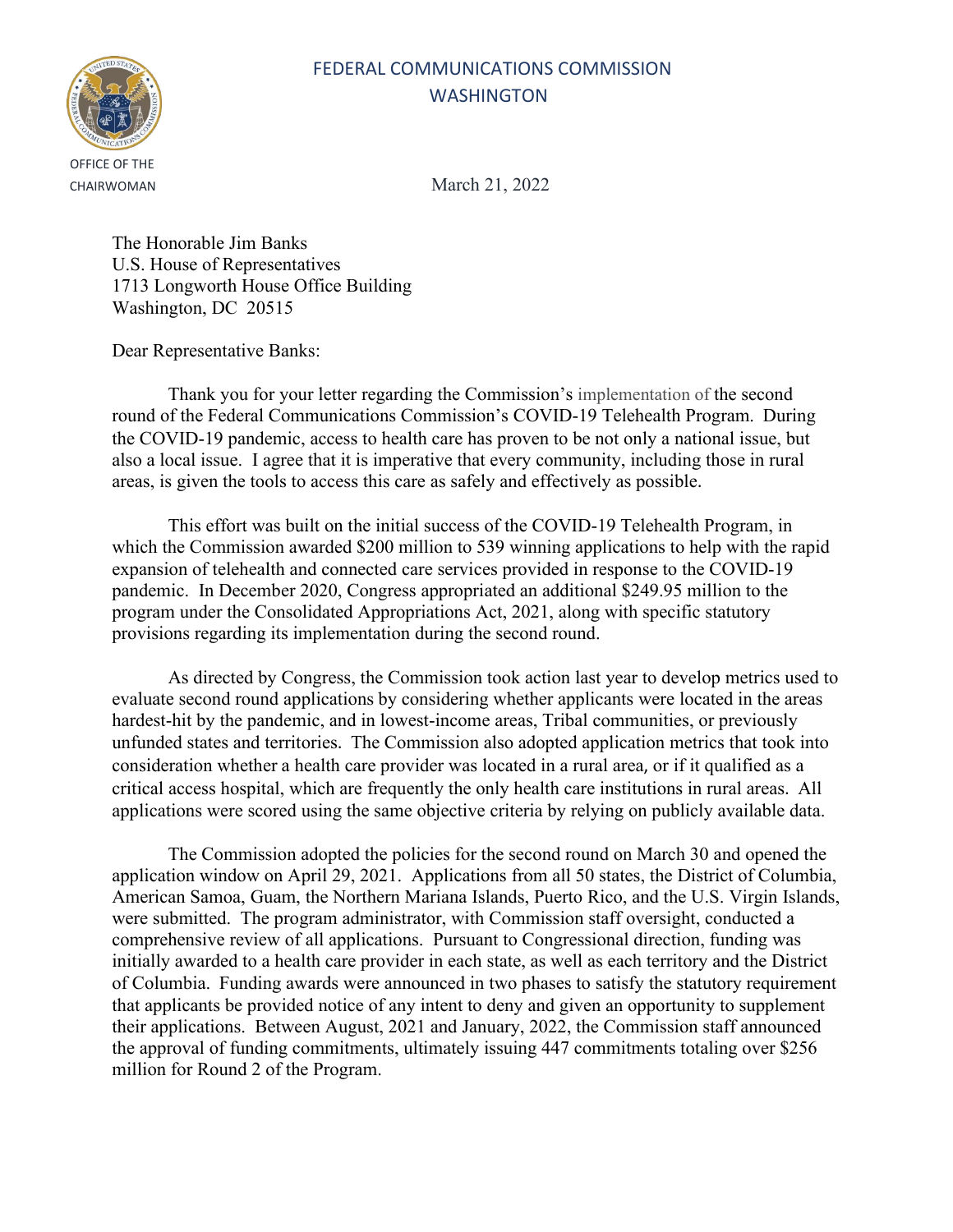Page 2—The Honorable Jim Banks

I hope this information is helpful. Please let me know if I can be of any further assistance.

Jum Remmune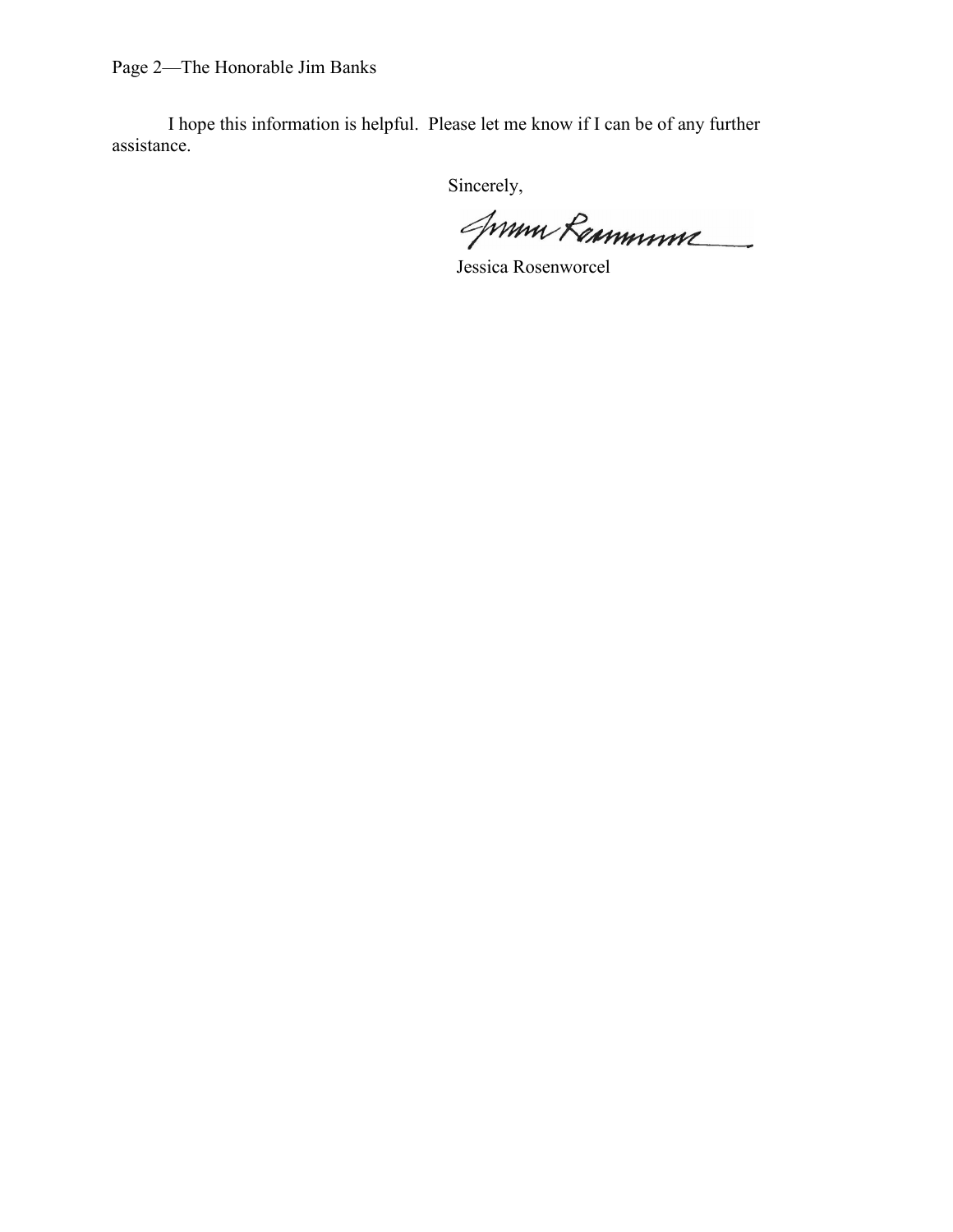

CHAIRWOMAN March 21, 2022

The Honorable Jack Bergman U.S. House of Representatives 566 Cannon House Office Building Washington, DC 20515

Dear Representative Bergman:

Thank you for your letter regarding the Commission's implementation of the second round of the Federal Communications Commission's COVID-19 Telehealth Program. During the COVID-19 pandemic, access to health care has proven to be not only a national issue, but also a local issue. I agree that it is imperative that every community, including those in rural areas, is given the tools to access this care as safely and effectively as possible.

This effort was built on the initial success of the COVID-19 Telehealth Program, in which the Commission awarded \$200 million to 539 winning applications to help with the rapid expansion of telehealth and connected care services provided in response to the COVID-19 pandemic. In December 2020, Congress appropriated an additional \$249.95 million to the program under the Consolidated Appropriations Act, 2021, along with specific statutory provisions regarding its implementation during the second round.

As directed by Congress, the Commission took action last year to develop metrics used to evaluate second round applications by considering whether applicants were located in the areas hardest-hit by the pandemic, and in lowest-income areas, Tribal communities, or previously unfunded states and territories. The Commission also adopted application metrics that took into consideration whether a health care provider was located in a rural area, or if it qualified as a critical access hospital, which are frequently the only health care institutions in rural areas. All applications were scored using the same objective criteria by relying on publicly available data.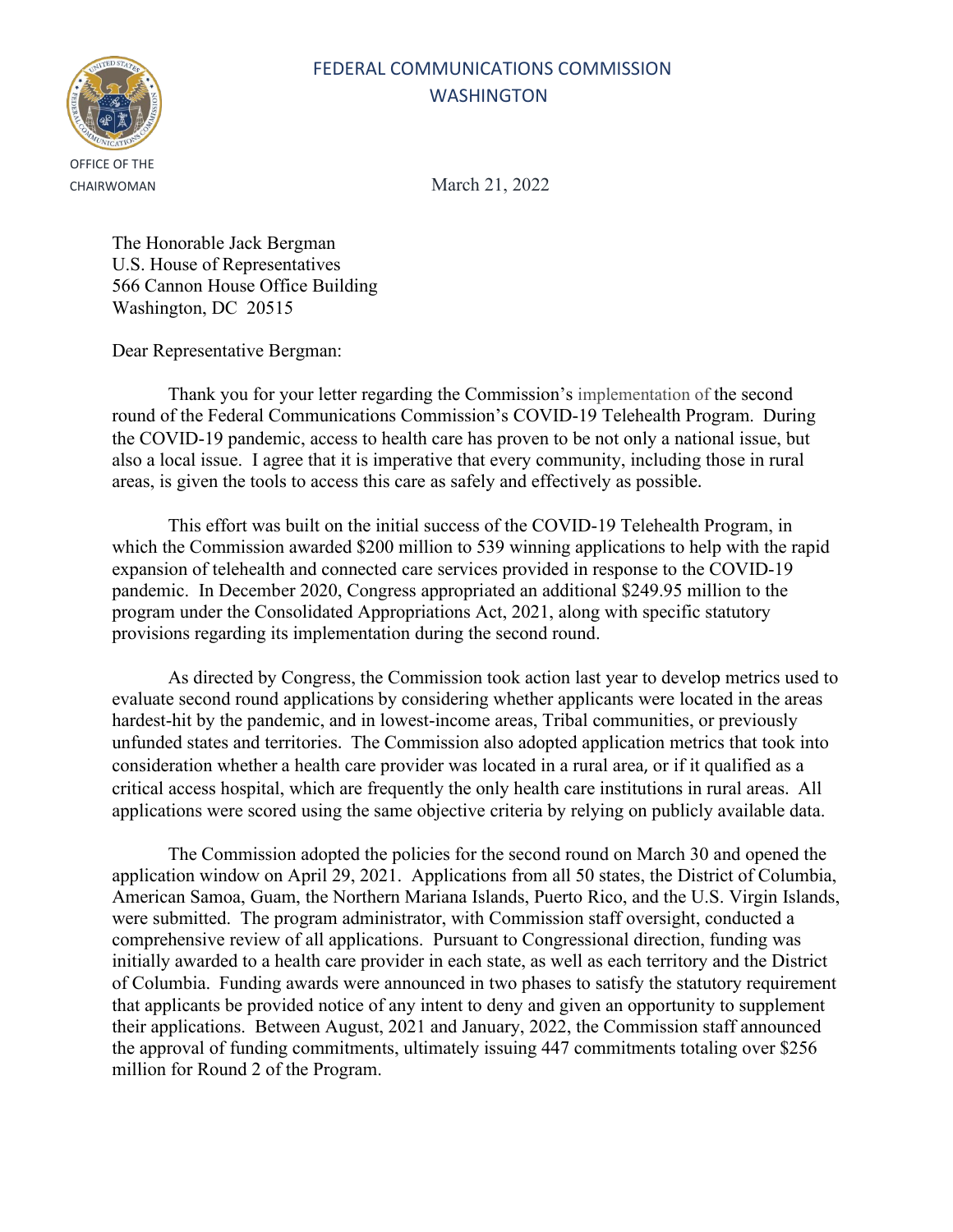Page 2—The Honorable Jack Bergman

I hope this information is helpful. Please let me know if I can be of any further assistance.

Jum Remmune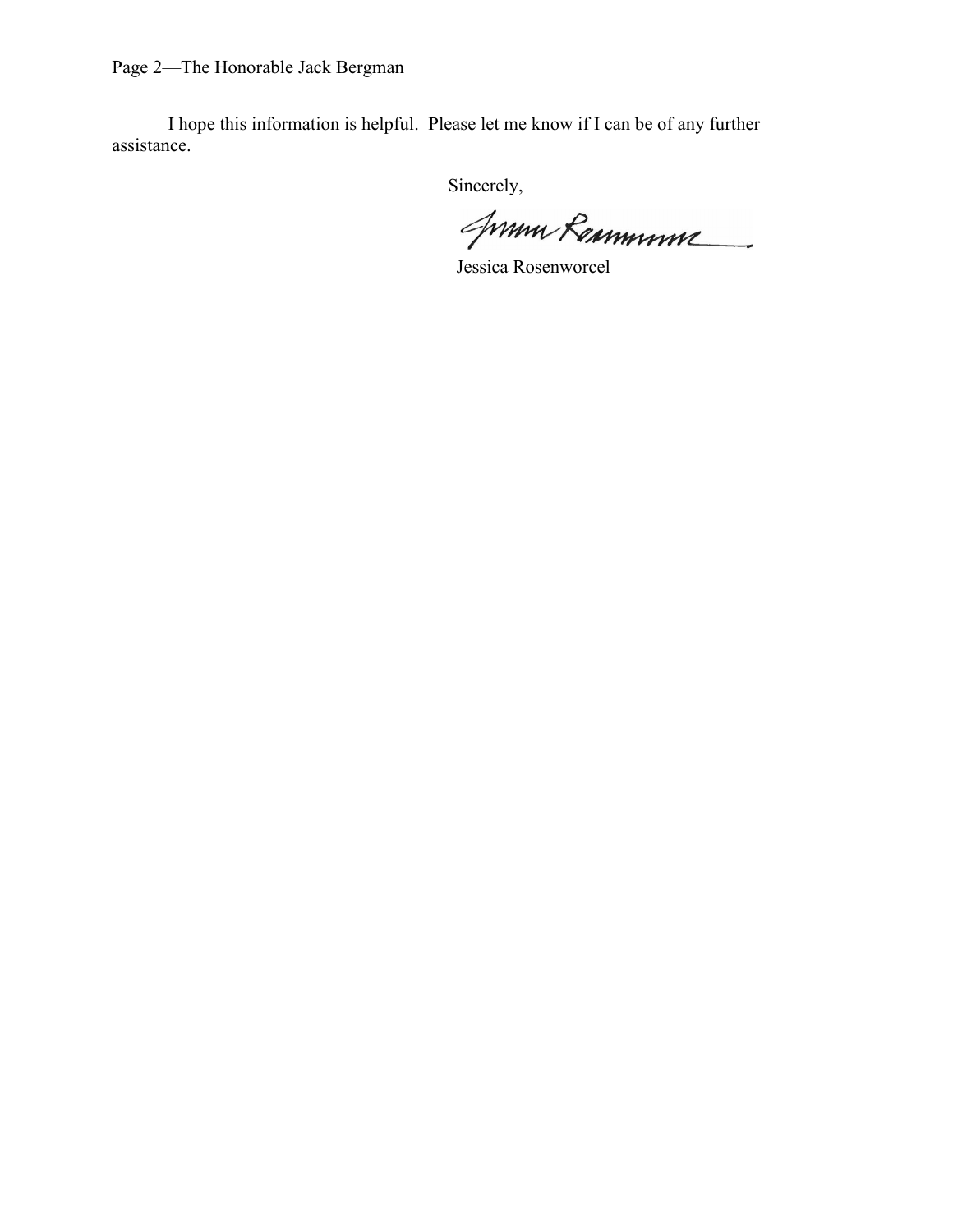

CHAIRWOMAN March 21, 2022

The Honorable Frank D. Lucas U.S. House of Representatives 2405 Rayburn House Office Building Washington, DC 20515

Dear Representative Lucas:

Thank you for your letter regarding the Commission's implementation of the second round of the Federal Communications Commission's COVID-19 Telehealth Program. During the COVID-19 pandemic, access to health care has proven to be not only a national issue, but also a local issue. I agree that it is imperative that every community, including those in rural areas, is given the tools to access this care as safely and effectively as possible.

This effort was built on the initial success of the COVID-19 Telehealth Program, in which the Commission awarded \$200 million to 539 winning applications to help with the rapid expansion of telehealth and connected care services provided in response to the COVID-19 pandemic. In December 2020, Congress appropriated an additional \$249.95 million to the program under the Consolidated Appropriations Act, 2021, along with specific statutory provisions regarding its implementation during the second round.

As directed by Congress, the Commission took action last year to develop metrics used to evaluate second round applications by considering whether applicants were located in the areas hardest-hit by the pandemic, and in lowest-income areas, Tribal communities, or previously unfunded states and territories. The Commission also adopted application metrics that took into consideration whether a health care provider was located in a rural area, or if it qualified as a critical access hospital, which are frequently the only health care institutions in rural areas. All applications were scored using the same objective criteria by relying on publicly available data.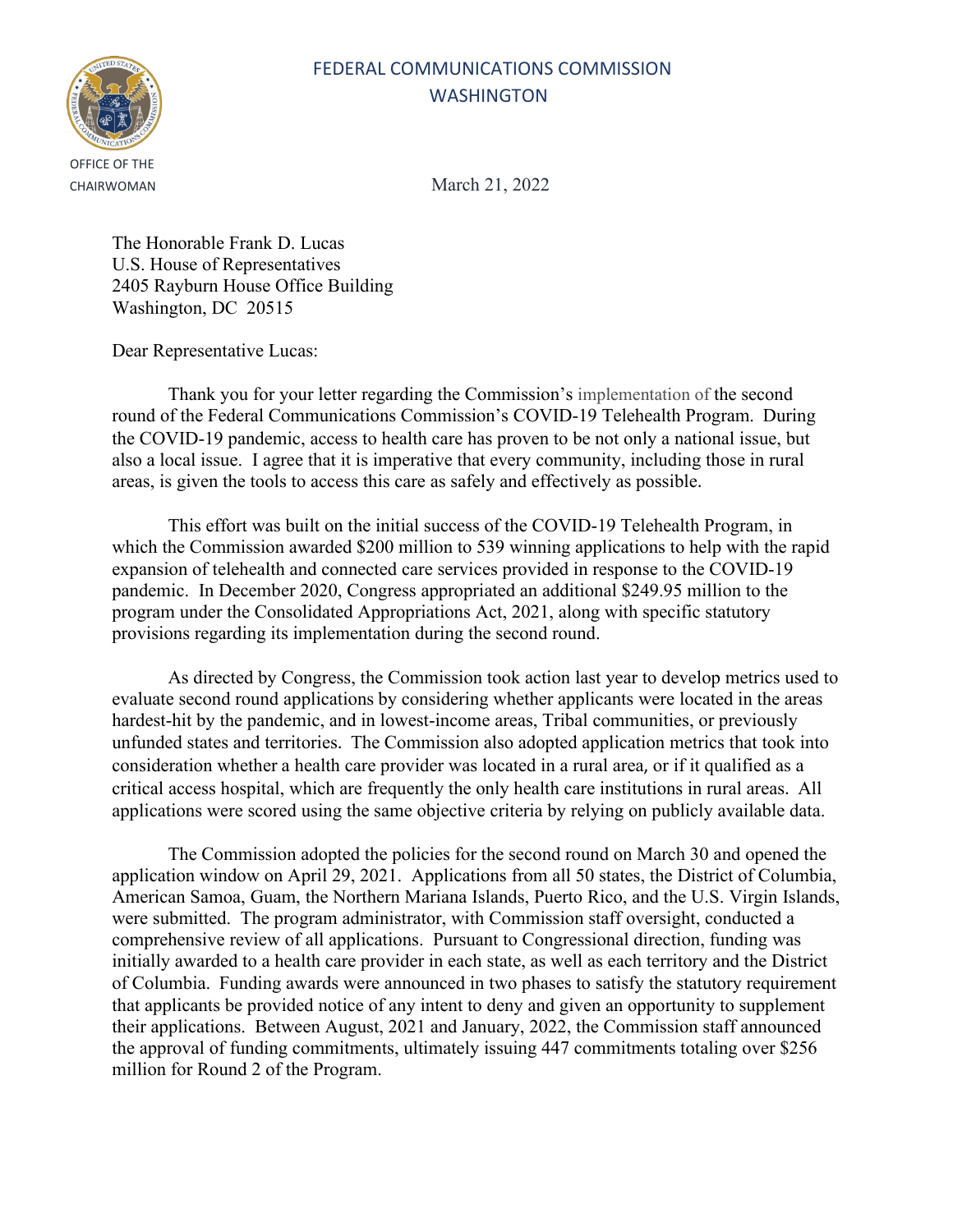Page 2—The Honorable Frank D. Lucas

I hope this information is helpful. Please let me know if I can be of any further assistance.

Jum Remmune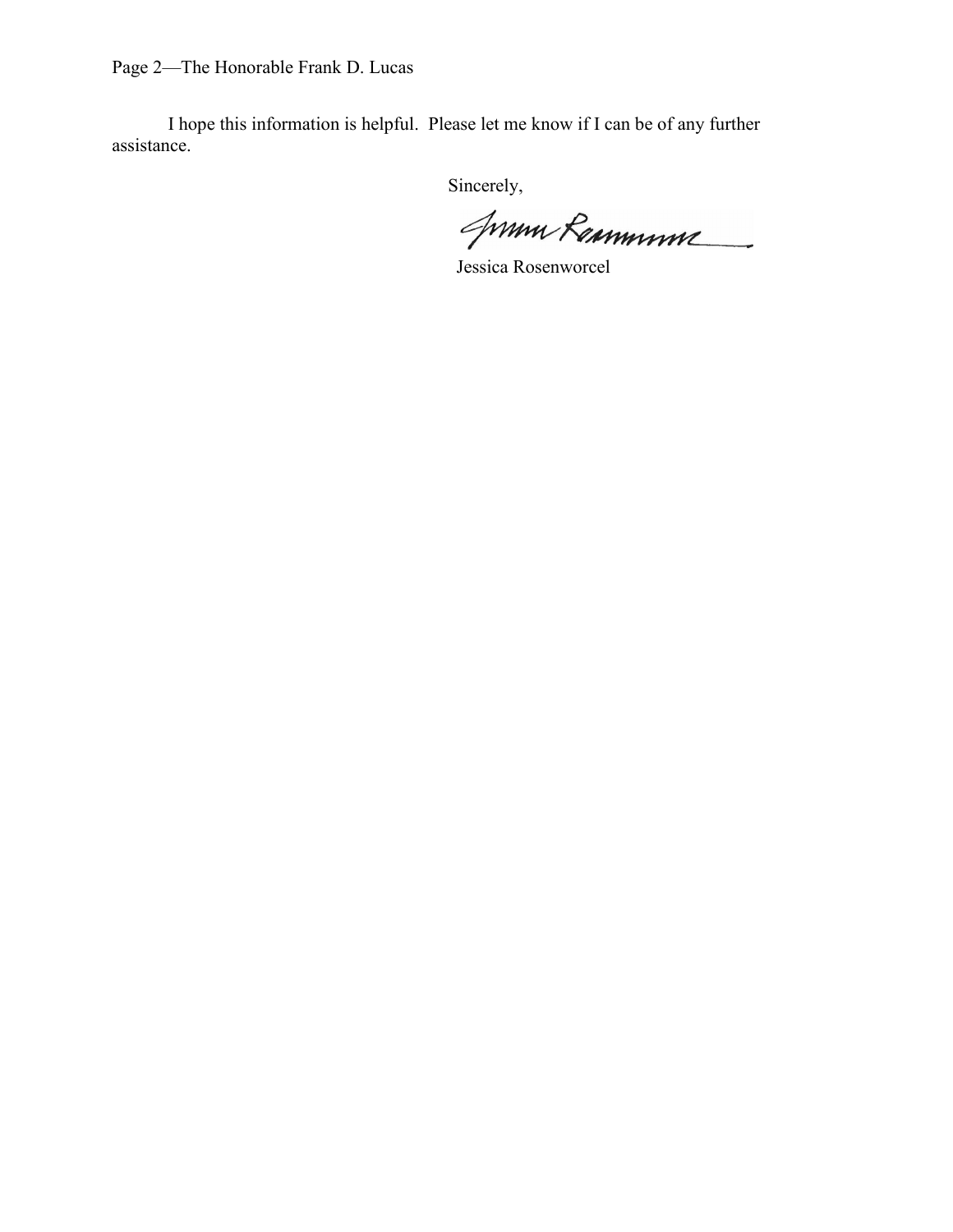

CHAIRWOMAN March 21, 2022

The Honorable Lisa McClain U.S. House of Representatives 218 Cannon House Office Building Washington, DC 20515

Dear Representative McClain:

Thank you for your letter regarding the Commission's implementation of the second round of the Federal Communications Commission's COVID-19 Telehealth Program. During the COVID-19 pandemic, access to health care has proven to be not only a national issue, but also a local issue. I agree that it is imperative that every community, including those in rural areas, is given the tools to access this care as safely and effectively as possible.

This effort was built on the initial success of the COVID-19 Telehealth Program, in which the Commission awarded \$200 million to 539 winning applications to help with the rapid expansion of telehealth and connected care services provided in response to the COVID-19 pandemic. In December 2020, Congress appropriated an additional \$249.95 million to the program under the Consolidated Appropriations Act, 2021, along with specific statutory provisions regarding its implementation during the second round.

As directed by Congress, the Commission took action last year to develop metrics used to evaluate second round applications by considering whether applicants were located in the areas hardest-hit by the pandemic, and in lowest-income areas, Tribal communities, or previously unfunded states and territories. The Commission also adopted application metrics that took into consideration whether a health care provider was located in a rural area, or if it qualified as a critical access hospital, which are frequently the only health care institutions in rural areas. All applications were scored using the same objective criteria by relying on publicly available data.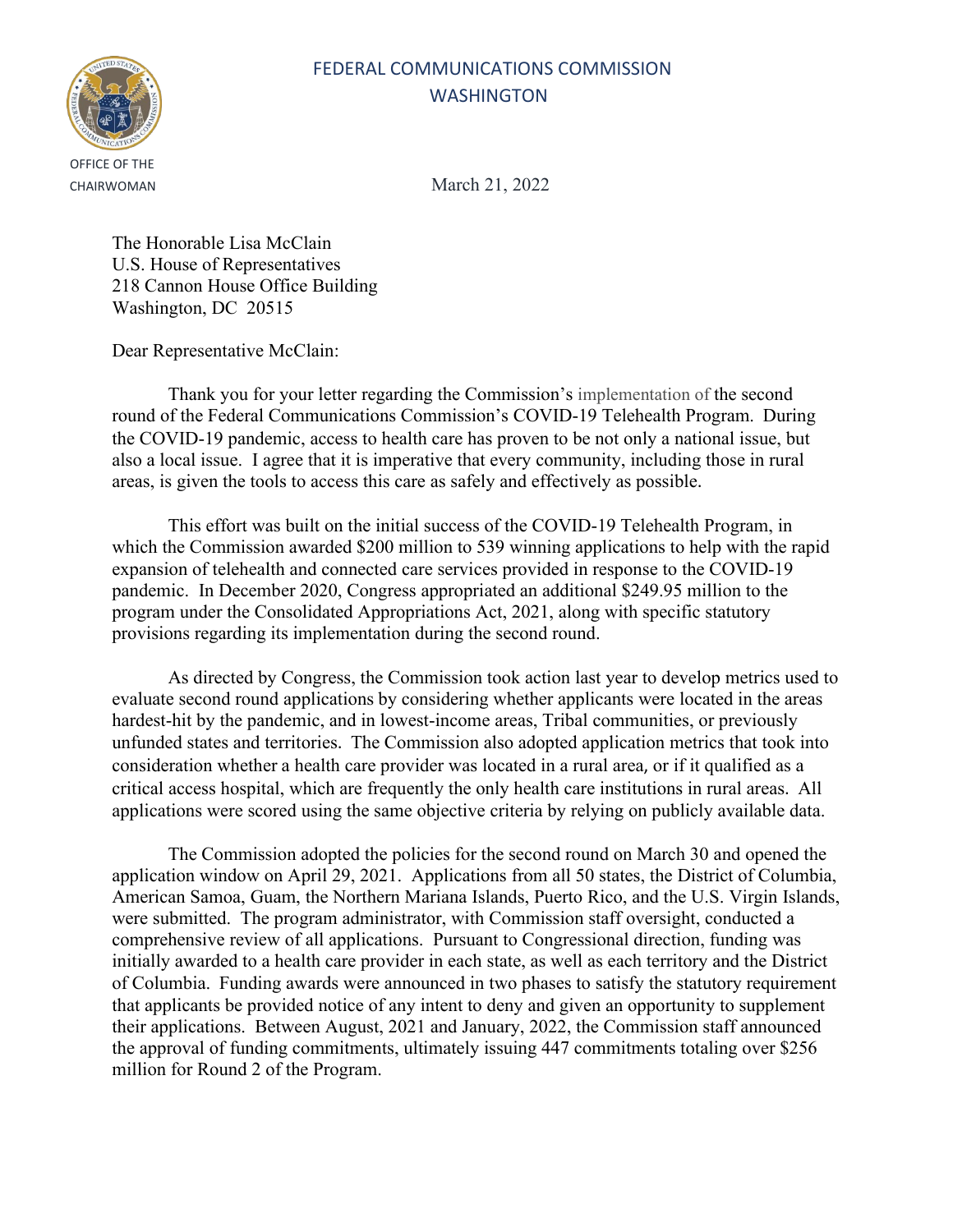Page 2—The Honorable Lisa McClain

I hope this information is helpful. Please let me know if I can be of any further assistance.

Jum Remmune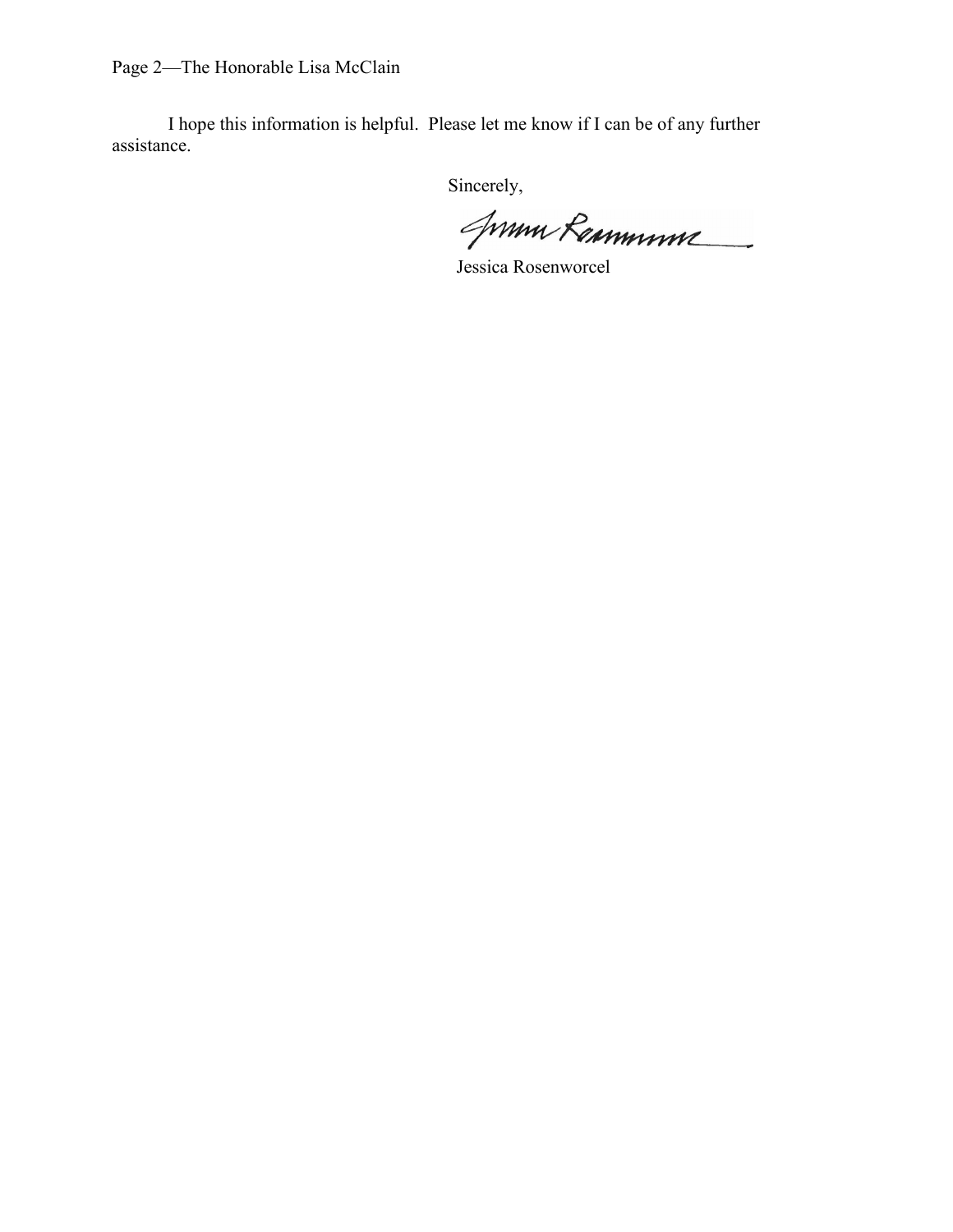

CHAIRWOMAN March 21, 2022

The Honorable Jim Baird U.S. House of Representatives 1314 Longworth House Office Building Washington, DC 20515

Dear Representative Baird:

Thank you for your letter regarding the Commission's implementation of the second round of the Federal Communications Commission's COVID-19 Telehealth Program. During the COVID-19 pandemic, access to health care has proven to be not only a national issue, but also a local issue. I agree that it is imperative that every community, including those in rural areas, is given the tools to access this care as safely and effectively as possible.

This effort was built on the initial success of the COVID-19 Telehealth Program, in which the Commission awarded \$200 million to 539 winning applications to help with the rapid expansion of telehealth and connected care services provided in response to the COVID-19 pandemic. In December 2020, Congress appropriated an additional \$249.95 million to the program under the Consolidated Appropriations Act, 2021, along with specific statutory provisions regarding its implementation during the second round.

As directed by Congress, the Commission took action last year to develop metrics used to evaluate second round applications by considering whether applicants were located in the areas hardest-hit by the pandemic, and in lowest-income areas, Tribal communities, or previously unfunded states and territories. The Commission also adopted application metrics that took into consideration whether a health care provider was located in a rural area, or if it qualified as a critical access hospital, which are frequently the only health care institutions in rural areas. All applications were scored using the same objective criteria by relying on publicly available data.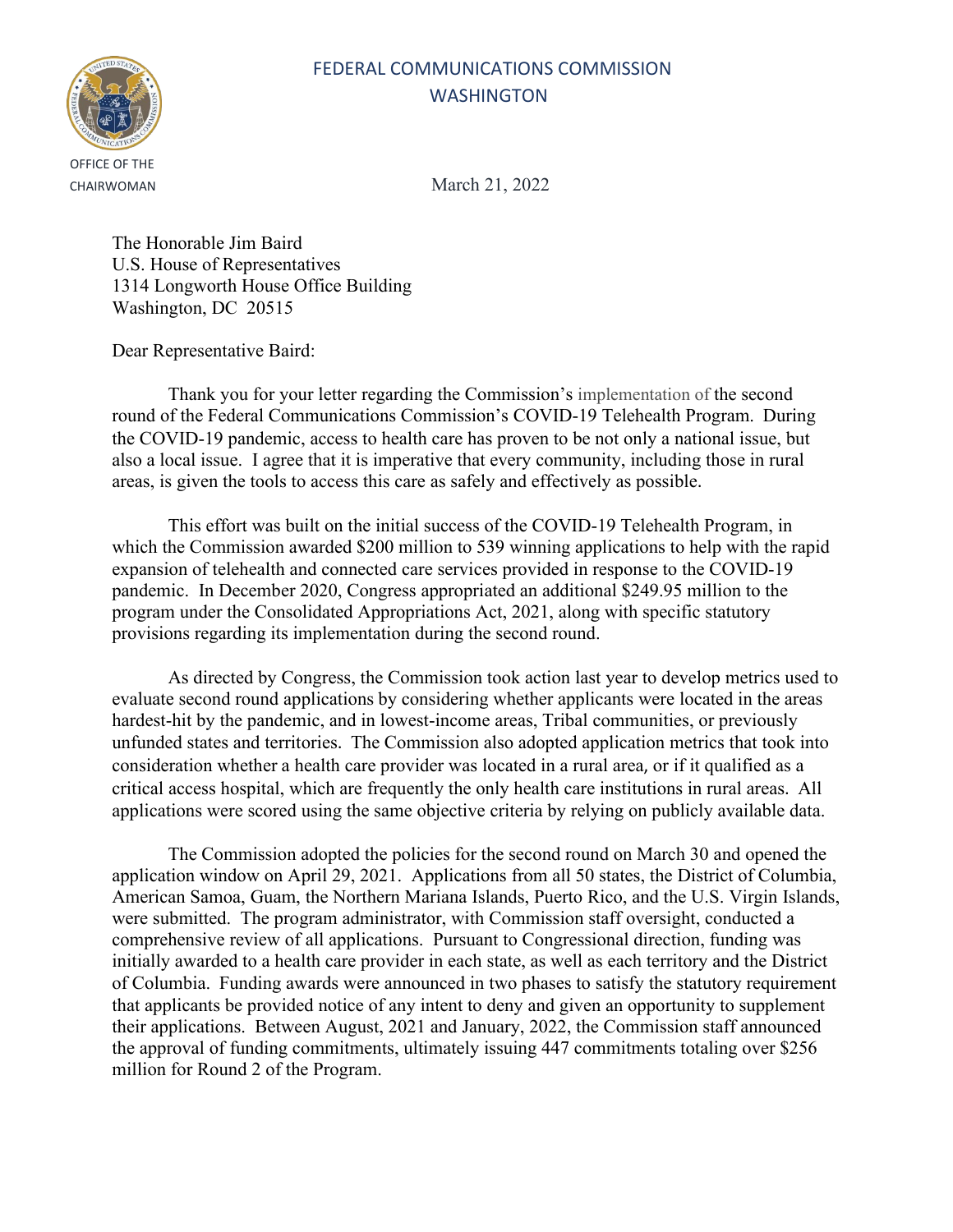Page 2—The Honorable Jim Baird

I hope this information is helpful. Please let me know if I can be of any further assistance.

Jum Remmune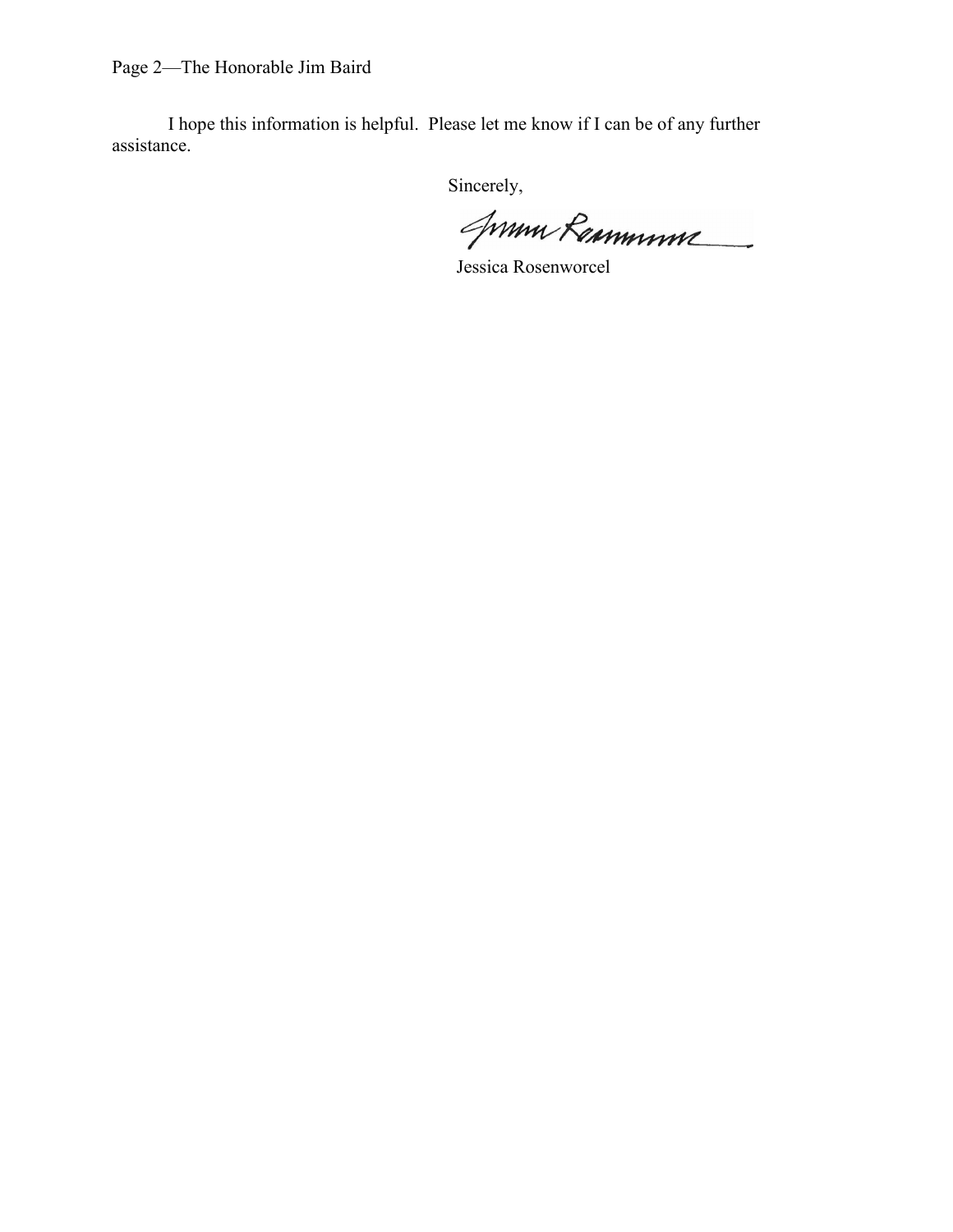

CHAIRWOMAN March 21, 2022

The Honorable Stephanie L. Bice U.S. House of Representatives 1223 Lomgworth House Office Building Washington, DC 20515

Dear Representative Bice:

Thank you for your letter regarding the Commission's implementation of the second round of the Federal Communications Commission's COVID-19 Telehealth Program. During the COVID-19 pandemic, access to health care has proven to be not only a national issue, but also a local issue. I agree that it is imperative that every community, including those in rural areas, is given the tools to access this care as safely and effectively as possible.

This effort was built on the initial success of the COVID-19 Telehealth Program, in which the Commission awarded \$200 million to 539 winning applications to help with the rapid expansion of telehealth and connected care services provided in response to the COVID-19 pandemic. In December 2020, Congress appropriated an additional \$249.95 million to the program under the Consolidated Appropriations Act, 2021, along with specific statutory provisions regarding its implementation during the second round.

As directed by Congress, the Commission took action last year to develop metrics used to evaluate second round applications by considering whether applicants were located in the areas hardest-hit by the pandemic, and in lowest-income areas, Tribal communities, or previously unfunded states and territories. The Commission also adopted application metrics that took into consideration whether a health care provider was located in a rural area, or if it qualified as a critical access hospital, which are frequently the only health care institutions in rural areas. All applications were scored using the same objective criteria by relying on publicly available data.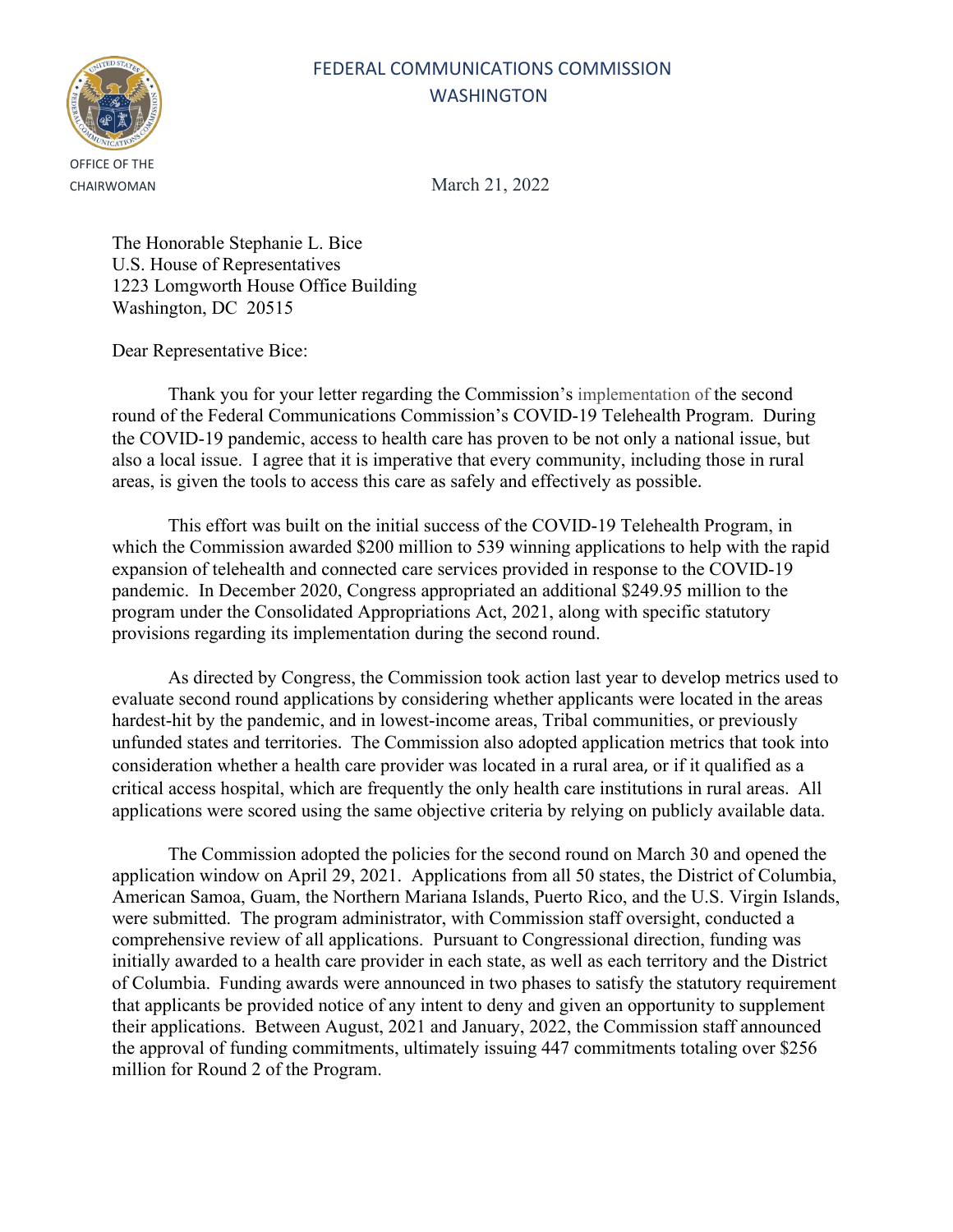Page 2—The Honorable Stephanie L. Bice

I hope this information is helpful. Please let me know if I can be of any further assistance.

Jum Remmune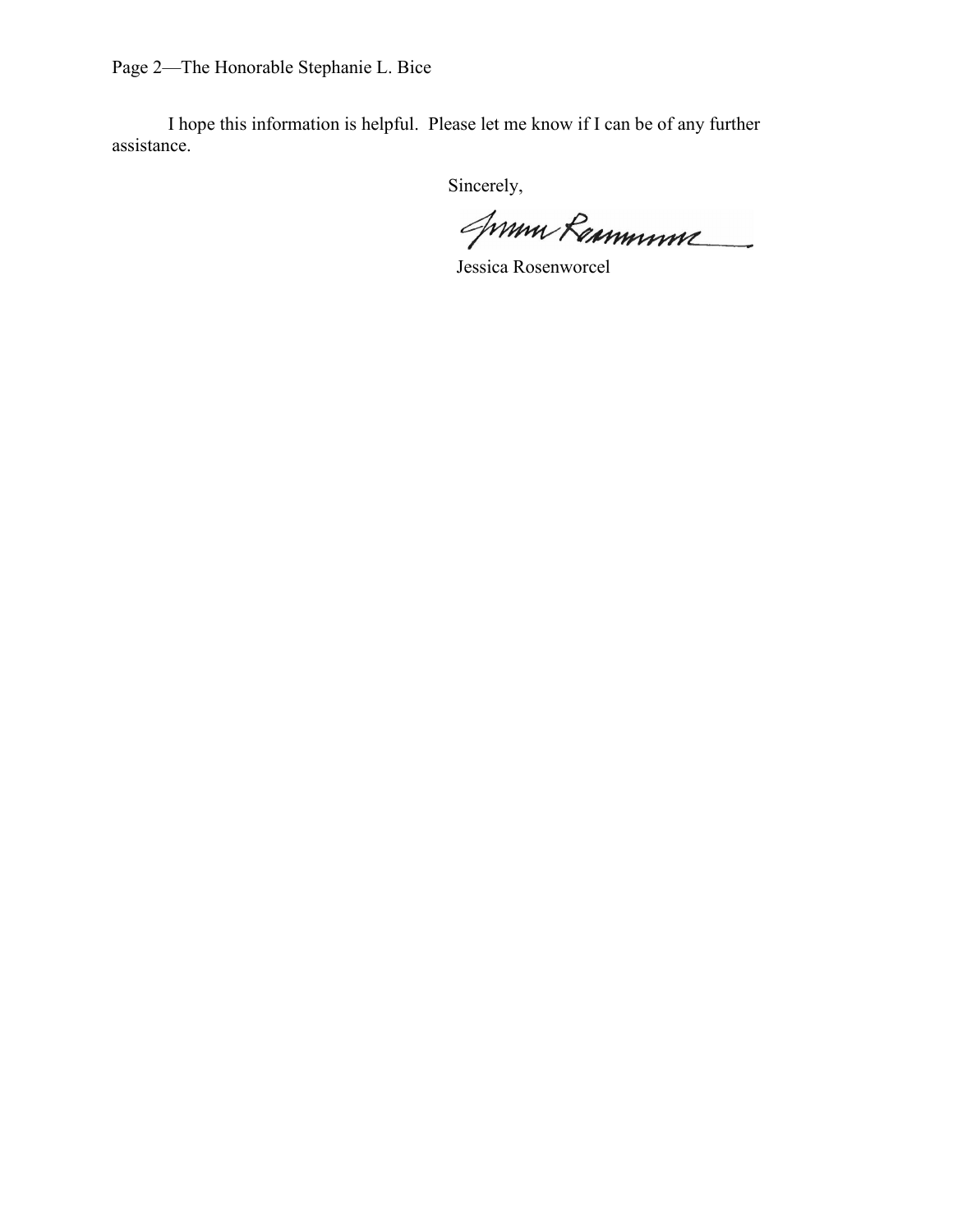

CHAIRWOMAN March 21, 2022

The Honorable Rick Crawford U.S. House of Representatives 2422 Rayburn House Office Building Washington, DC 20515

Dear Representative Crawford:

Thank you for your letter regarding the Commission's implementation of the second round of the Federal Communications Commission's COVID-19 Telehealth Program. During the COVID-19 pandemic, access to health care has proven to be not only a national issue, but also a local issue. I agree that it is imperative that every community, including those in rural areas, is given the tools to access this care as safely and effectively as possible.

This effort was built on the initial success of the COVID-19 Telehealth Program, in which the Commission awarded \$200 million to 539 winning applications to help with the rapid expansion of telehealth and connected care services provided in response to the COVID-19 pandemic. In December 2020, Congress appropriated an additional \$249.95 million to the program under the Consolidated Appropriations Act, 2021, along with specific statutory provisions regarding its implementation during the second round.

As directed by Congress, the Commission took action last year to develop metrics used to evaluate second round applications by considering whether applicants were located in the areas hardest-hit by the pandemic, and in lowest-income areas, Tribal communities, or previously unfunded states and territories. The Commission also adopted application metrics that took into consideration whether a health care provider was located in a rural area, or if it qualified as a critical access hospital, which are frequently the only health care institutions in rural areas. All applications were scored using the same objective criteria by relying on publicly available data.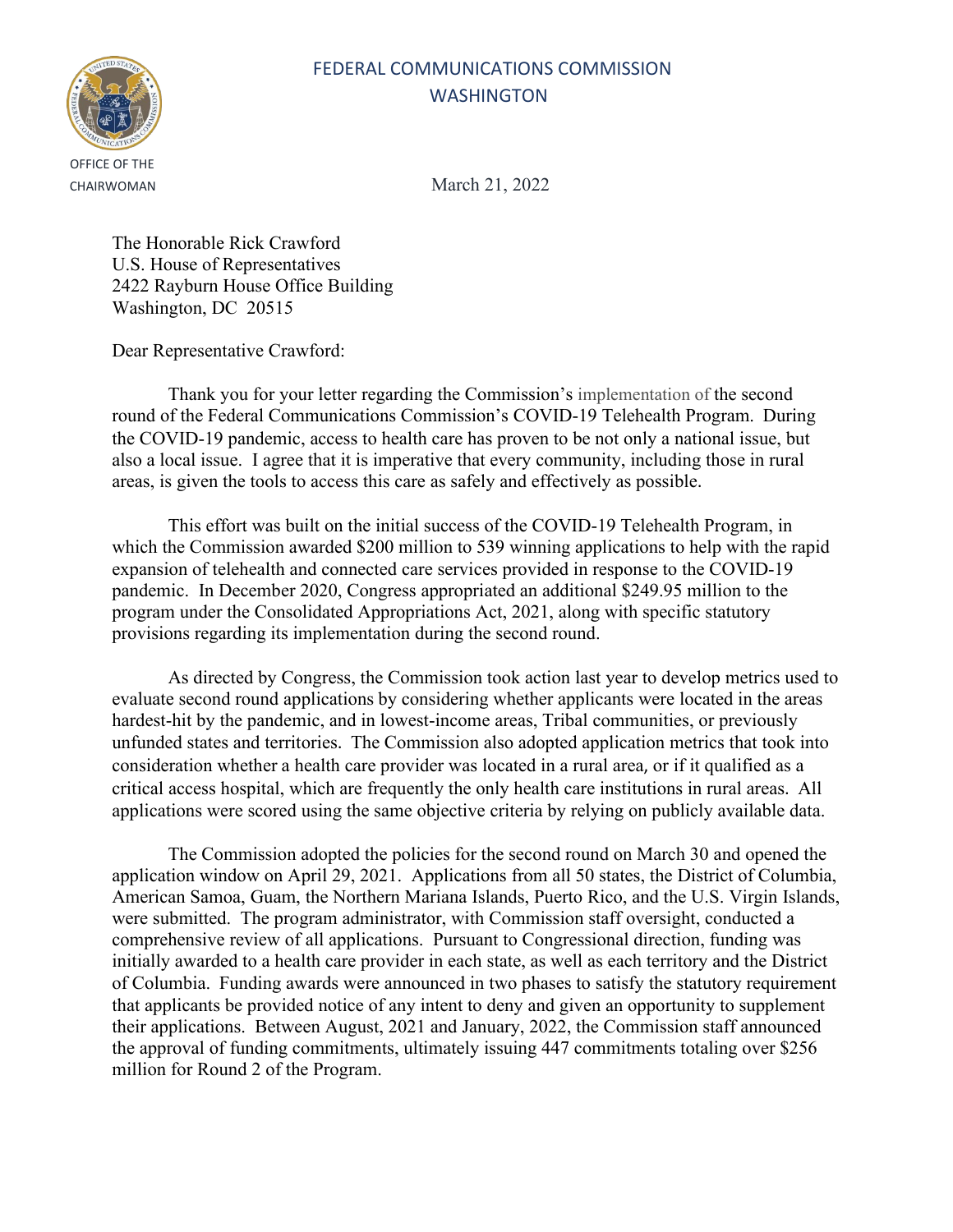Page 2—The Honorable Rick Crawford

I hope this information is helpful. Please let me know if I can be of any further assistance.

Jum Remmune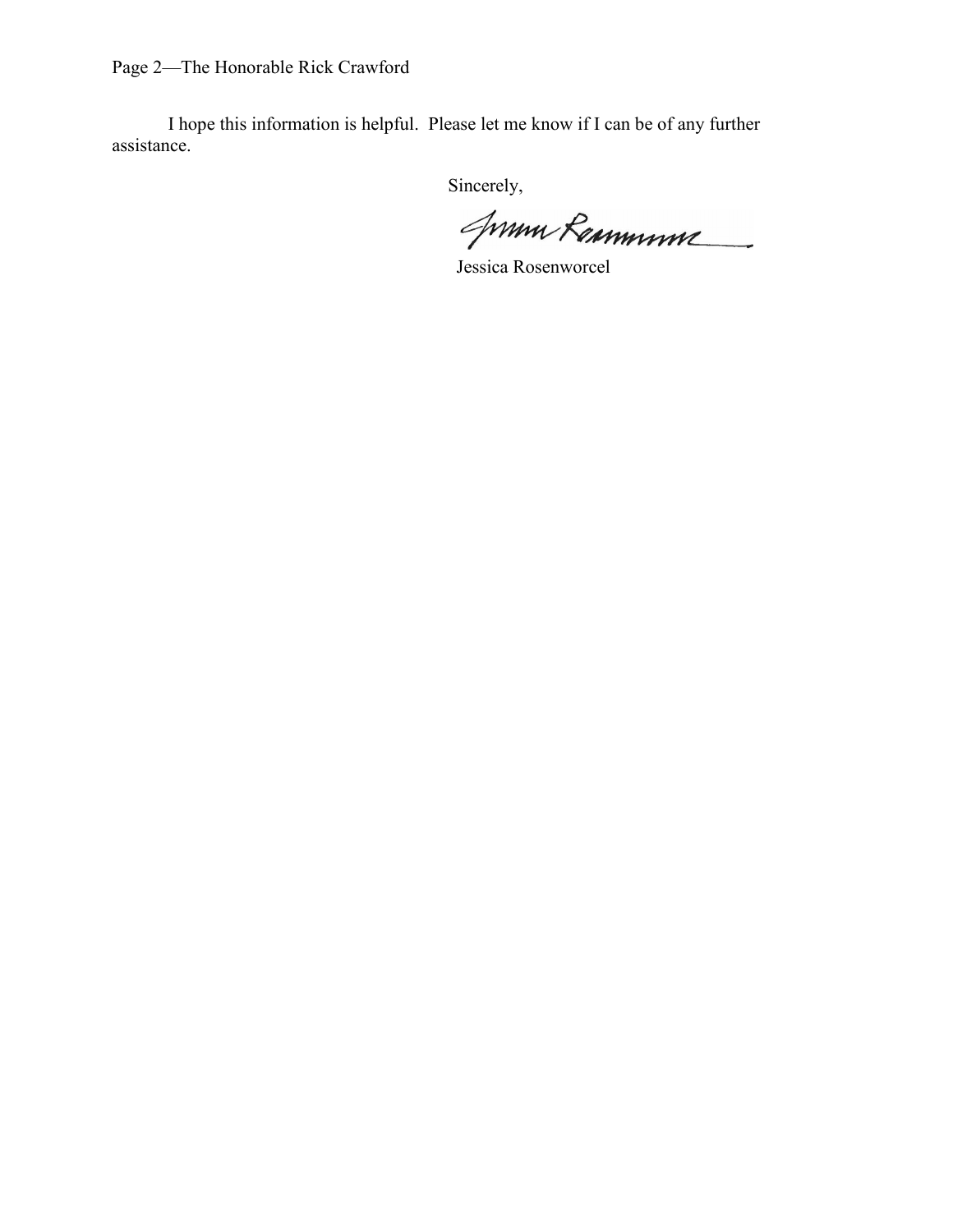

CHAIRWOMAN March 21, 2022

The Honorable Bill Johnson U.S. House of Representatives 2336 Rayburn House Office Building Washington, DC 20515

Dear Representative Johnson:

Thank you for your letter regarding the Commission's implementation of the second round of the Federal Communications Commission's COVID-19 Telehealth Program. During the COVID-19 pandemic, access to health care has proven to be not only a national issue, but also a local issue. I agree that it is imperative that every community, including those in rural areas, is given the tools to access this care as safely and effectively as possible.

This effort was built on the initial success of the COVID-19 Telehealth Program, in which the Commission awarded \$200 million to 539 winning applications to help with the rapid expansion of telehealth and connected care services provided in response to the COVID-19 pandemic. In December 2020, Congress appropriated an additional \$249.95 million to the program under the Consolidated Appropriations Act, 2021, along with specific statutory provisions regarding its implementation during the second round.

As directed by Congress, the Commission took action last year to develop metrics used to evaluate second round applications by considering whether applicants were located in the areas hardest-hit by the pandemic, and in lowest-income areas, Tribal communities, or previously unfunded states and territories. The Commission also adopted application metrics that took into consideration whether a health care provider was located in a rural area, or if it qualified as a critical access hospital, which are frequently the only health care institutions in rural areas. All applications were scored using the same objective criteria by relying on publicly available data.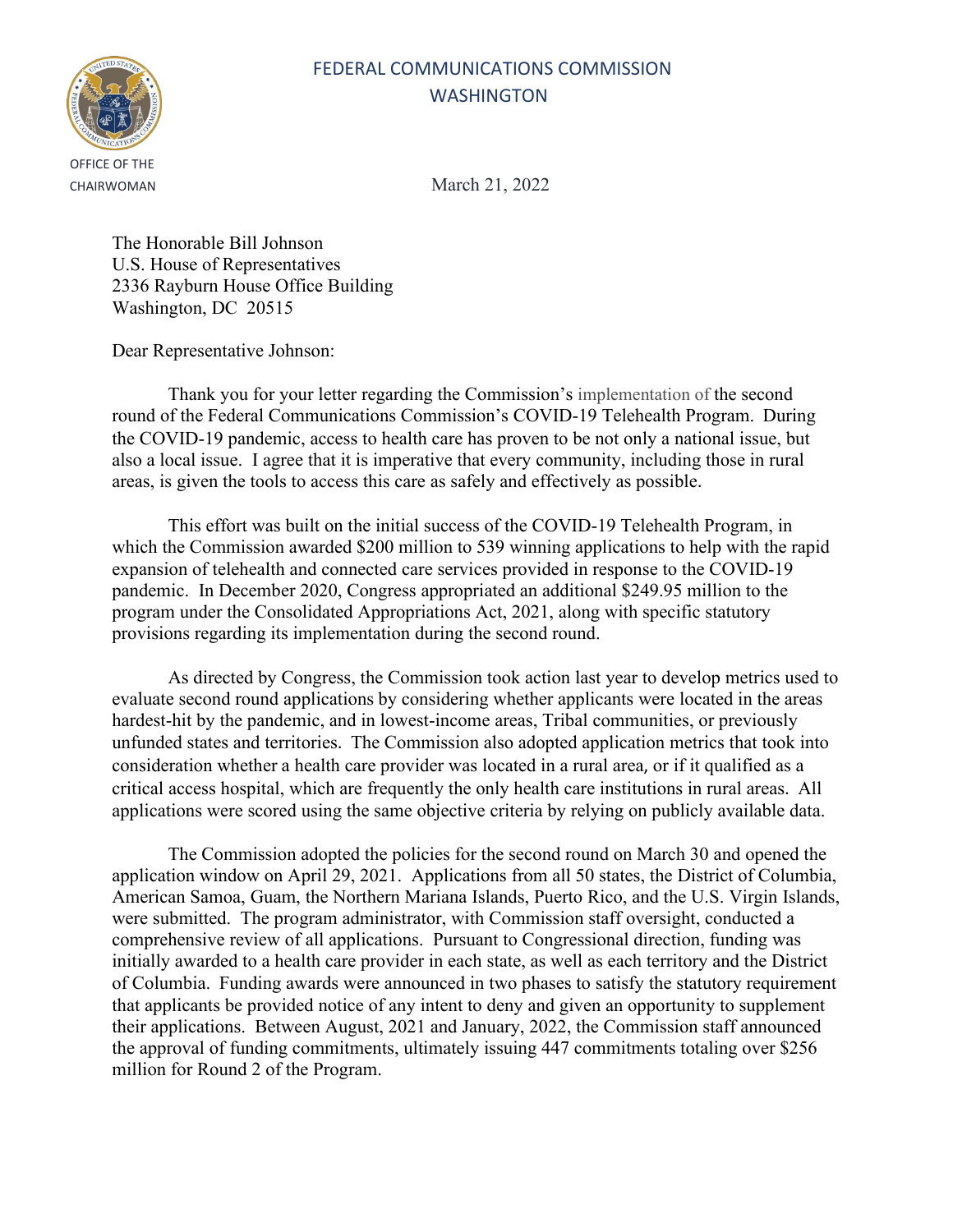Page 2—The Honorable Bill Johnson

I hope this information is helpful. Please let me know if I can be of any further assistance.

Jum Remmune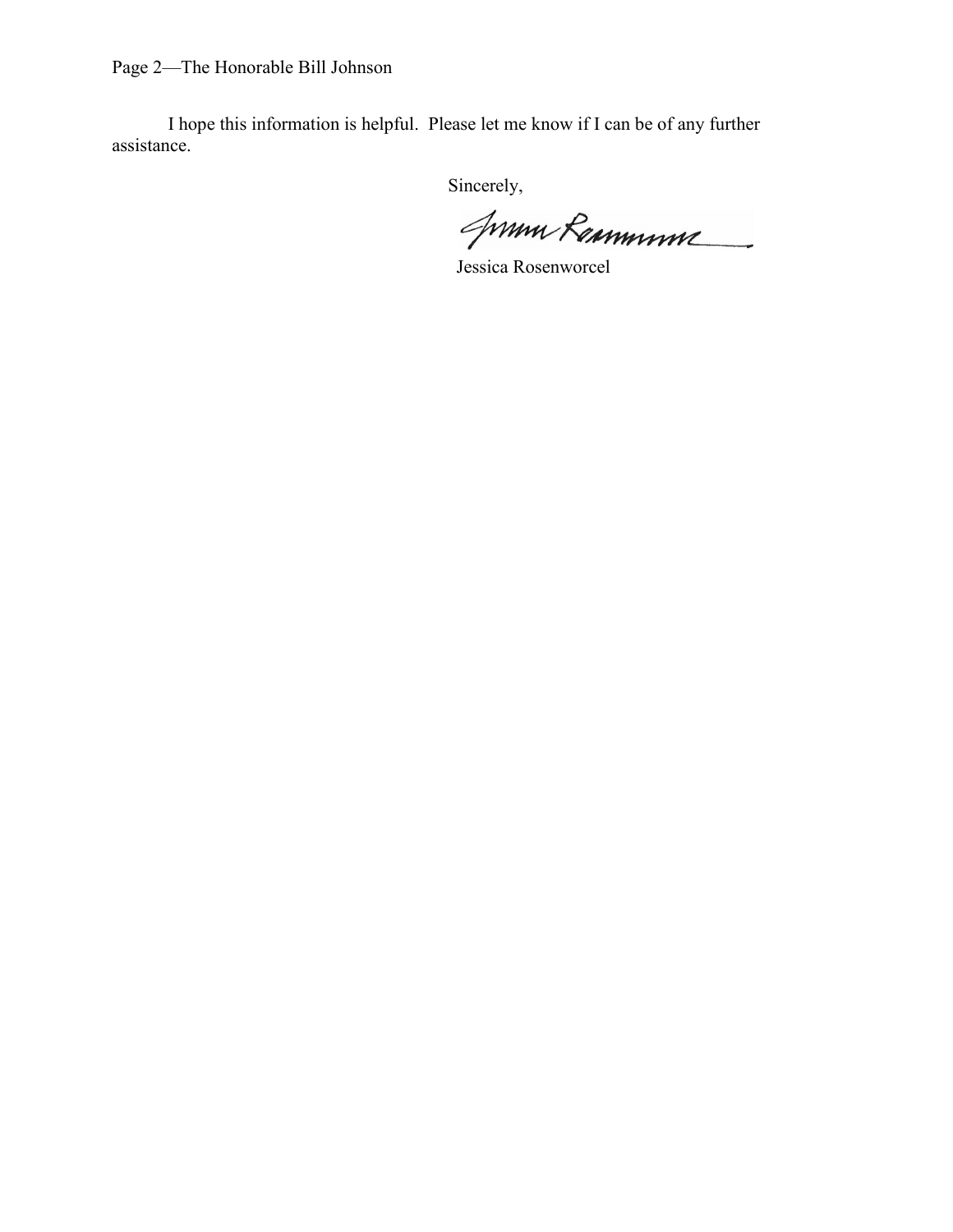

CHAIRWOMAN March 21, 2022

The Honorable Greg Steube U.S. House of Representatives 2457 Rayburn House Office Building Washington, DC 20515

Dear Representative Steube:

Thank you for your letter regarding the Commission's implementation of the second round of the Federal Communications Commission's COVID-19 Telehealth Program. During the COVID-19 pandemic, access to health care has proven to be not only a national issue, but also a local issue. I agree that it is imperative that every community, including those in rural areas, is given the tools to access this care as safely and effectively as possible.

This effort was built on the initial success of the COVID-19 Telehealth Program, in which the Commission awarded \$200 million to 539 winning applications to help with the rapid expansion of telehealth and connected care services provided in response to the COVID-19 pandemic. In December 2020, Congress appropriated an additional \$249.95 million to the program under the Consolidated Appropriations Act, 2021, along with specific statutory provisions regarding its implementation during the second round.

As directed by Congress, the Commission took action last year to develop metrics used to evaluate second round applications by considering whether applicants were located in the areas hardest-hit by the pandemic, and in lowest-income areas, Tribal communities, or previously unfunded states and territories. The Commission also adopted application metrics that took into consideration whether a health care provider was located in a rural area, or if it qualified as a critical access hospital, which are frequently the only health care institutions in rural areas. All applications were scored using the same objective criteria by relying on publicly available data.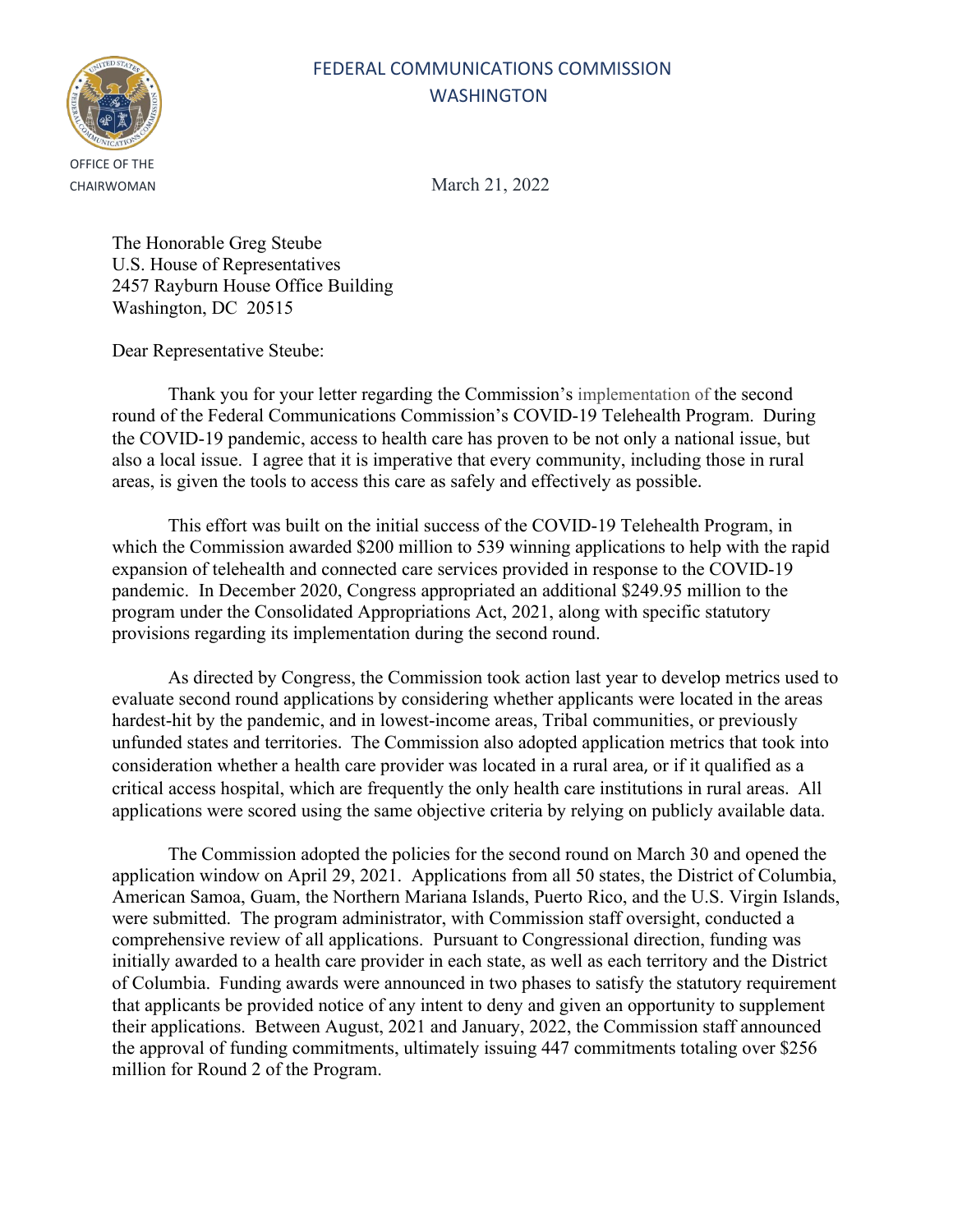Page 2—The Honorable Greg Steube

I hope this information is helpful. Please let me know if I can be of any further assistance.

Jum Remmune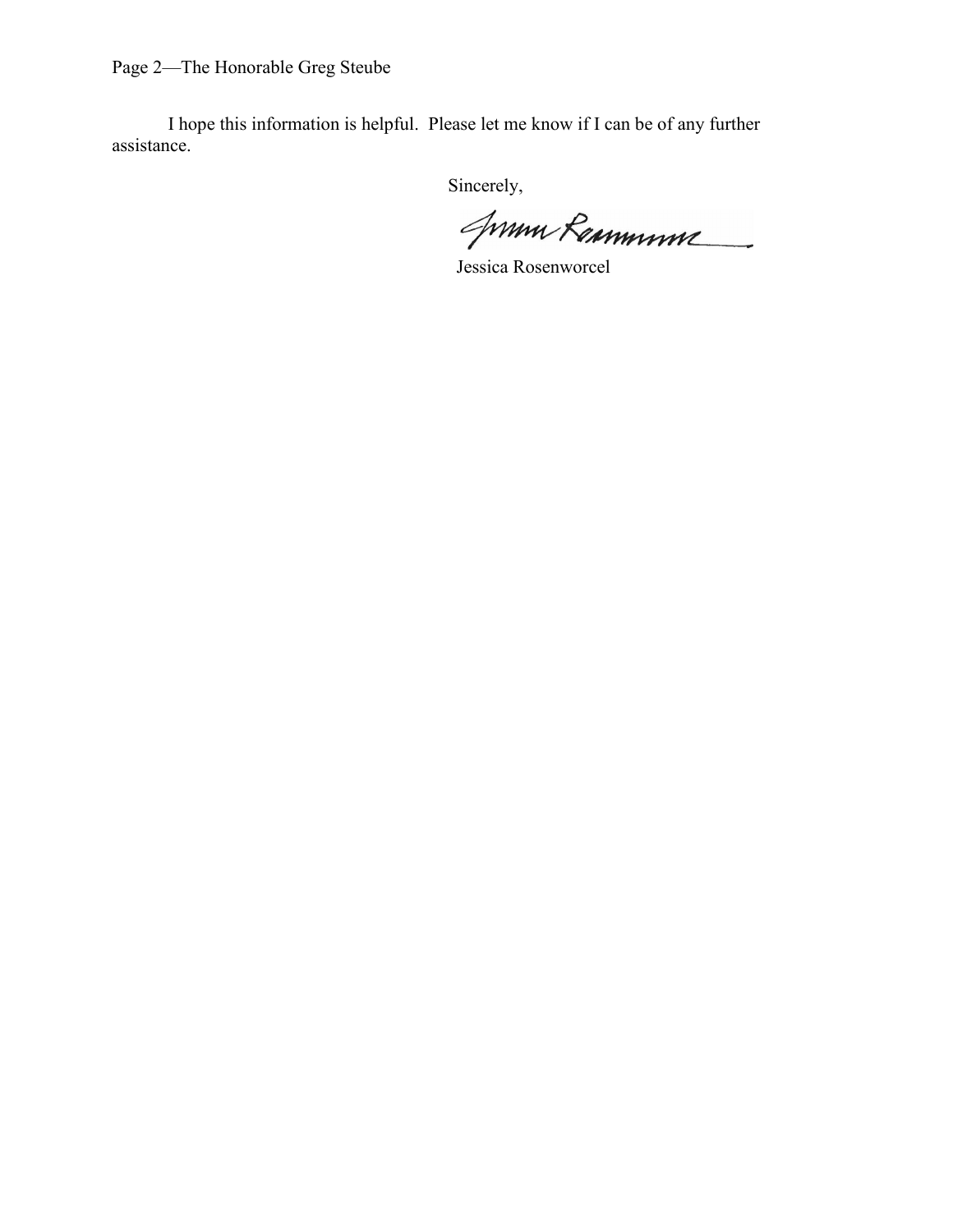

CHAIRWOMAN March 21, 2022

The Honorable David Valadao U.S. House of Representatives 1728 Longworth House Office Building Washington, DC 20515

Dear Representative Valadao:

Thank you for your letter regarding the Commission's implementation of the second round of the Federal Communications Commission's COVID-19 Telehealth Program. During the COVID-19 pandemic, access to health care has proven to be not only a national issue, but also a local issue. I agree that it is imperative that every community, including those in rural areas, is given the tools to access this care as safely and effectively as possible.

This effort was built on the initial success of the COVID-19 Telehealth Program, in which the Commission awarded \$200 million to 539 winning applications to help with the rapid expansion of telehealth and connected care services provided in response to the COVID-19 pandemic. In December 2020, Congress appropriated an additional \$249.95 million to the program under the Consolidated Appropriations Act, 2021, along with specific statutory provisions regarding its implementation during the second round.

As directed by Congress, the Commission took action last year to develop metrics used to evaluate second round applications by considering whether applicants were located in the areas hardest-hit by the pandemic, and in lowest-income areas, Tribal communities, or previously unfunded states and territories. The Commission also adopted application metrics that took into consideration whether a health care provider was located in a rural area, or if it qualified as a critical access hospital, which are frequently the only health care institutions in rural areas. All applications were scored using the same objective criteria by relying on publicly available data.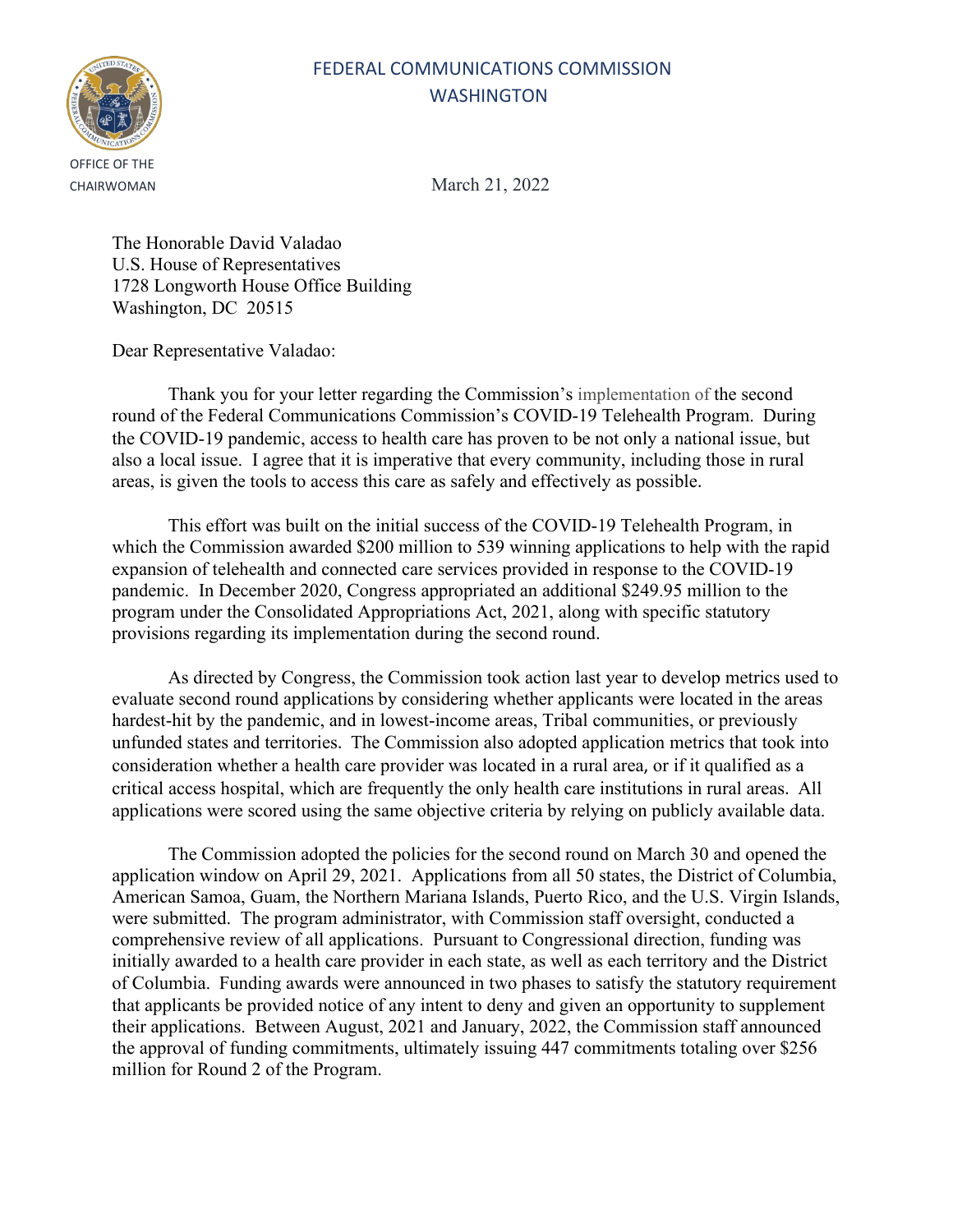Page 2—The Honorable David Valadao

I hope this information is helpful. Please let me know if I can be of any further assistance.

Jum Remmune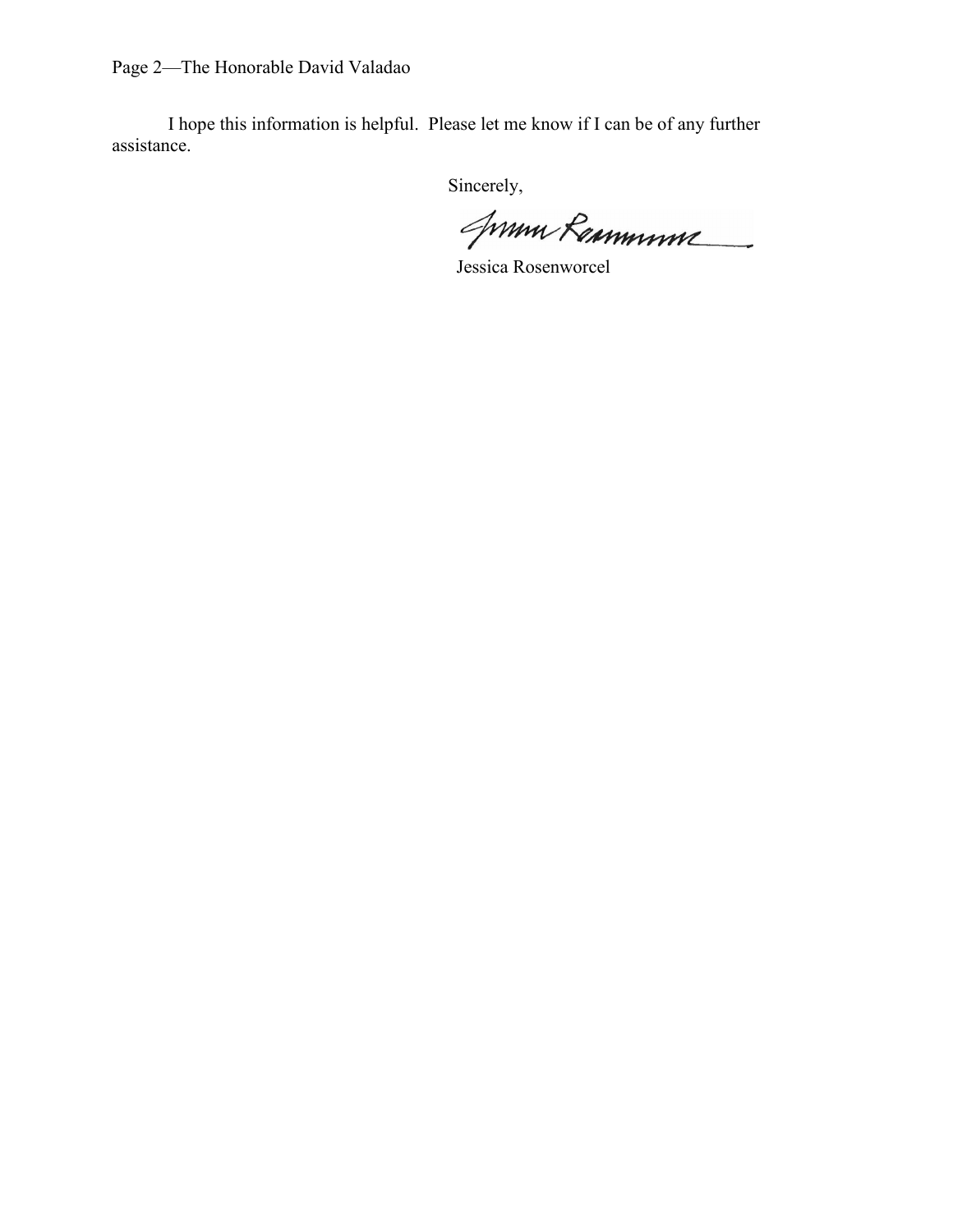

CHAIRWOMAN March 21, 2022

The Honorable Bill Huizenga U.S. House of Representatives 2232 Rayburn House Office Building Washington, DC 20515

Dear Representative Huizenga:

Thank you for your letter regarding the Commission's implementation of the second round of the Federal Communications Commission's COVID-19 Telehealth Program. During the COVID-19 pandemic, access to health care has proven to be not only a national issue, but also a local issue. I agree that it is imperative that every community, including those in rural areas, is given the tools to access this care as safely and effectively as possible.

This effort was built on the initial success of the COVID-19 Telehealth Program, in which the Commission awarded \$200 million to 539 winning applications to help with the rapid expansion of telehealth and connected care services provided in response to the COVID-19 pandemic. In December 2020, Congress appropriated an additional \$249.95 million to the program under the Consolidated Appropriations Act, 2021, along with specific statutory provisions regarding its implementation during the second round.

As directed by Congress, the Commission took action last year to develop metrics used to evaluate second round applications by considering whether applicants were located in the areas hardest-hit by the pandemic, and in lowest-income areas, Tribal communities, or previously unfunded states and territories. The Commission also adopted application metrics that took into consideration whether a health care provider was located in a rural area, or if it qualified as a critical access hospital, which are frequently the only health care institutions in rural areas. All applications were scored using the same objective criteria by relying on publicly available data.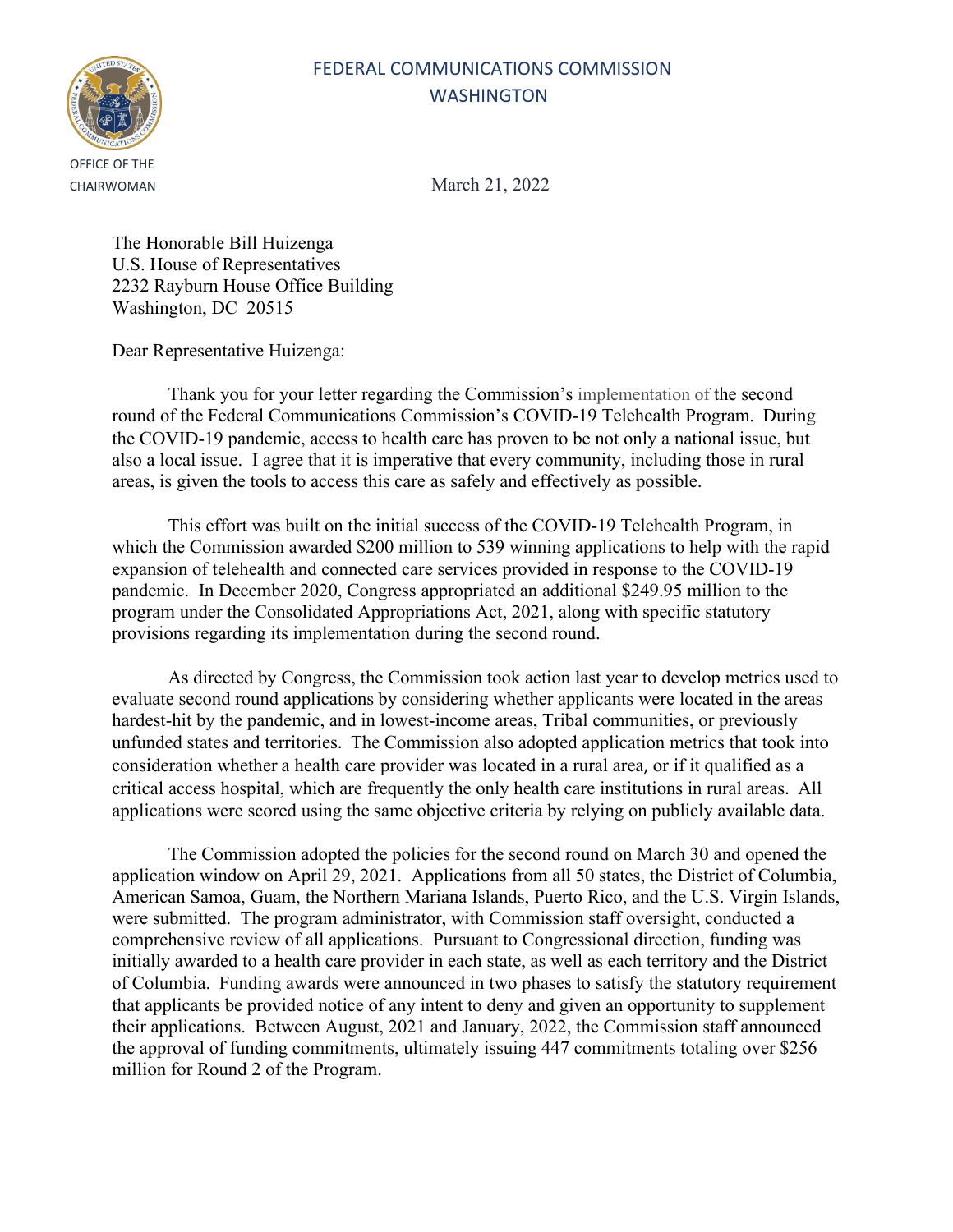Page 2—The Honorable Bill Huizenga

I hope this information is helpful. Please let me know if I can be of any further assistance.

Jum Remmune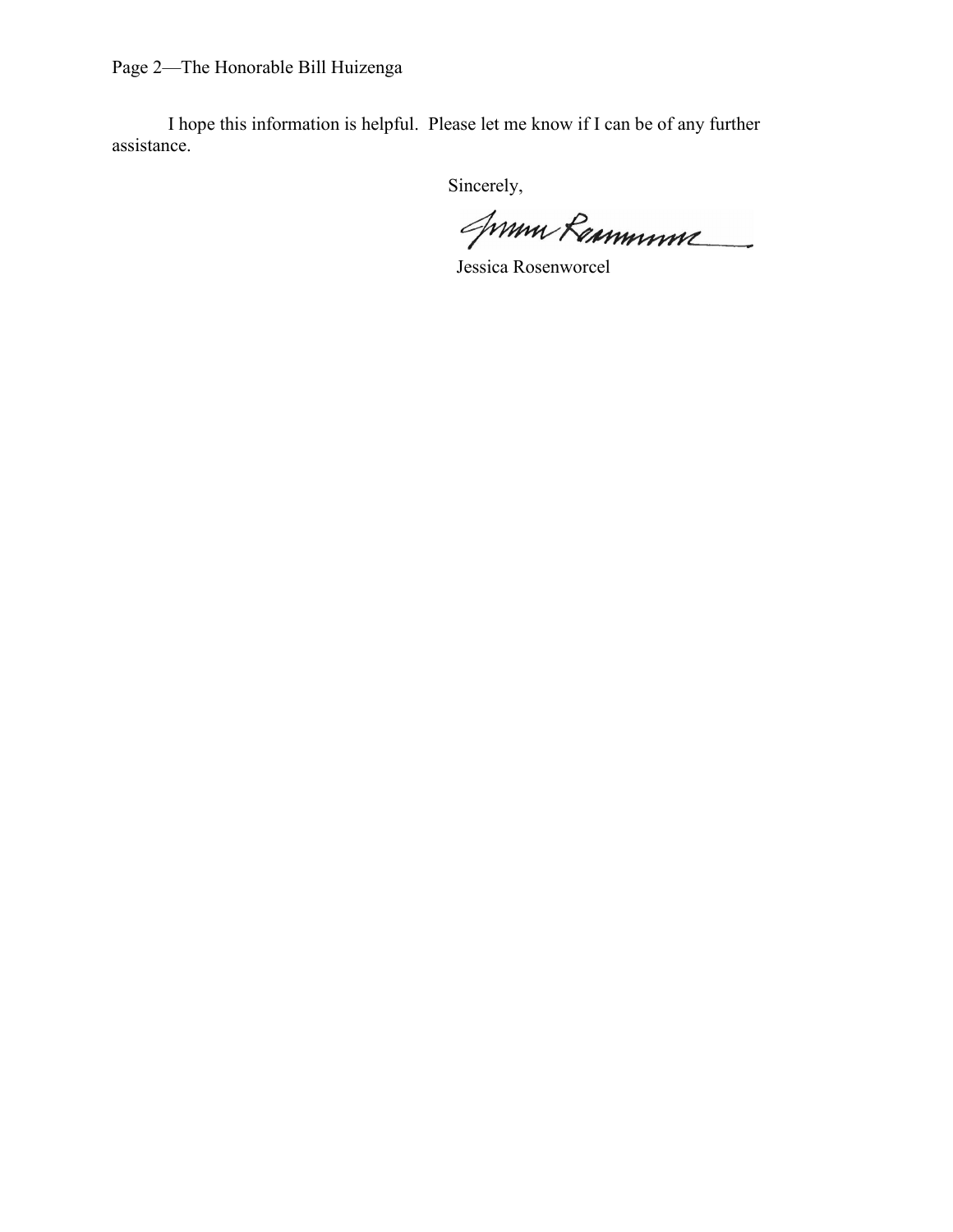

CHAIRWOMAN March 21, 2022

The Honorable Ronny Jackson U.S. House of Representatives 118 Cannon House Office Building Washington, DC 20515

Dear Representative Jackson:

Thank you for your letter regarding the Commission's implementation of the second round of the Federal Communications Commission's COVID-19 Telehealth Program. During the COVID-19 pandemic, access to health care has proven to be not only a national issue, but also a local issue. I agree that it is imperative that every community, including those in rural areas, is given the tools to access this care as safely and effectively as possible.

This effort was built on the initial success of the COVID-19 Telehealth Program, in which the Commission awarded \$200 million to 539 winning applications to help with the rapid expansion of telehealth and connected care services provided in response to the COVID-19 pandemic. In December 2020, Congress appropriated an additional \$249.95 million to the program under the Consolidated Appropriations Act, 2021, along with specific statutory provisions regarding its implementation during the second round.

As directed by Congress, the Commission took action last year to develop metrics used to evaluate second round applications by considering whether applicants were located in the areas hardest-hit by the pandemic, and in lowest-income areas, Tribal communities, or previously unfunded states and territories. The Commission also adopted application metrics that took into consideration whether a health care provider was located in a rural area, or if it qualified as a critical access hospital, which are frequently the only health care institutions in rural areas. All applications were scored using the same objective criteria by relying on publicly available data.